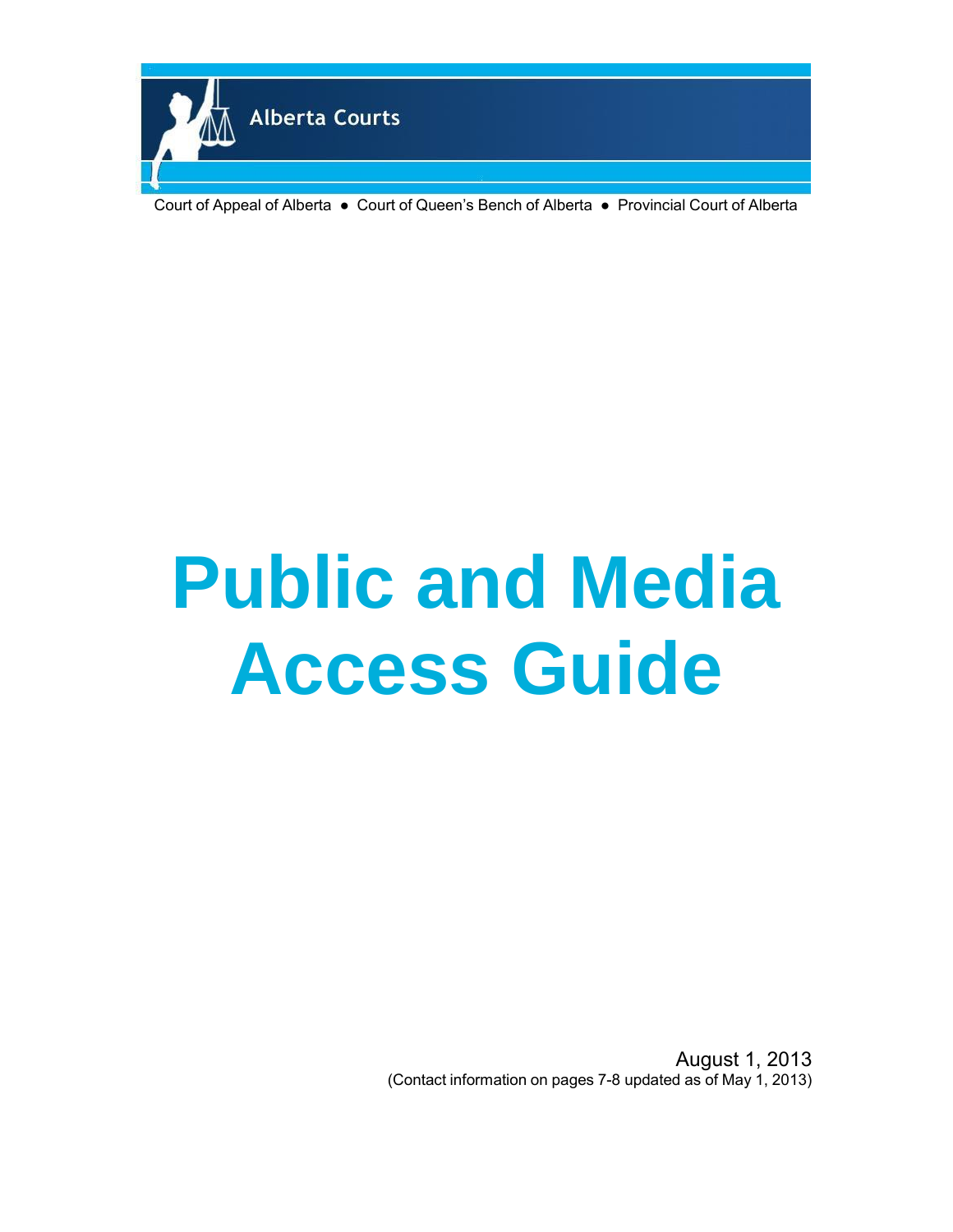# **Table of Contents**

| 1 <sub>1</sub> |                                                                        |  |
|----------------|------------------------------------------------------------------------|--|
|                |                                                                        |  |
|                |                                                                        |  |
| $2$ .          |                                                                        |  |
|                |                                                                        |  |
|                |                                                                        |  |
|                |                                                                        |  |
|                |                                                                        |  |
| $3$ .          |                                                                        |  |
|                |                                                                        |  |
| 4.             |                                                                        |  |
|                |                                                                        |  |
|                |                                                                        |  |
|                |                                                                        |  |
|                |                                                                        |  |
|                |                                                                        |  |
|                |                                                                        |  |
| 5.             |                                                                        |  |
|                |                                                                        |  |
|                |                                                                        |  |
|                |                                                                        |  |
| 6 <sub>1</sub> |                                                                        |  |
|                |                                                                        |  |
|                |                                                                        |  |
|                |                                                                        |  |
|                |                                                                        |  |
|                |                                                                        |  |
|                | 6.6 Complainants, Witnesses, and Justice System Participants  42       |  |
|                |                                                                        |  |
|                |                                                                        |  |
|                |                                                                        |  |
|                |                                                                        |  |
|                |                                                                        |  |
|                |                                                                        |  |
|                |                                                                        |  |
|                |                                                                        |  |
|                |                                                                        |  |
|                |                                                                        |  |
| 8 <sup>1</sup> |                                                                        |  |
|                |                                                                        |  |
|                | Appendix A Orders Restricting Access or Publication - Instructions  59 |  |
|                |                                                                        |  |
|                |                                                                        |  |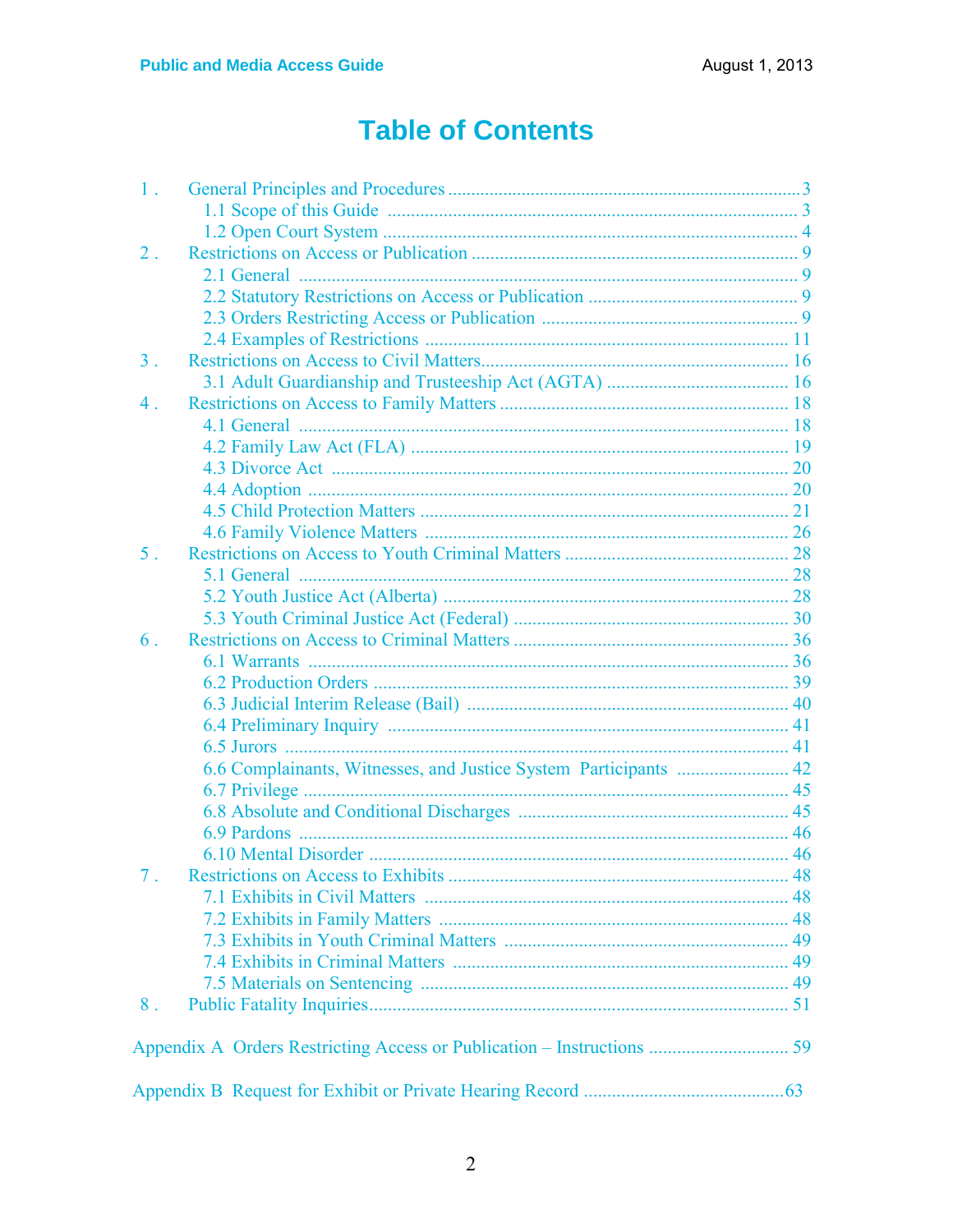### **1. General Principles and Procedures**

### **1.1 Scope of this Guide**

This guide covers access to court files, documents and exhibits by members of the public, including the media. It also covers restrictions on access to or publication of information from court files or proceedings. The guide does not address electronic filing or electronic court records systems.

**Note:** in this document,

- "court record" may refer to court files, documents, transcripts, or exhibits.
- "access" may include searching for, viewing, or copying all or part of a court file. Not all types of access are always available.

This guide applies to court records in both civil and criminal proceedings, in Alberta's Court of Appeal, Court of Queen's Bench, and Provincial Court. In this document, "court" refers to one or all of these courts. Sometimes, access to court records is limited in some way. A statute may require, or a judge can order, that information in a court file be kept from public access. In some matters, a statute or a judge's order allows access, but does not allow publication or broadcast of the information. This guide describes these limitations. Although these limitations on access are many, it must be remembered that they are exceptions to the general rule that court records are accessible to the public and media. Access to the vast majority of court records is not restricted.

This guide does not deal with access to court administration records. Access to those records is governed by the *Freedom of Information and Protection of Privacy Act.*

#### **See the glossary for the definitions of terms used in this guide.**

We thank the Ontario Ministry of the Attorney General, Court Services Division, for allowing access to its *Court Services Division Policy and Procedures on Public Access to Court Files, Documents and Exhibits.*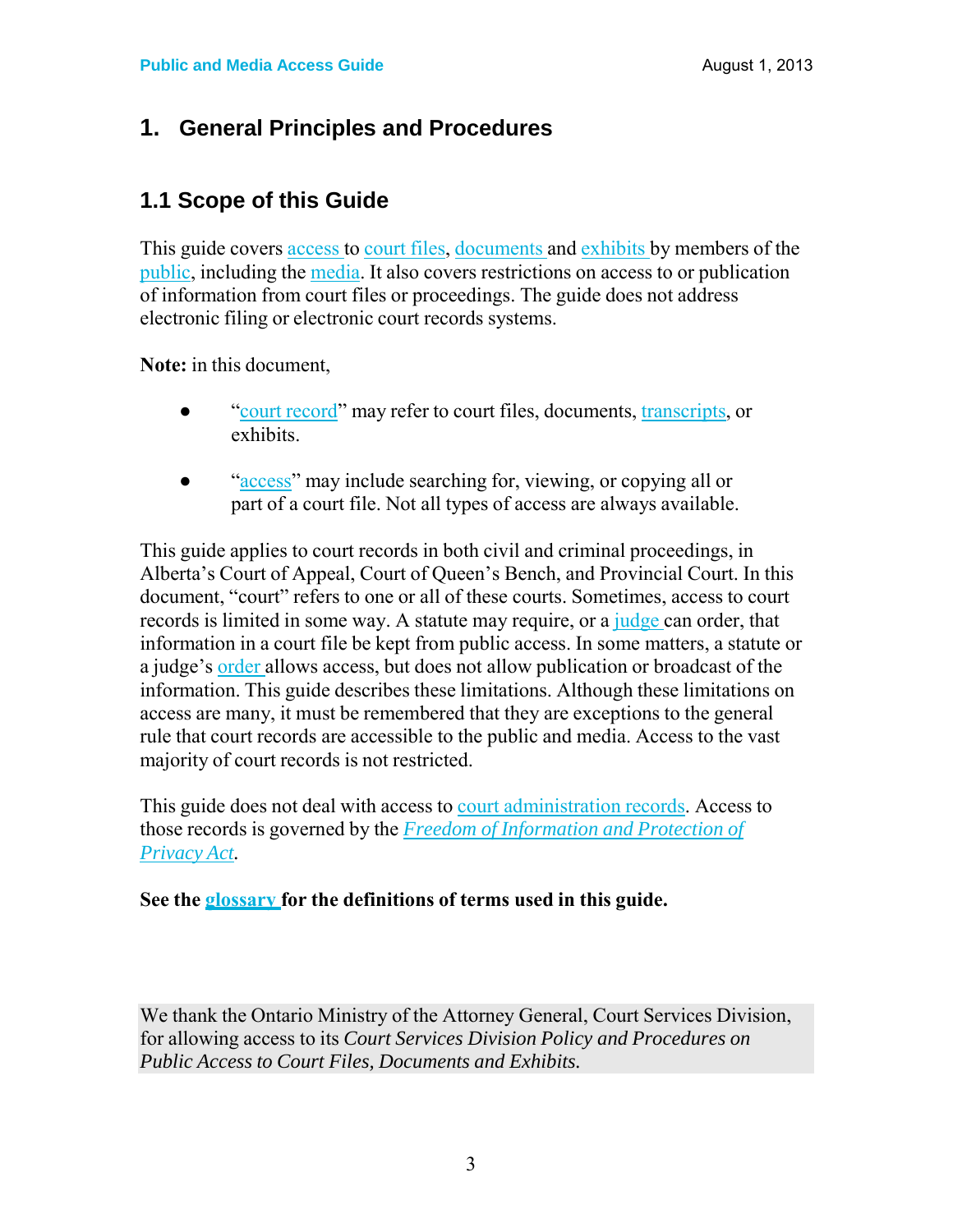### **1.2 Open Court System**

Generally, court proceedings and court files are open to public access. Under the *Canadian Charter of Rights and Freedoms,* section 2(b), everyone has the fundamental freedom of "thought, belief, opinion and expression, including freedom of the press and other media of communication." In *Vancouver Sun* (2004)*,* the Supreme Court of Canada wrote that the "open court principle is inextricably linked to the freedom of expression protected by s. 2(b) of the *Charter"* and advances its core values.

However, sometimes full access to court proceedings or court records is restricted, when the restriction is necessary to protect other social values of superordinate importance. Access may be limited by law (a statutory provision or a common law rule) or by a court order made by a judge. Each court has the power to supervise and protect its own records, so policies about access to court records are subject to judicial direction.

### **A. Access to Courthouses and Courtrooms**

Members of the public and the media may attend all sessions of the courts unless the law requires, or a judge orders, that all or part of a proceeding be held in private. Spectators in the courtroom must not disturb the court process. If court is in session, spectators should enter quietly and close doors to the courtroom gently. Spectators should not talk in the courtroom.

The "bar" in a courtroom is a railing enclosing the part of the room where the judges and lawyers sit, witnesses are heard and prisoners are tried. Members of the public and media must stay behind the bar unless invited by the judge or the clerk.

For information on accessing court files and exhibits during a trial, see the section on Exhibits, on page 48.

#### **B. Cameras and Electronic Recording Devices**

Cameras or electronic recording devices of any kind may not be used in courthouses or courtrooms without prior approval. Requests for permission to use a camera or other video or audio recording device may be made to the local court administrator, who will contact the appropriate authority for a decision. Prior approval for members of accredited media organizations in the Court of Queen's Bench and the Provincial Court is governed by the Queen's Bench Audio Recording Policy, which the Provincial Court has also adopted.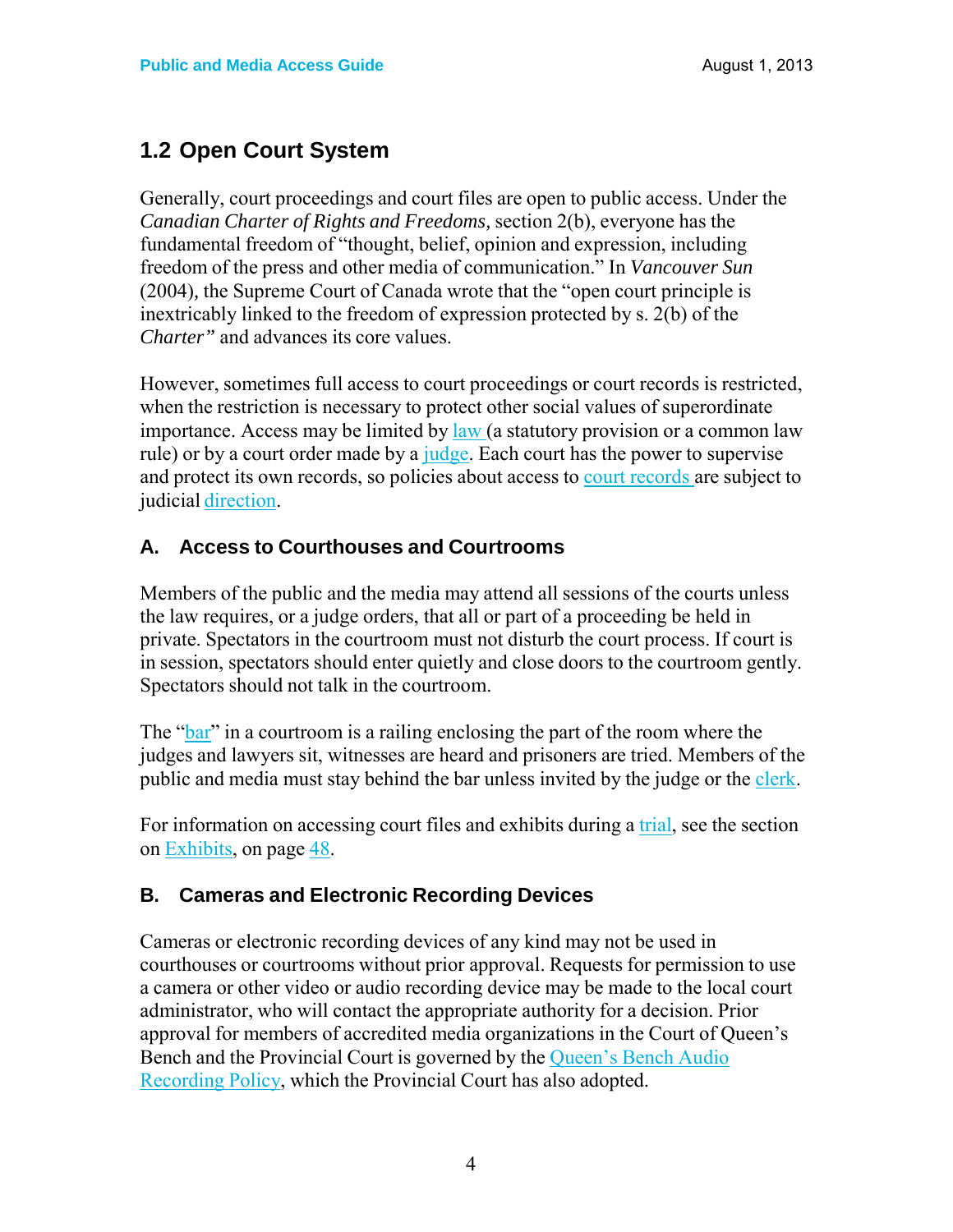#### **C. Access Requests at a Court Location**

Timeliness is an important part of access to court files. Court staff will provide access as quickly as possible, although they must first ensure that:

- Matters scheduled to be heard in court proceed on time;
- The needs of parties, witnesses, interpreters and jurors are met; and
- Judicial direction is followed.

Staff will review the court file's status before providing access. Staff must ensure that only publicly accessible documents are provided for inspection by members of the public or media. Court staff must limit access to court files when a restriction is required by law or a court order.

#### **i. Search requests**

Members of the public and media can request access to court files by completing a search request form and paying the prescribed fee of \$10 per search. The fee also covers inspection of one file.

Requests must include specific information:

- **For civil files**, the information must include the file number or the party's name, and the court location.
- **For criminal files**, the information must include the accused's name and the court location. To limit the search and reduce search costs, more information may be needed, such as the names of other parties, the accused's birth date, or the charges.

Court staff will not perform searches based on only general or vague information. Court staff cannot provide information about a person's general criminal record.

| <b>Reference</b><br>Table 1 | <b>Criminal and Youth Justice Files</b>                                                                                                                                                                                                                                                                                                 |
|-----------------------------|-----------------------------------------------------------------------------------------------------------------------------------------------------------------------------------------------------------------------------------------------------------------------------------------------------------------------------------------|
|                             | An accused and the accused's counsel are each entitled to<br>one free copy of the Information and endorsements. For<br>investigative searches, the accused and the accused's<br>counsel are each entitled to one free copy of the<br>Information to Obtain a Search Warrant, Warrant to<br>Search, Report to a Justice and Telewarrant. |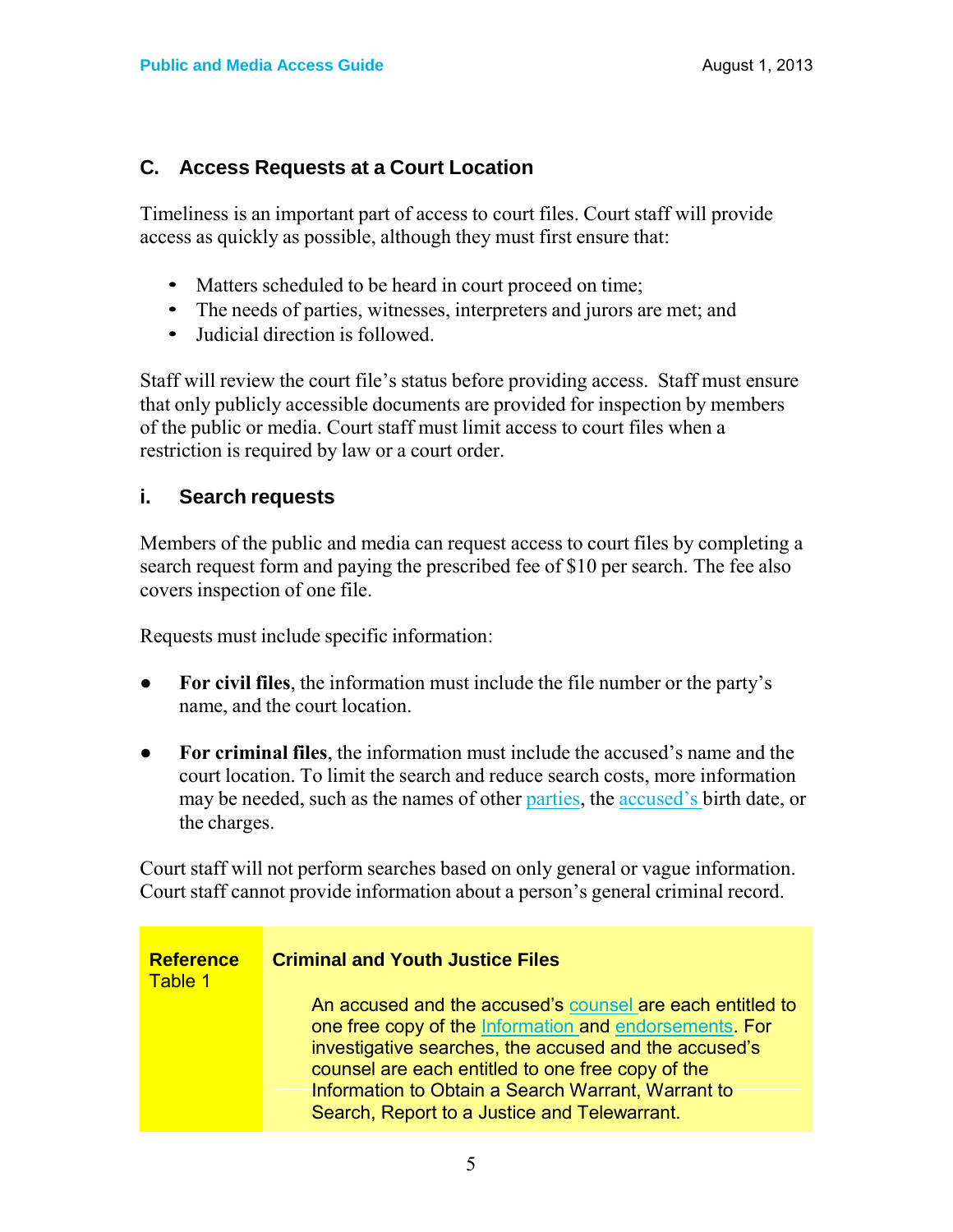*Criminal Code,* section 603

**Forms:**

- Application to Access Young Offender Data
- Application to Access Young Offender Record

#### **Queen's Bench Civil Files and Court of Appeal Files**

A Search Request form is required.

**Forms:**

**Search Request** 

#### **Audio Recordings**

Members of the public and media can listen to or receive a copy of audio recordings from Transcript Management Services only with a court order. The Court of Appeal does not record hearings and cannot provide transcripts or recordings.

#### **ii. Media requests by phone**

Accredited media outlets can still make search and photocopy requests by telephone. Here's how the process works:

- Media representatives call the appropriate court location with their request.
- The court clerk fills out a search request form and advises the media representative of the associated costs and confirms where to submit payment.
- The clerk completes the search and sends the requested documents by fax, mail or email to the media outlet.
- Media outlets submit payment to the court location that completed the search request within two weeks of notification. Payments can be made by mail-in cheque, or in-person with cash, debit, cheque or credit card.

#### **iii. Inspecting a Court File**

Anyone may inspect a court file unless access is restricted by law or a court order. The fee for inspecting one court file is included in the initial search fee of \$10. There is a \$10 inspection fee for each additional file.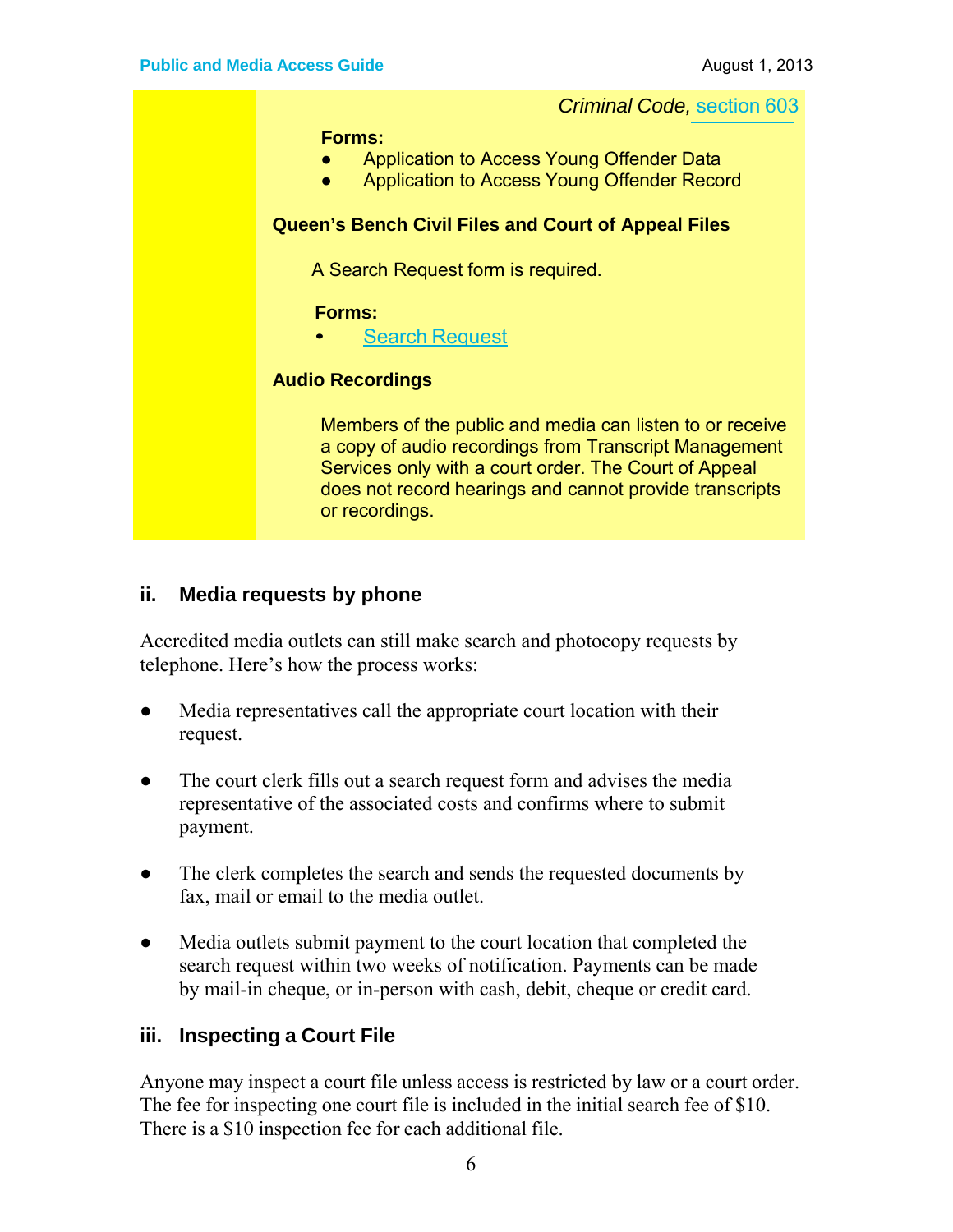#### **iv. Obtaining Copies of a Court File**

Anyone may obtain a photocopy of documents from a court file unless access is restricted by law or a court order. The fee for photocopying is \$1 per page.

Transcripts are more expensive because of the work needed to prepare them. The cost of a transcript is based on a per-character fee set out in the Alberta Rules of Court. The fee is also determined by how quickly the transcript is required. For more information, see the Request for Transcript form used by Transcript Management Services.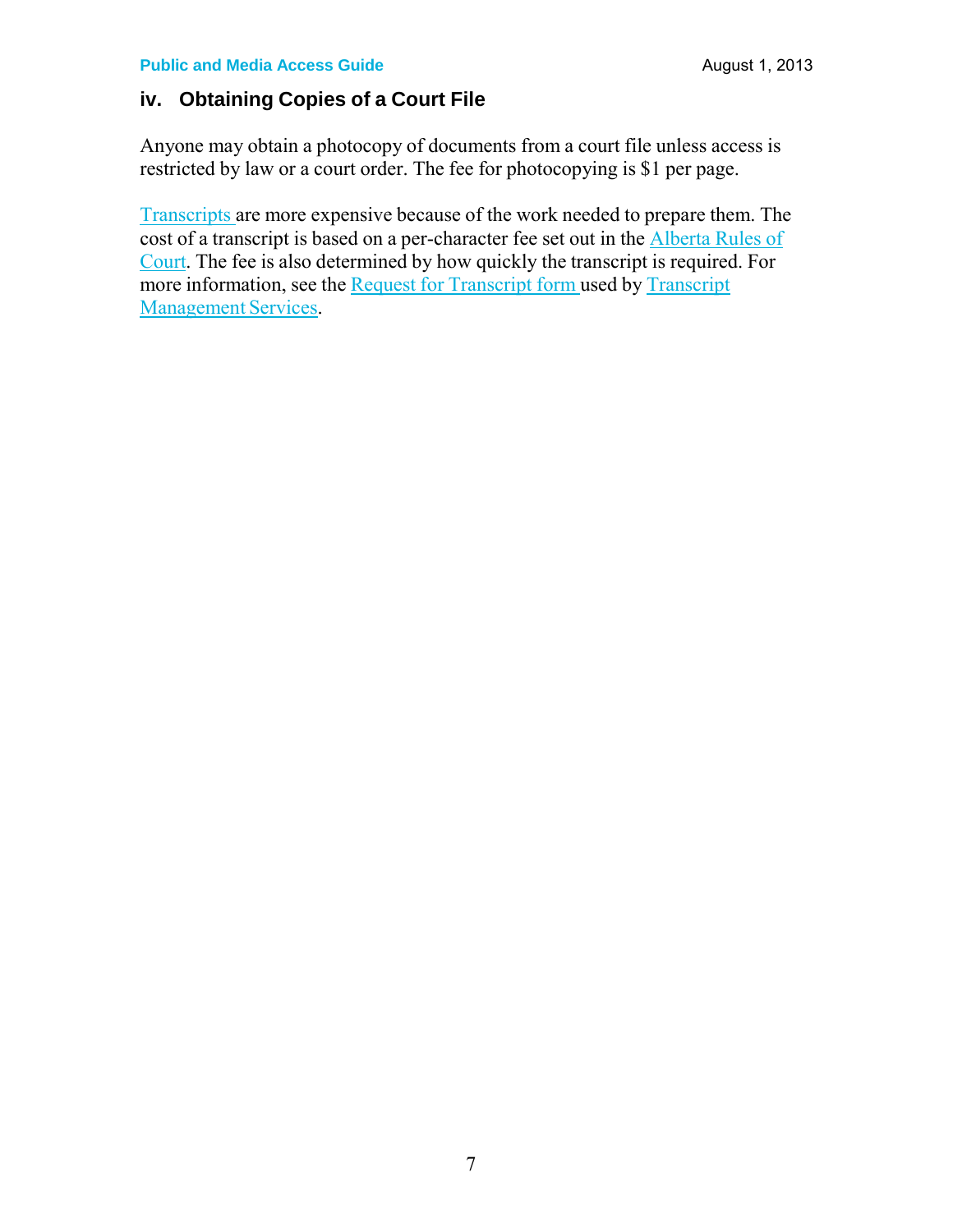| <b>Reference</b><br>Table 2 | Requirement to charge fees for search, inspection and<br>copies                                                                                       |
|-----------------------------|-------------------------------------------------------------------------------------------------------------------------------------------------------|
|                             | Alberta Rules of Court, Schedule E, Tariff of Fees<br><b>Provincial Court Fees and Costs Regulation</b>                                               |
|                             | Members of the public must view court files in a secure viewing<br>area under staff supervision. Staff must maintain a record of the<br>files viewed. |

#### **D. Media Relations**

Depending on the nature of the inquiry, court staff may refer members of the media to the Office of the Chief Justice or Chief Judge of the Court or to the Law Information Centre's Court Check Media Line. The Court Check Media Line staff have access to docket information concerning criminal matters. The Court Check Media Line staff can therefore assist the media, but not the public, with some inquiries.D

#### **i. Requests for Comments about a Case**

Court staff cannot comment about any case.

- **Substantive inquiries concerning the court's decisions or the content of matters in court:** court staff will refer requests for comment to the Office of the Chief Justice or Chief Judge of the court.
- **Docket-related matters:** court staff will refer requests for comments to the Court Check Media Line.
- **Court documents:** court staff will directly assist the public and media with requests for court documents.

| <b>Reference</b> | <b>Requests for Comments Docket-</b>                                                                                                                                                                  |
|------------------|-------------------------------------------------------------------------------------------------------------------------------------------------------------------------------------------------------|
| Table 3          | related                                                                                                                                                                                               |
|                  | On receiving a request for comment regarding a docket-related<br>matter, court staff will provide the phone number for the Court<br>Check Media Line: (780) 638-3695 or<br>CourtChecks@just.gov.ab.ca |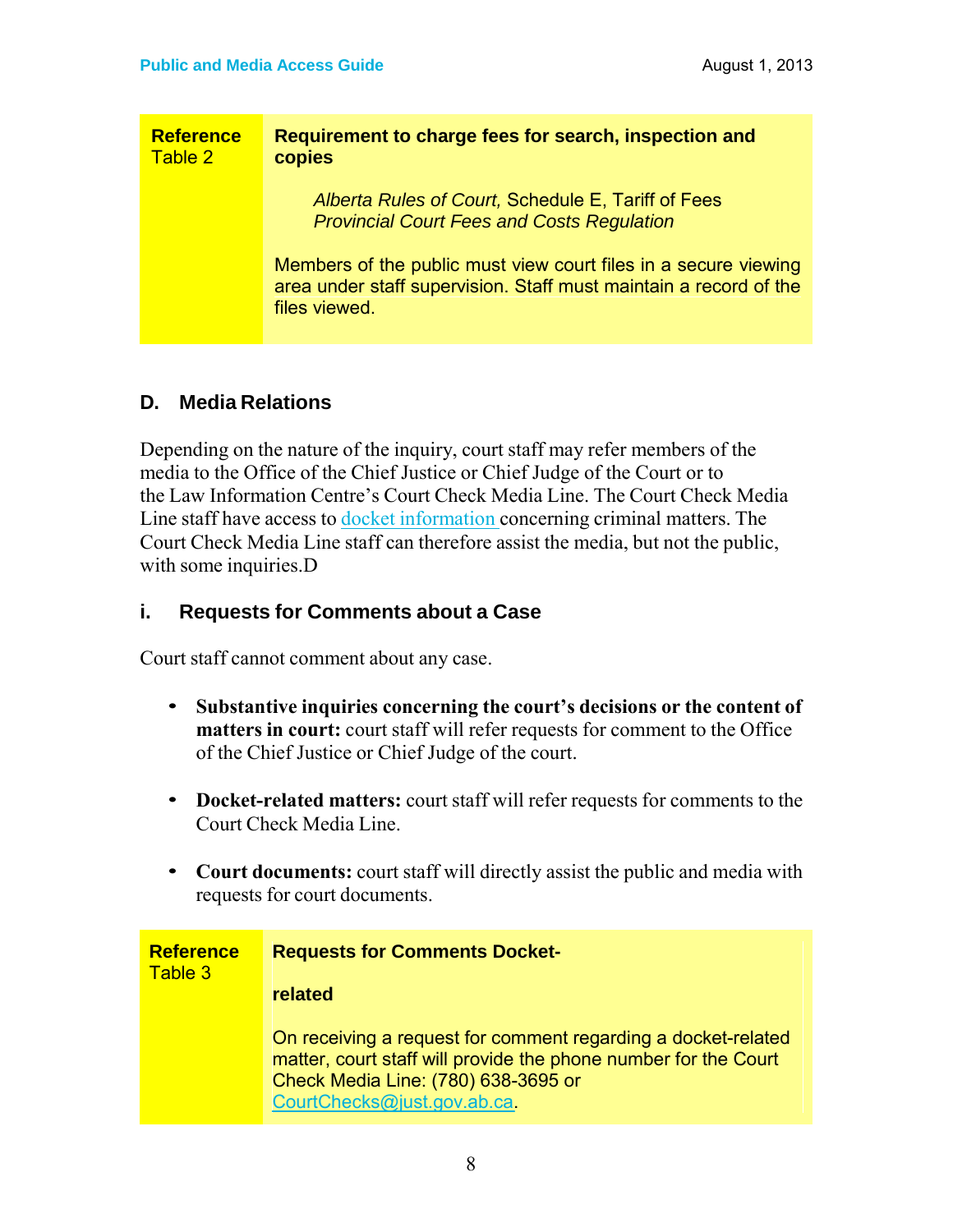In turn, the Court Check Media Line staff may refer the media to the applicable court office to obtain background information on the case. The Court Check Media Line staff have no access to physical court files and can access docket information only via the electronic docket system ("JOIN", the Justice Online Information Network).

#### **Content-related**

On receiving a request for comment or substantive inquiries regarding decisions of the court or the content of decisions, court staff will refer the matter to the Office of the Chief Justice or Chief Judge of the Court.

#### **ii. Docket Searches**

The Court Check Media Line accepts requests for <u>docket information</u> only from members of the media, not the public. Normally, Court Check Media Line staff will perform the check for court locations anywhere in Alberta. Because of the daily volume of requests for docket searches, Court Check Media Line staff may limit the number of requests from individual media to their three top searches.

Court staff assist members of the public with requests for docket information, including phone requests.

**Reference** Table 4 If experiencing difficulty with a request, court staff can ask their supervisor for help.

#### **iii. Historical Searches – Criminal Files**

Criminal files are called "historical" after five years from the date of sentencing. Court Check Media Line staff do not have access to court files and therefore will refer requests for historical information to court staff. For criminal file searches, the accused's name and a court location are needed. For historical files, the approximate date of sentencing may also be required.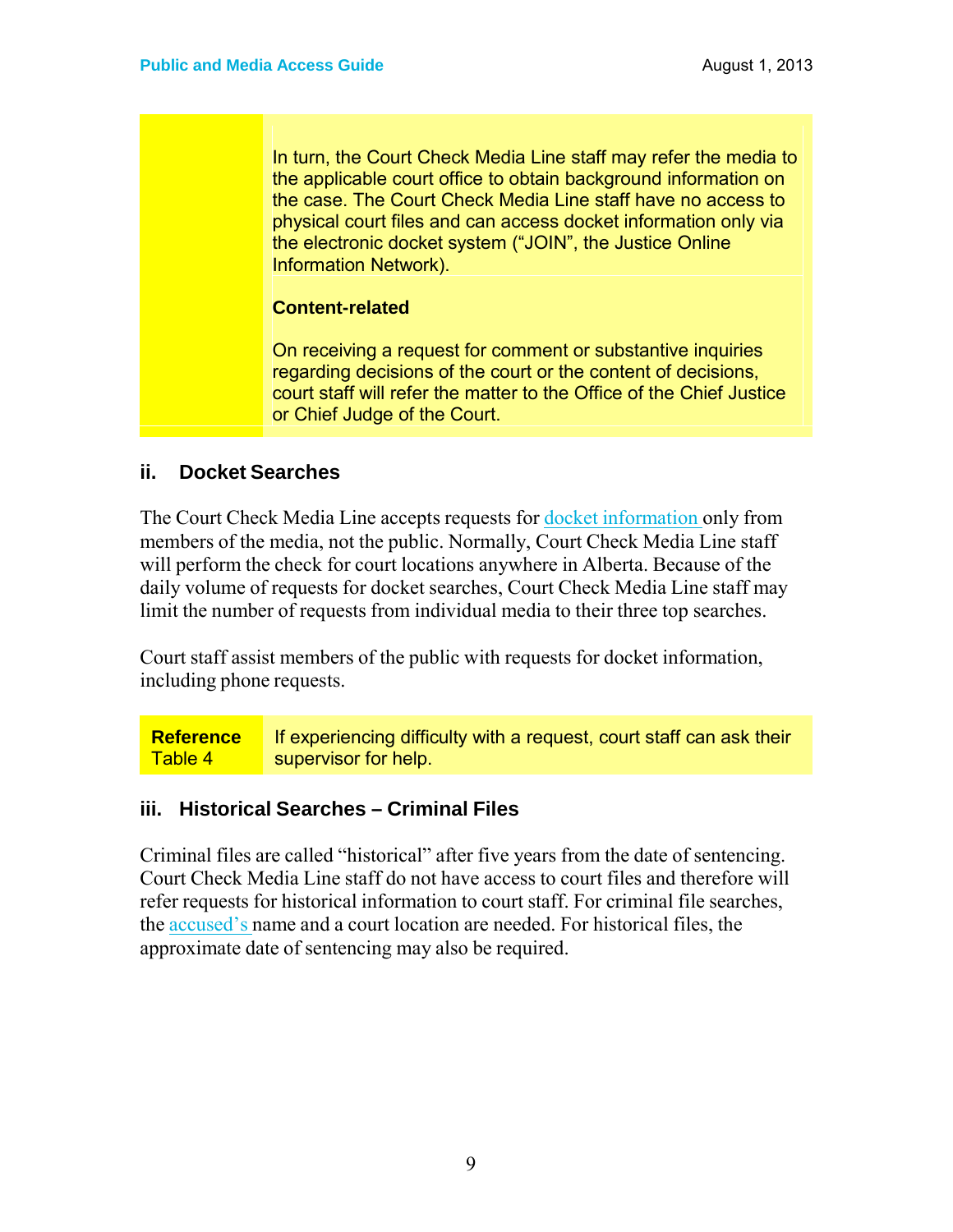### **2. Restrictions on Access or Publication**

### **2.1 General**

Generally, court records and court proceedings are open to the public. As explained at section 1.2 above, this is a fundamental principle of our legal system. The purpose of this guide is to describe restrictions on access or publication that are exceptions to this principle. The authority for the restriction may come from the law or from a court order.

Here we describe the different types of restrictions and their impact on access and publication. Following this section, we describe in detail the sources of authority for specific restrictions in civil, family, youth criminal, and criminal law matters.

### **2.2 Statutory Restrictions on Access or Publication**

Sometimes the law sets a restriction on access or publication of information, without the need for a judge's order. One such statutory restriction is the ban on identifying a young person involved in proceedings under the *Youth Criminal Justice Act.*

### **2.3 Orders Restricting Access or Publication**

There are two types of court orders that restrict access or publication of court information: mandatory court orders and discretionary court orders.

**Mandatory court orders** happen when a law says that a judge "shall" (must) make an order when a party applies for it, and the party has applied for it.

**Discretionary court orders** happen when the judge makes an order without being required to by law. In this case, the judge had a choice whether or not to make the order. When judges consider making a discretionary court order that restricts access or publication, they apply a test developed by the Supreme Court of Canada in a line of cases (the "*Dagenais/Mentuck* test"):

The order should be made only when:

(a) it is necessary to prevent a serious risk to the proper administration of justice because reasonable alternatives will not prevent that risk; and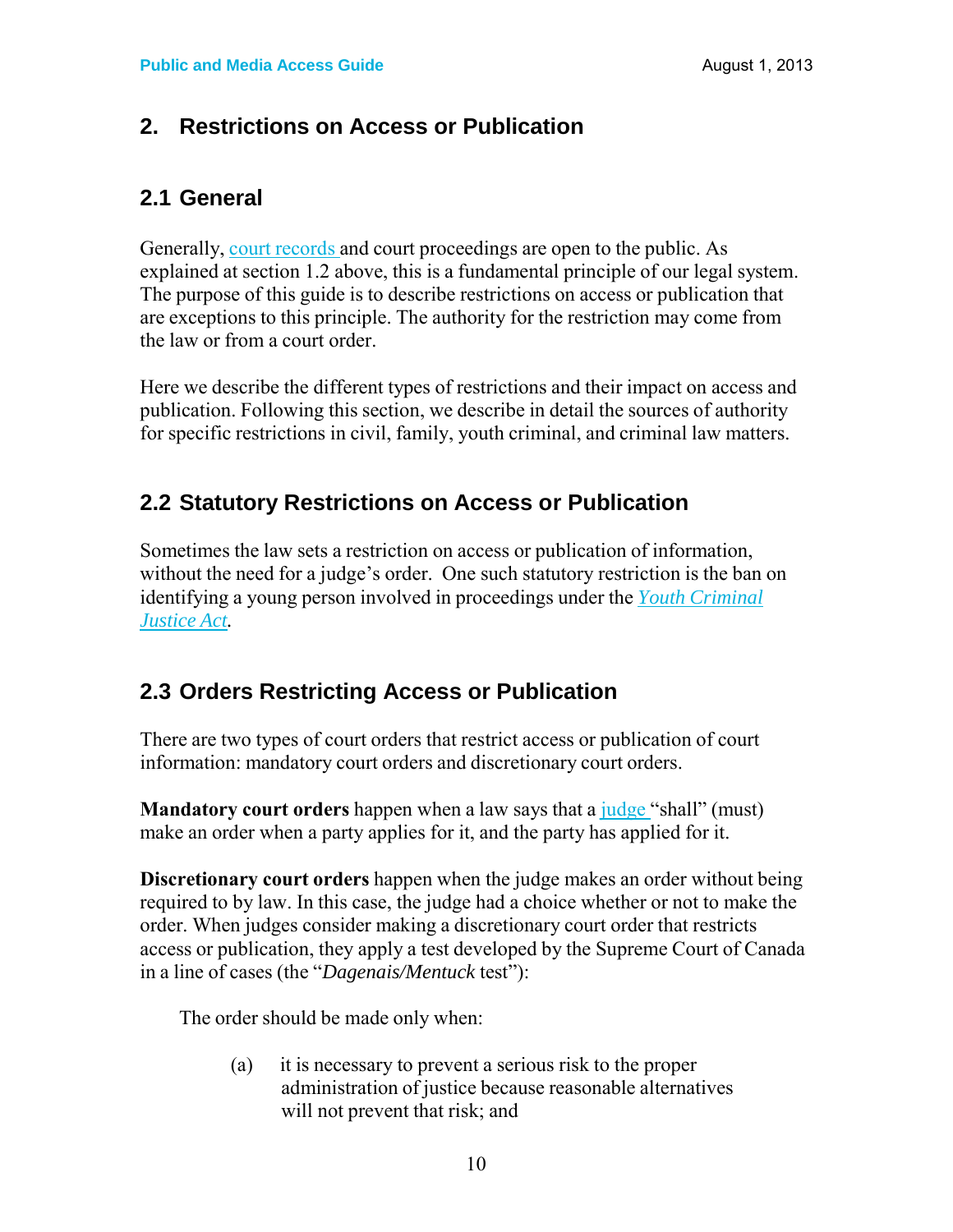(b) the order's beneficial effects outweigh its harmful effects on the rights and interests of the parties and the public, including the effects on the right to free expression, the right of the accused to a fair and public trial, and the administration of justice.

The media may register to receive notice of applications for discretionary court orders that restrict access or publication.

| <b>Reference</b> | <b>Discretionary Court Orders</b>                                                                                                    |
|------------------|--------------------------------------------------------------------------------------------------------------------------------------|
| Table 5          | For Queen's Bench civil and family law matters, Civil<br>$\bullet$<br>Practice Note 12 provides the procedure and form of<br>notice. |
|                  | For Queen's Bench criminal matters, Criminal Practice<br>$\bullet$<br>Note 4 applies.                                                |
|                  | For Provincial Court family and criminal law matters, a<br>$\bullet$<br>Notice to the Profession applies.                            |

Orders that restrict access include sealing orders, confidentiality orders, and orders for an in camera (private or closed court) hearing. Orders that restrict publication include a ban on identifying someone or on publishing information until the end of the trial. This is not a complete list. Other types of orders are possible.

When a judge makes an order that restricts access to a court file, or restricts publishing information about a court proceeding, the order is noted on the "Orders Restricting Access or Publication" form kept in the court file (see Appendix A). The reverse side of this form lists some of the common restrictions required by law. Unless access to the file is restricted, anyone may have a copy of a completed form on paying the required fee. A publication ban restricts publication only, not access.

| <b>Reference</b><br>Table 6 | <b>Form - Orders Restricting Access or Publication</b>                                                                                                                     |
|-----------------------------|----------------------------------------------------------------------------------------------------------------------------------------------------------------------------|
|                             | This form must be completed and filed whenever a judge makes<br>an order that affects access to the file or publication of<br>information from a file or court proceeding. |
|                             | Orders noted on the form must also be noted in the applicable<br>computer docket system.                                                                                   |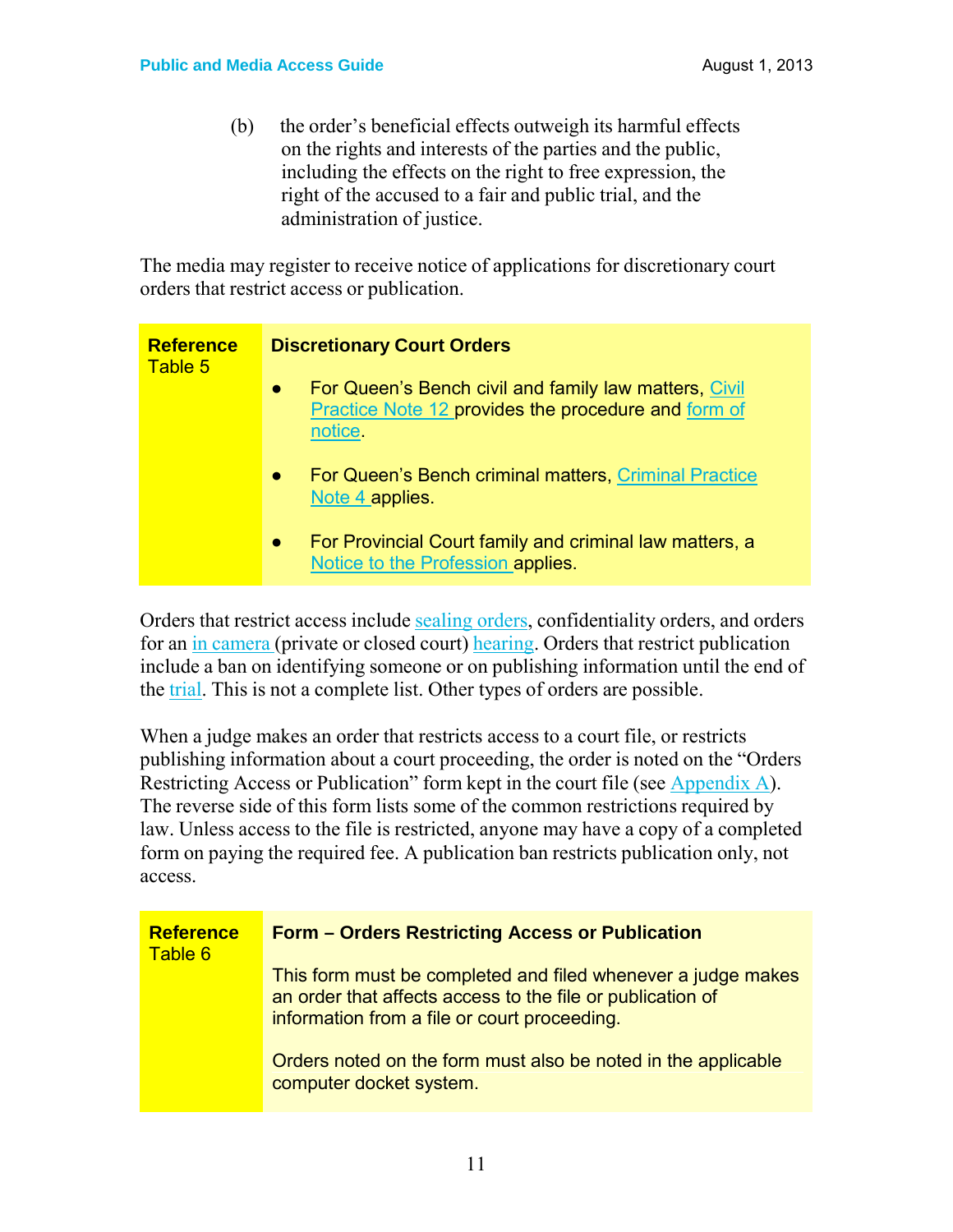### **2.4 Examples of Restrictions**

The following are examples of restrictions that may be based on law or a court order. This is not a complete list. Other types of orders are possible*.*

### **A. Private Hearings**

Private hearings are open only to the parties involved. Private hearings are rare. The only people allowed in the courtroom during the proceedings, apart from the judge and court staff, are the parties involved and their lawyers. Any member of the public or media may ask to view or copy a court file from a private hearing, unless access is otherwise restricted by law or a court order. Court staff will provide a "Request for Exhibit or Private Hearing Record" form for this purpose (see Appendix B). Payment of search and photocopy fees is required.

**Note:** Private hearings may also be called "closed", "in camera", or "public excluded". This document uses the term "private hearings" to include all these terms.

| <b>Reference</b><br>Table 7 | <b>Request for Exhibit or Private Hearing Record</b>                                                                                                                                                                                                                                                 |
|-----------------------------|------------------------------------------------------------------------------------------------------------------------------------------------------------------------------------------------------------------------------------------------------------------------------------------------------|
|                             | The "Request for Exhibit or Private Hearing Record" form is<br>used to process public and media requests for access to<br>exhibits and to files from private hearings (see Appendix B).<br>Court staff will deal with Request forms as quickly as possible,<br>although they must first ensure that: |
|                             | Matters scheduled to be heard in court proceed on time;<br>$\bullet$<br>The needs of parties, witnesses, interpreters and jurors<br>$\bullet$<br>are met; and<br>Judicial direction is followed.<br>$\bullet$                                                                                        |
|                             | Court staff will check whether the file is accessible. (The file<br>$\bullet$<br>may be sealed, or a law or court order may make the file<br>inaccessible to the public.)                                                                                                                            |
|                             | If the file is not accessible, the inquirer will need a court<br>$\bullet$<br>order to view the information.                                                                                                                                                                                         |
|                             | If the file is accessible, court staff will provide the form to<br>$\bullet$<br>the inquirer.                                                                                                                                                                                                        |
|                             | Court staff will promptly send the completed Request<br>$\bullet$<br>form to a judge (the presiding judge, if available, or if that<br>judge is not available, to any judge of that court) for a                                                                                                     |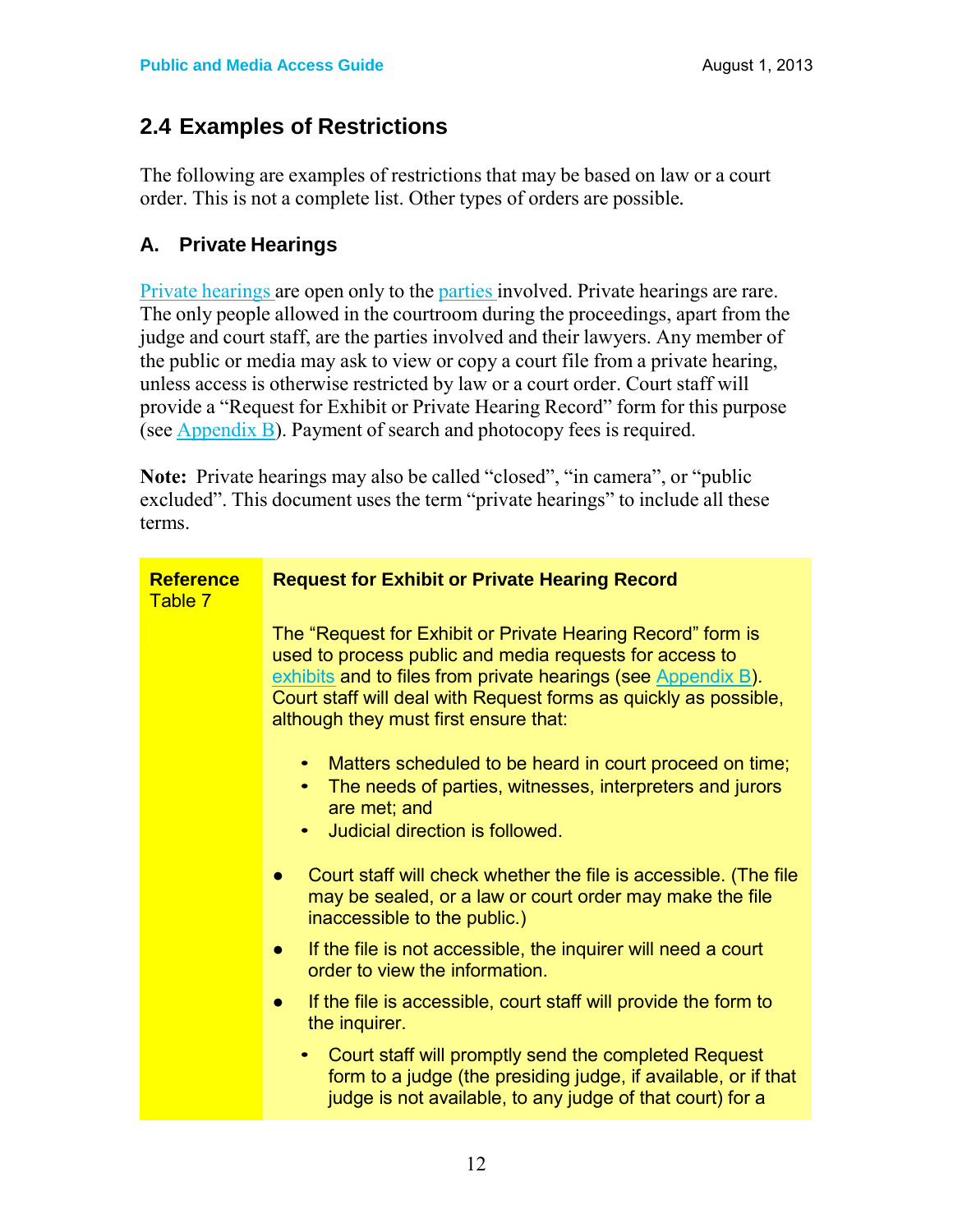review and response.

- Court staff will also send the judge a copy of any Request forms that are already on the court file.
- Judges will respond as quickly as possible.
- Court staff will then process the Request as instructed by the judge.
- The completed Request form will be retained on the court file.

#### **Courtroom clerk**

If a private hearing is taking place, the court clerk must:

- Place the "Closed Court" sign outside the courtroom and make sure the public leaves the courtroom or is kept from entering.
- Make an index entry in the log notes, noting the closed court proceeding.
- In criminal matters, write the following on the endorsement sheet:

#### **DISPOSITION:**

**[Crown / Defence] apply to have [evidence / portion of evidence] heard in private.**

**[Defence / Crown] [consent / object / no comment]**

**Application [granted / denied].**

**Criminal Code or statute section number (if any):**

If the private hearing was by court order (not statutory), court staff will note the private hearing on the "Orders Restricting Access or Publication" form, as follows:

- On the inside of the file, staff will add the note or stamp "In private" and the date of the private hearing.
- Staff will note the private hearing in the applicable computer docket system.

#### **Transcript management**

The audio record of a private hearing will be sealed. The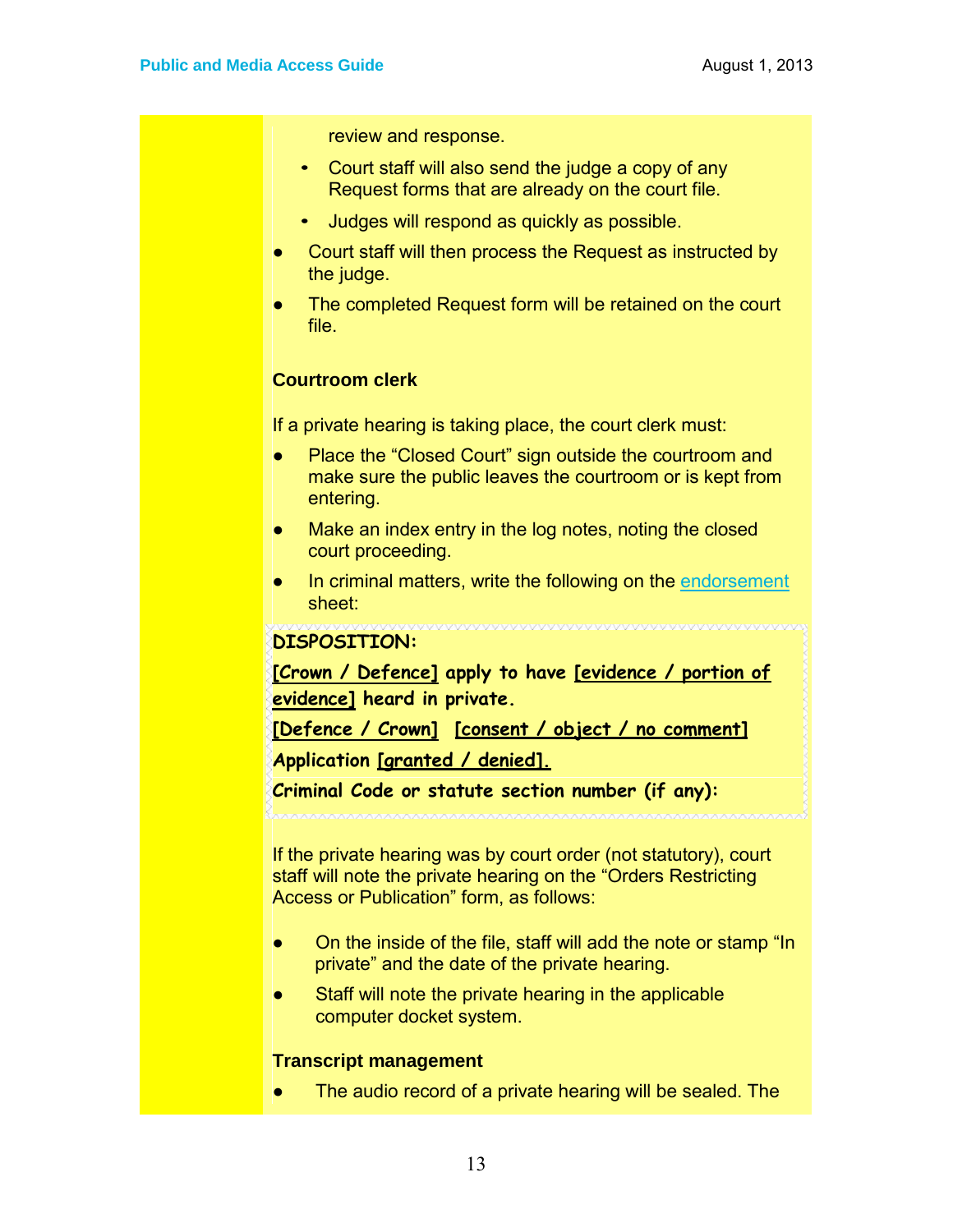courtroom clerk can archive it directly to the sealed folder or it can later be moved by Information Technology Services (ITS).

● If a transcript is required, a CD will be provided to the court reporter. The CD is shredded after the transcript is prepared. The transcript is stamped "Includes In Camera Evidence".

**Note:** The Court of Appeal does not record hearings and cannot provide transcripts.

#### **Exhibit management**

Exhibits from private hearings are not sealed unless they are sealed by a separate law or court order.

#### **B. Sealed Court Files or Documents**

A court file or document may be sealed by law or a court order. Sometimes the law requires the judge to make a sealing order, and sometimes the order is at the judge's discretion. (For more about discretionary orders, see section 2.3 on page 9.)

The seal may affect all or part of a court file. Once sealed, no one, including court staff, has access to the court file or document, except with a court order. When files are sealed by court order, the sealing order itself is not sealed unless specifically ordered by the judge.

| <b>Reference</b><br>Table 8 | <b>Sealing</b>                                                                                                                                                                                                                                                                                                              |
|-----------------------------|-----------------------------------------------------------------------------------------------------------------------------------------------------------------------------------------------------------------------------------------------------------------------------------------------------------------------------|
|                             | For court staff procedure on <b>sealing orders</b> , see "Orders"<br>Restricting Access or Publication – Instructions" in Appendix A.                                                                                                                                                                                       |
|                             | Court staff may disclose that a sealed court file exists, except<br>when that disclosure is forbidden by law or a court order.<br>(Adoption is one example: court staff cannot confirm whether an<br>adoption file exists, because all files under the Child, Youth and<br><b>Family Enhancement Act are confidential.)</b> |
|                             | If the sealing order does not state that the order itself is<br>$\bullet$<br>also sealed, the public and media can have access to the<br>sealing order.<br>If the order states to seal the file including the order,                                                                                                        |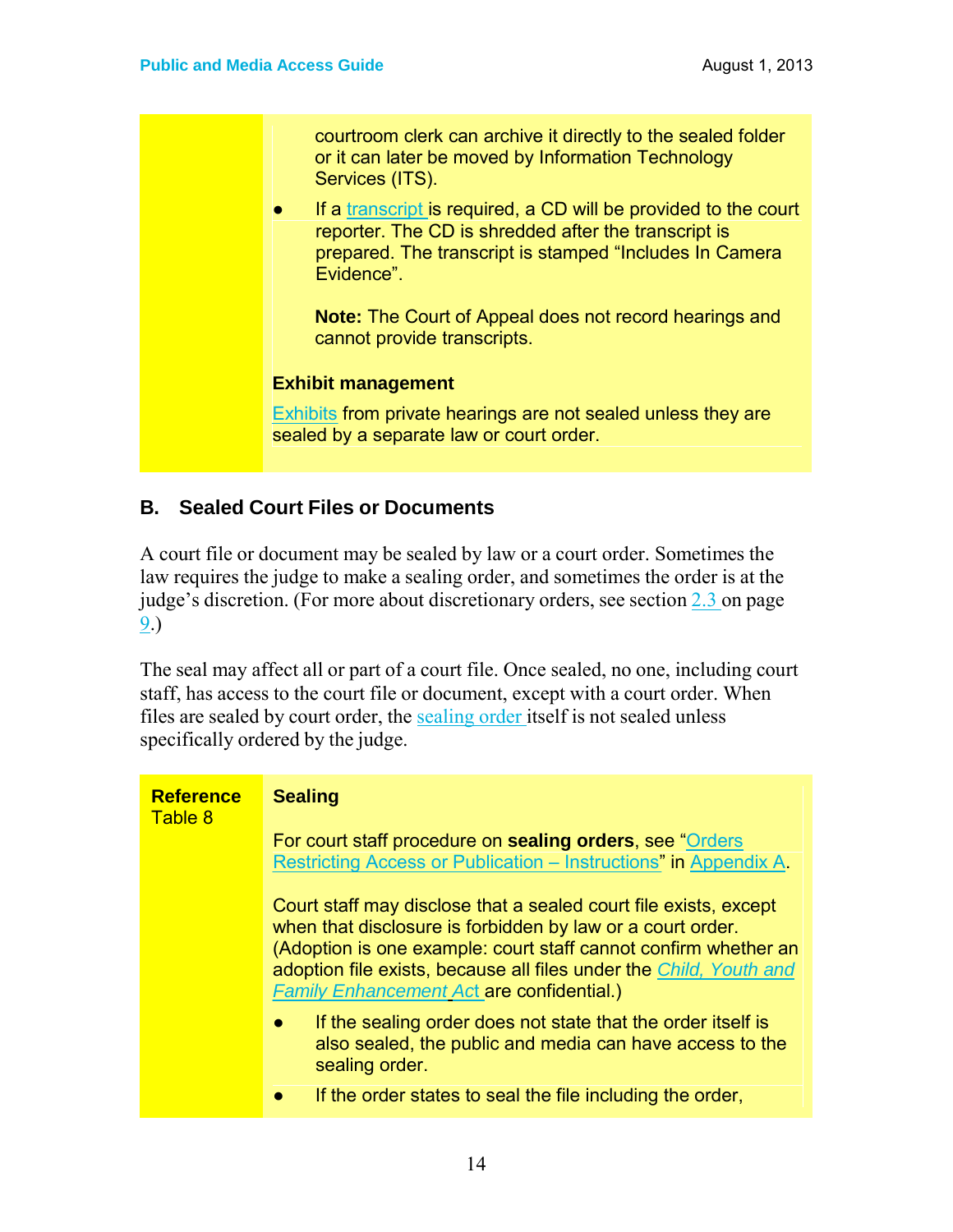anyone who wants access to the order will require a court order. **Applications to seal or unseal an entire court file** In Provincial Court, members of the public or media may make an application to the Chief Judge, Deputy Chief Judge, Assistant Chief Judge, or a judge that has been appointed to hear such applications. Provincial Court Notice to the Profession ● In the Court of Queen's Bench, the application must be made to the Chief Justice, Associate Chief Justice, or a justice that has been appointed to hear such applications. Queen's Bench Civil Practice Note 12 Queen's Bench Criminal Practice Note 4 ● In the Court of Appeal, an application must be made to the Chief Justice or the Chief Justice's designate, unless otherwise ordered.

#### **C. Confidential Court Files or Documents**

A court file or document may be made confidential by law or a court order. Only court staff has access to a confidential court file or document.

#### **Reference** Table 9 For court staff procedure on **confidentiality orders**, see "Orders Restricting Access or Publication – Instructions" in Appendix A. Court staff may be restricted from disclosing the existence of a confidential file, depending on the court order or law affecting the confidential file. In some cases, court staff may be able to disclose that a file exists, but may not be able to provide access to it.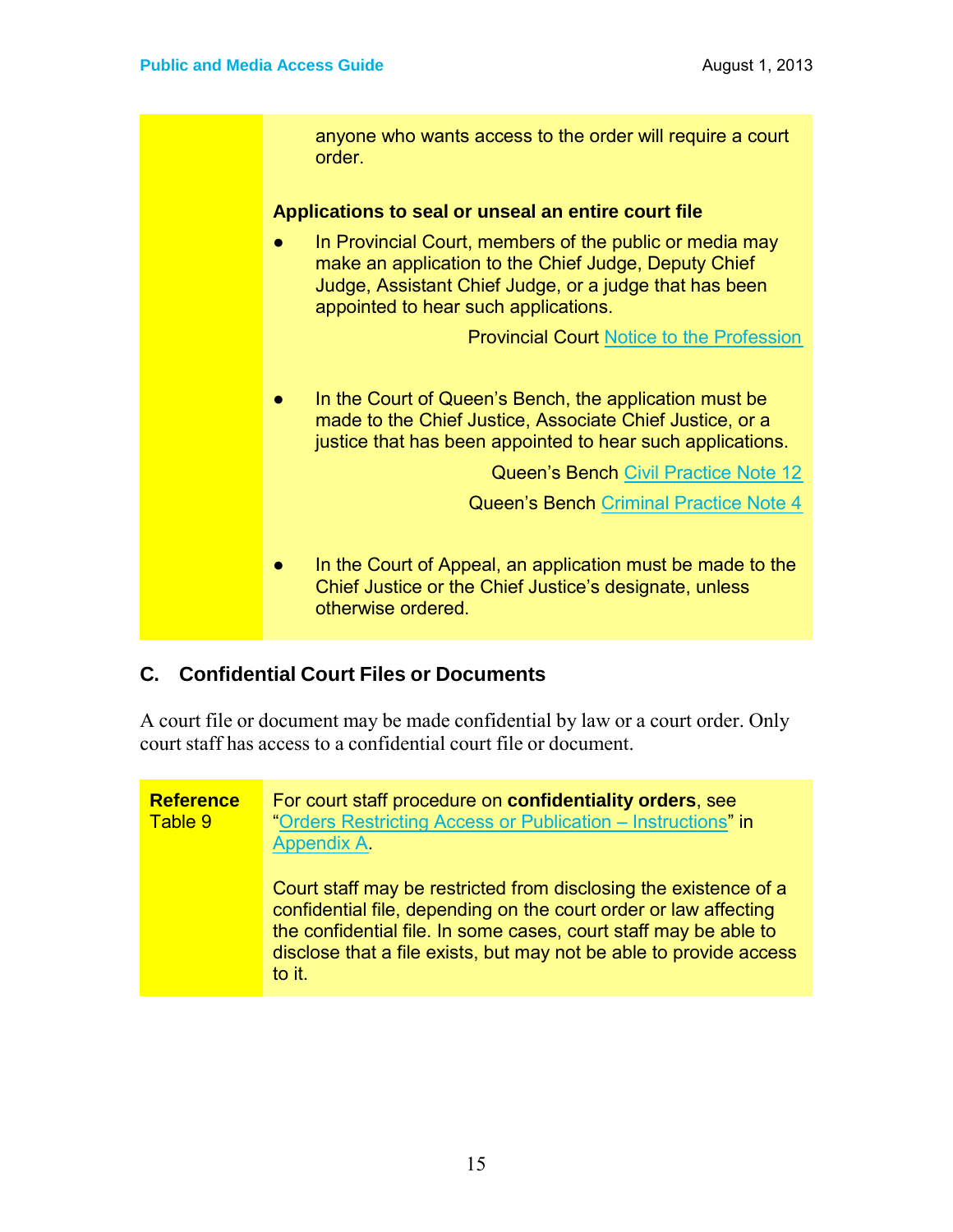#### **D. Pseudonyms**

A court order may permit a witness or party to use a **pseudonym** (an alternate name) or testify behind a screen, or in some other way prevent the person from being identified, even by people in the courtroom. The identifying information will also be concealed in the court file by a sealing order, or by editing the documents.

**Reference** Table 10 For court staff procedure on **pseudonym orders**, see "Orders Restricting Access or Publication – Instructions" in Appendix A.

### **E. Publication Bans**

Publication bans may be required by law or a court order. Publication bans prohibit publishing certain information related to a court proceeding. A publication ban will prohibit publishing the information in print, radio, television, or via the Internet. Publication bans restrict only publication, not access. A publication ban does not limit viewing, searching, or copying for private use, unless those restrictions are specified in the law or the court order.

Publication bans vary in their scope. Some are permanent, while others expire when the trial or proceeding is over. Sometimes the only information that cannot be published is information that would identify the person protected by the ban.

**Reference** Table 11 For court staff procedures on **publication ban orders**, see "Orders Restricting Access or Publication – Instructions" in Appendix A.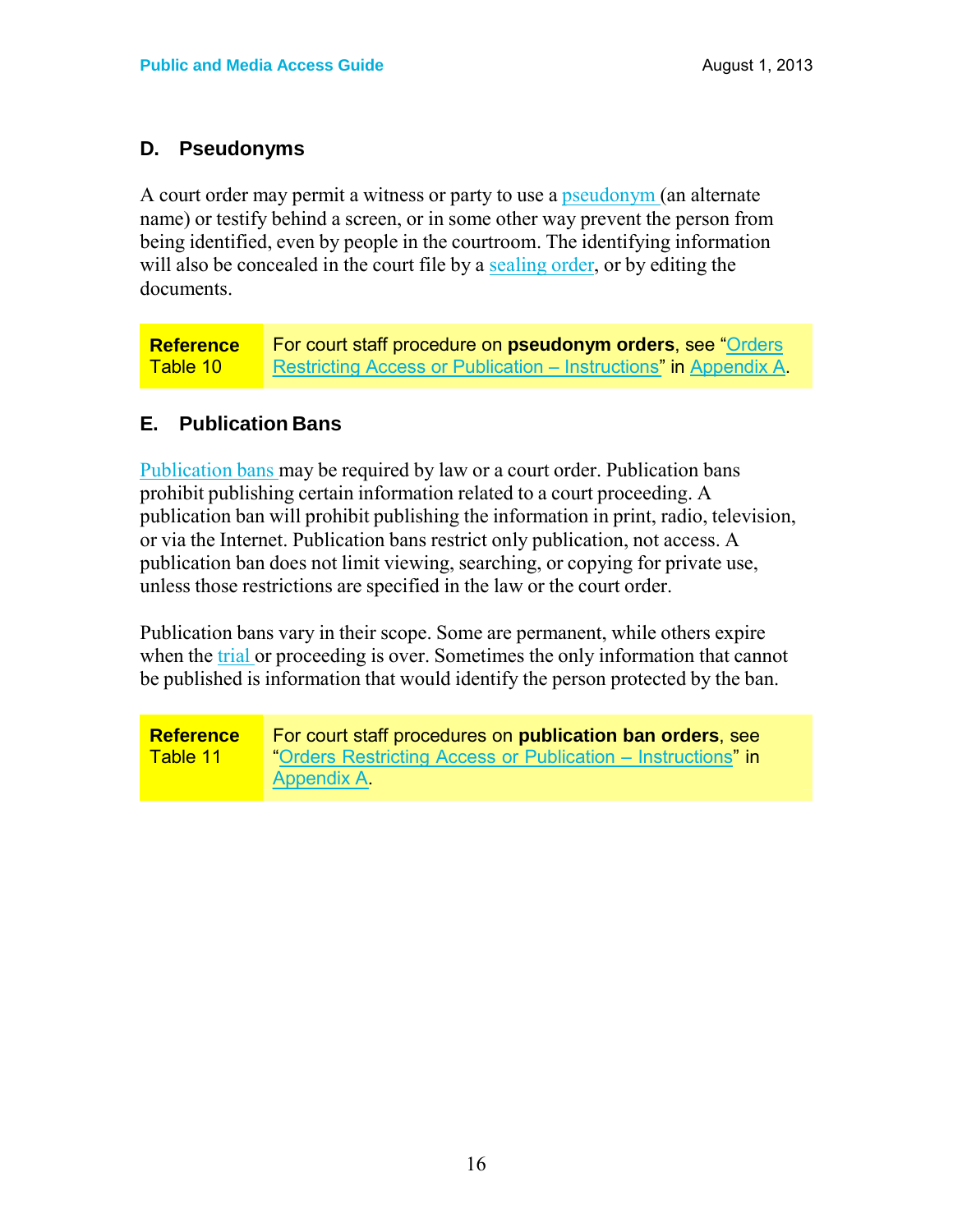### **3. Restrictions on Access to Civil Matters**

Civil court files can begin in any of the three levels of court: Provincial Court, Court of Queen's Bench, or Court of Appeal.

Court files in most civil matters are accessible to members of the public. The law or a court order may limit access to some court files or the publication of some information. For information about access to exhibits in civil matters, see page 48.

Before providing access to a file, court staff will always check the file and the applicable computer docket system for any orders that might restrict access. If there is a publication ban order affecting the file, court staff will inform the person who is requesting access. Note, however, that a publication ban order prohibits only publication, not access.

### **3.1** *Adult Guardianship and Trusteeship Act (AGTA)*

This Act came into force on October 30, 2009, replacing the *Dependent Adults Act (DAA)* except for matters already commenced under the *DAA*. Records under *AGTA* are generally accessible. Under *AGTA,* a judge may make an order

- **limiting the persons** who may be present at all or part of a hearing,
- requiring that all or part of the hearing be held in **private**,
- **restricting access to information given at hearing or** contained in documents filed with or received by the court, or
- **restricting publication** of information given at hearing or contained in documents filed with or received by the court.

These orders would be discretionary. For more about discretionary orders, see section 2.3 on page 9.

| <b>Reference</b><br>Table 12 | <b>Adult Guardianship and Trusteeship Act (AGTA)</b>                                                                                                                                                                  |
|------------------------------|-----------------------------------------------------------------------------------------------------------------------------------------------------------------------------------------------------------------------|
|                              | For court staff procedure on <b>private hearings</b> (AGTA s.<br>$\bullet$<br>113(2) (a) or (b)), see Private Hearings, on page 11.                                                                                   |
|                              | For court staff procedure on <b>publication ban orders</b><br>$\bullet$<br>(AGTA, s. 113(2)(c) ("restricting publication")), see "Orders<br>Restricting Access or Publication - Instructions" in<br><b>Appendix A</b> |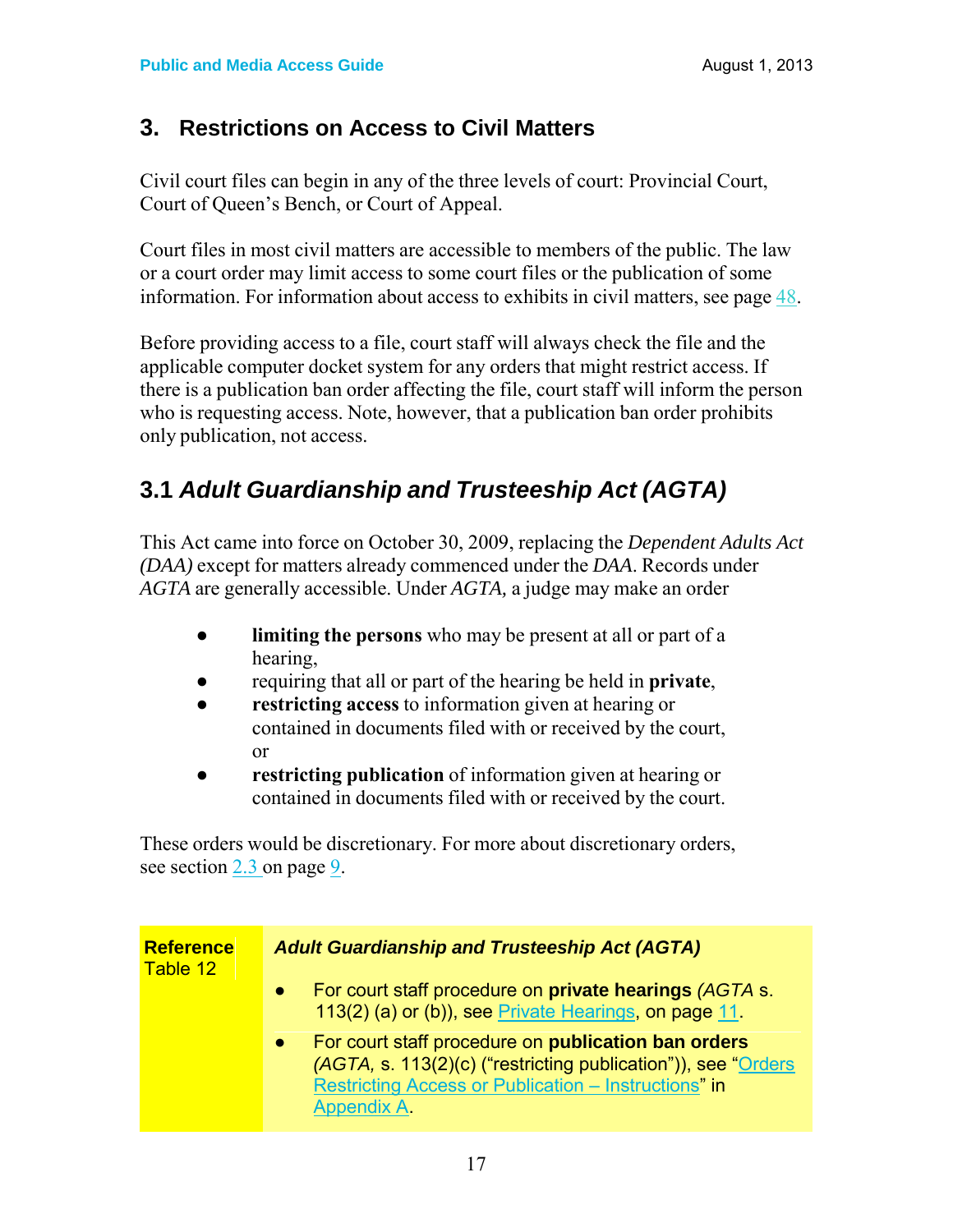● For court staff procedure on **sealing orders** *(AGTA,* s. 113(2)(c) ("restricting access")), see Sealed Court Files or Documents, on page 13.

#### *Dependent Adults Act* **matters**

The *Dependent Adults Act (DAA)* continues to apply to matters that had been commenced under the *DAA* when it was in force. Documents in *DAA* files are accessible to the general public, with some exceptions.

#### **Accessible**

- The Notice of Motion to have a person declared a dependent adult.
- The Order declaring someone a dependent adult.

#### **Not accessible**

● The affidavit in support of an application, including the physician's or psychologist's report.

#### **Limited access**

- Court staff will check with the Public Trustee or Public Guardian before allowing an interested party (an adult person who is concerned for the welfare of the proposed dependent adult) access to documents dealing with the personal history or records of the dependent adult that were obtained by the Public Trustee or Public Guardian.
- Court files are accessible if, in the Public Trustee's or Public Guardian's opinion, disclosure is in the best interests of the dependent adult.
- Court files are accessible with the Minister's written consent. *Dependent Adults Act,* sections 1(i), 49(1), 49(4.1)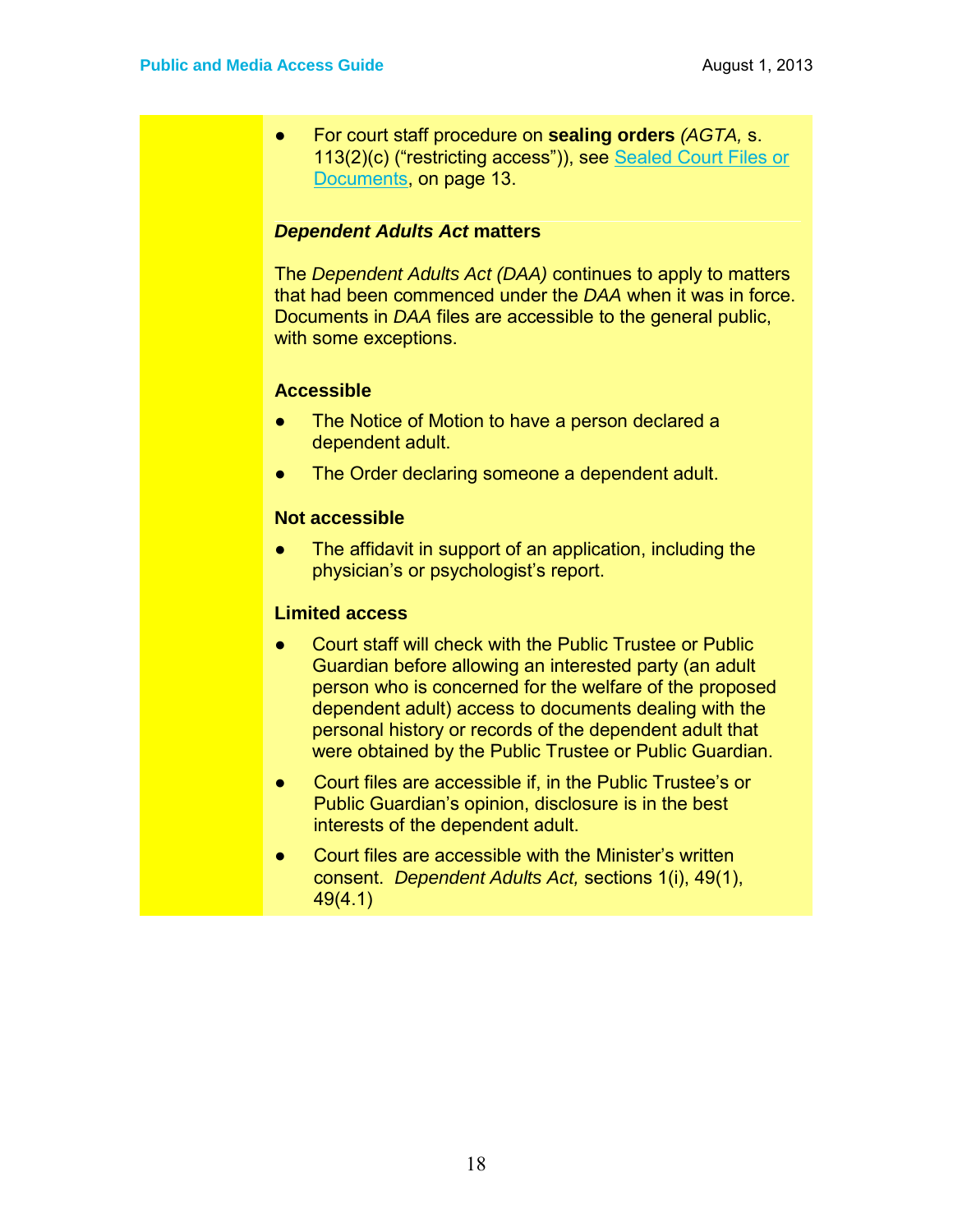### **4. Restrictions on Access to Family Matters**

### **4.1 General**

Family matters can be heard in the Provincial Court, Court of Queen's Bench, or Court of Appeal, depending on the situation.

Some court files in family matters are subject to confidentiality requirements or publication bans required by law or court order. Before providing access, court staff will check the court file for any specific restrictions.

For information about access to exhibits in family matters, see page 48.

| <b>Reference</b><br>Table 13 | <b>Court of Queen's Bench matters</b>                                                                                                                                                                                                                                                                                                                                                                                                                                                       |
|------------------------------|---------------------------------------------------------------------------------------------------------------------------------------------------------------------------------------------------------------------------------------------------------------------------------------------------------------------------------------------------------------------------------------------------------------------------------------------------------------------------------------------|
|                              | <b>Assessment by parenting expert</b>                                                                                                                                                                                                                                                                                                                                                                                                                                                       |
|                              | The parents may view the Report but may have copies only<br>with prior leave of the court. Legal counsel may not provide<br>copies of the Report or disclose its contents to anyone,<br>other than their client or experts retained for the client. The<br>children must not see the Report or receive copies of it.                                                                                                                                                                        |
|                              | <b>Family Practice Note 7, s. 35</b>                                                                                                                                                                                                                                                                                                                                                                                                                                                        |
|                              | The Assessment Order will state that the Assessment is<br>not confidential, unless the Expert considers that<br>information disclosed by the children should not be<br>disclosed to the parents. In that event, the Expert must<br>bring the concern to the Court and the Court may order that<br>information be kept confidential. (That order would be<br>discretionary. For more about discretionary orders, see<br>section $2.3$ on page $9.$ )<br><b>Family Practice Note 7, s. 40</b> |
|                              | <b>Allegation of child sexual abuse</b>                                                                                                                                                                                                                                                                                                                                                                                                                                                     |
|                              | For family matters in the Court of Queen's Bench, when an<br>allegation of child sexual abuse is made against a parent in<br>a proceeding for custody and access, court staff must seal<br>related forms and reports in the court file.<br><b>Family Practice Note 8</b>                                                                                                                                                                                                                    |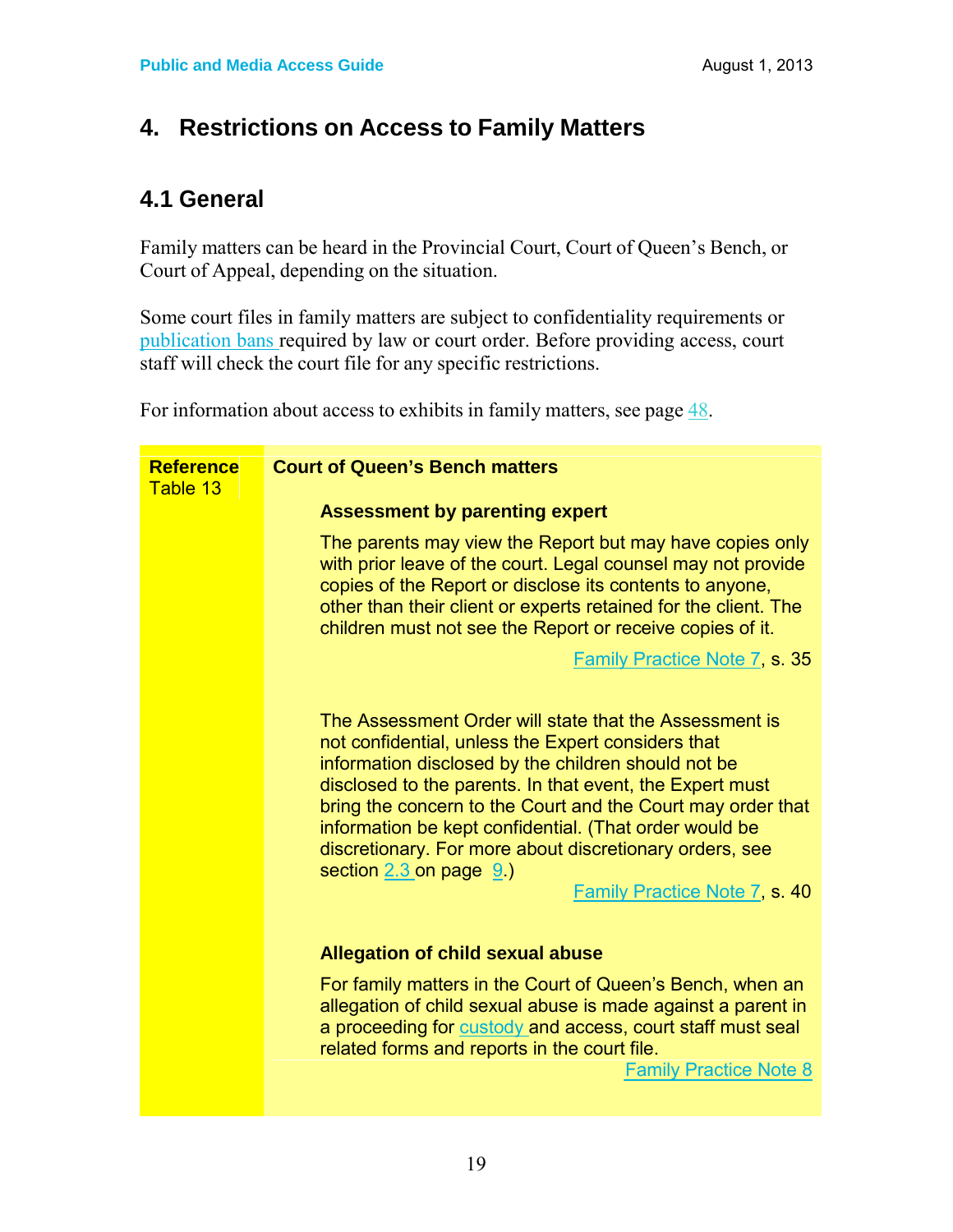#### **Provincial Court matters**

#### **Child protection references in family files**

Court staff must always review family files and remove any references to Children's Services matters before providing the files to a member of the public.

### **4.2** *Family Law Act (FLA)*

The *Family Law Act (FLA)* came into force on October 1, 2005. It applies to family matters, but does not include divorce, adoption, or child protection matters. *FLA* matters may be heard in either Provincial Court or the Court of Queen's Bench.

Under this *Act*, the court may order a private hearing. (As mentioned above, private hearings are rare.) The parties, their lawyers, and the child's lawyer cannot be excluded. The court may also order a publication and broadcast ban on any report of a proceeding that may identify the child. These orders are discretionary; see section 2.3 on page 9.

| <b>Reference</b><br>Table 14 | The Family Law Act came into force on October 1, 2005. Files<br>that were commenced under previous statutes are usually<br>continued under this Act.                                                                                                                                                                      |
|------------------------------|---------------------------------------------------------------------------------------------------------------------------------------------------------------------------------------------------------------------------------------------------------------------------------------------------------------------------|
|                              | For court staff procedure on <b>private hearings</b> (FLA, s. 99),<br>D<br>see Private Hearings, on page 11.                                                                                                                                                                                                              |
|                              | For court staff procedure on <b>publication ban orders</b> (FLA,<br>$\bullet$<br>s. 100), see "Orders Restricting Access or Publication -<br>Instructions" in Appendix A.                                                                                                                                                 |
|                              | <b>Note:</b> The Parentage and Maintenance Act (PMA) is one of the<br>statutes replaced by the FLA. PMA files are confidential.<br>However, new applications in the same matter are usually<br>brought as FLA applications, and that portion of the file is<br>generally accessible. When a new FLA application is filed, |
|                              | Staff convert the <i>PMA</i> file to an <i>FLA</i> file, removing the<br>$\bullet$<br>"Confidential" indicator in CASES.<br>The PMA documents in the file are stored in an unsealed<br>$\bullet$<br>envelope in the file. The envelope is endorsed with the<br>style of cause, action number and "Confidential".          |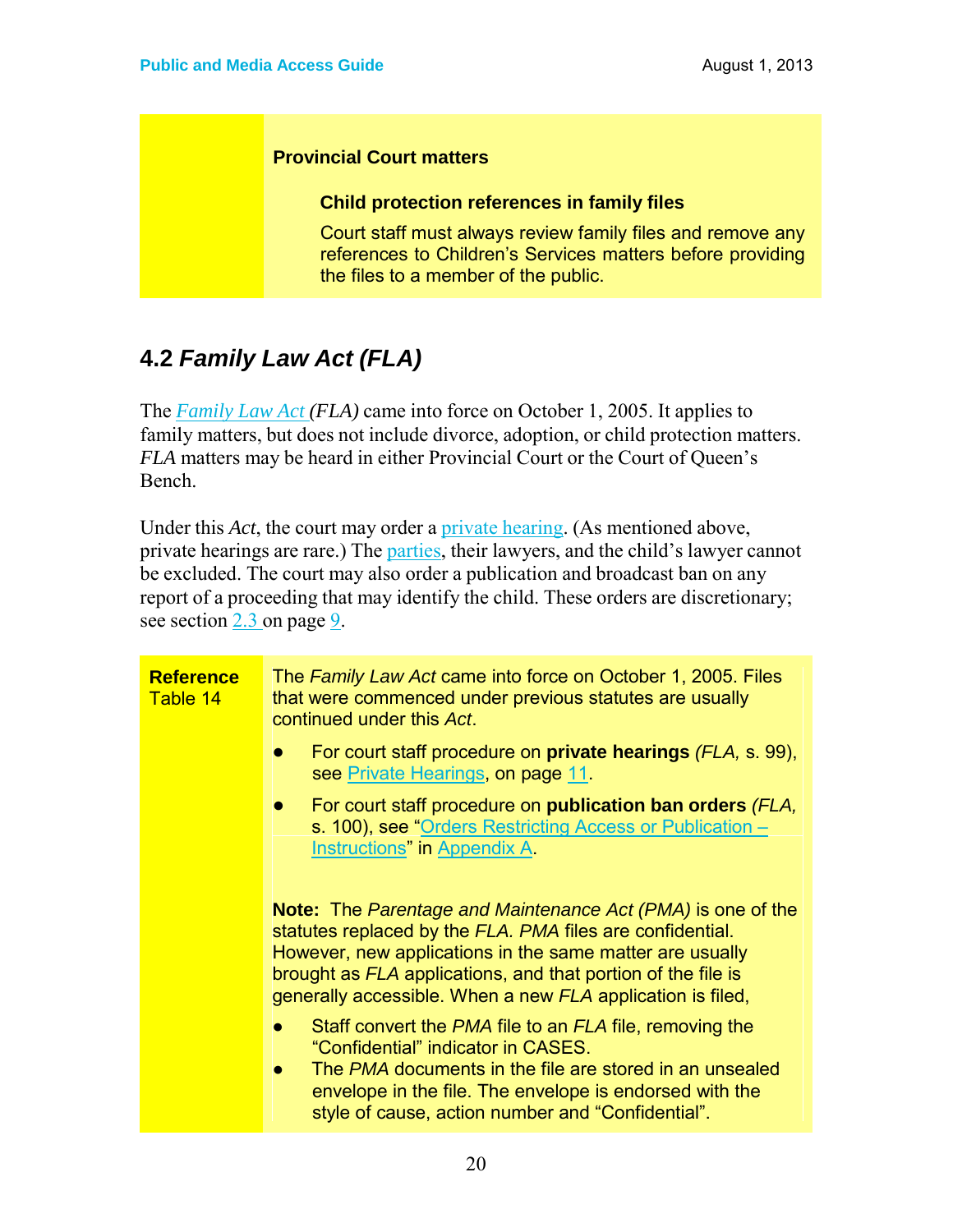### **4.3** *Divorce Act*

The *Divorce Act* applies to all matters involving divorce, and may include spousal support, child support, custody, or access. Divorce matters are heard in the Court of Queen's Bench.

There are no statutory publication bans or restrictions on access to court files under the *Divorce Act.* A presiding judge may order a publication ban, sealing order, or other restriction on access or publication. (These orders would be discretionary. For more about discretionary orders, see section 2.3 on page 9.)

| <b>Reference</b><br>Table 15 | <b>Divorce Act matters</b>                                                                                                                                              |
|------------------------------|-------------------------------------------------------------------------------------------------------------------------------------------------------------------------|
|                              | The procedure to apply for a discretionary order that<br>$\bullet$<br>restricts access or publication is set out in Civil Practice<br><b>Note 12.</b>                   |
|                              | For court staff procedure on publication ban orders and<br>$\bullet$<br>sealing orders, see "Orders Restricting Access or<br>Publication - Instructions" in Appendix A. |

## **4.4 Adoption**

The adoption of children falls under the *Child, Youth and Family Enhancement Act (CYFEA).* Court files under this Act are confidential. Adoption matters are heard in the Court of Queen's Bench. Hearings are private and adoption records are sealed.

| <b>Reference</b><br>Table 16 | <b>Adoption</b>                                                                                                                                                                                                                            |
|------------------------------|--------------------------------------------------------------------------------------------------------------------------------------------------------------------------------------------------------------------------------------------|
|                              | The information on the Hearing List is confidential and cannot<br>be posted.                                                                                                                                                               |
|                              | Court staff cannot disclose the existence of an adoption file<br>$\bullet$<br>to any member of the public or media.                                                                                                                        |
|                              | For rules about disclosing adoption information to adopted<br>children, adoptive parents, birth parents, and others after the<br>adoption, see CYFEA, sections 74.2 to 75. The Post-Adoption<br>Registry submits the request to the court. |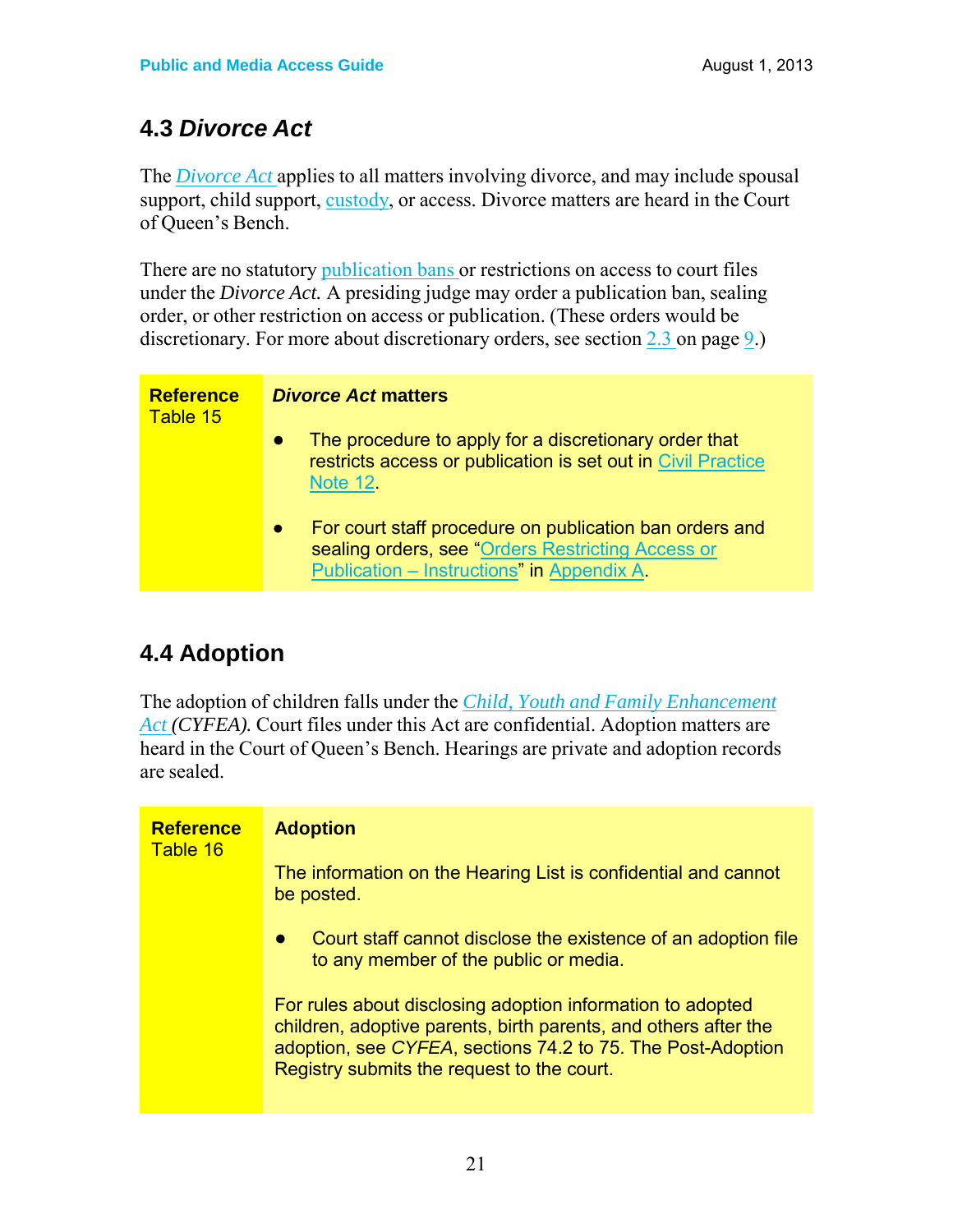Hearings are normally held in private. The court may order that an adoption hearing be held publicly.

(*CYFEA*, section 68)

The court may order that a previous adoption order be set aside.

(*CYFEA*, section 73.1)

- For court staff procedure for **distributing an adoption order**, see *CYFEA*, section 74.
- For court staff procedure when an **adoption order is set aside**, see *CYFEA*, section 73.1(4).

Judgments in adoption matters may be released for publication on the order of the presiding judge. Judgments must not identify the child or members of the birth or adoptive families. (*CYFEA*, section 74.1 and section 126.2)

Adoptions commenced before November 1, 2004, fall under the *Child Welfare Act*. This Act has similar provisions to those under the *Child, Youth and Family Enhancement Act.*

The *Adult Adoption Act* applies to the adoption of people who are 18 years of age or older. A petition for adoption under this Act may be heard in private. That order would be discretionary. For more about discretionary orders, see section 2.3 on page 9. For information on access to files from private hearings, see page 11.

**Reference** Table 17 For court staff procedure on **private hearings**, see Private Hearings, on page 11.

### **4.5 Child Protection Matters**

Child protection matters are heard in Provincial Court.

Most child protection matters fall under the *Child, Youth and Family Enhancement Act.* Some child protection matters may fall under the *Protection of Sexually Exploited Children Act,* the *Drug-Endangered Children Act,* or the *Protection of Children Abusing Drugs Act.*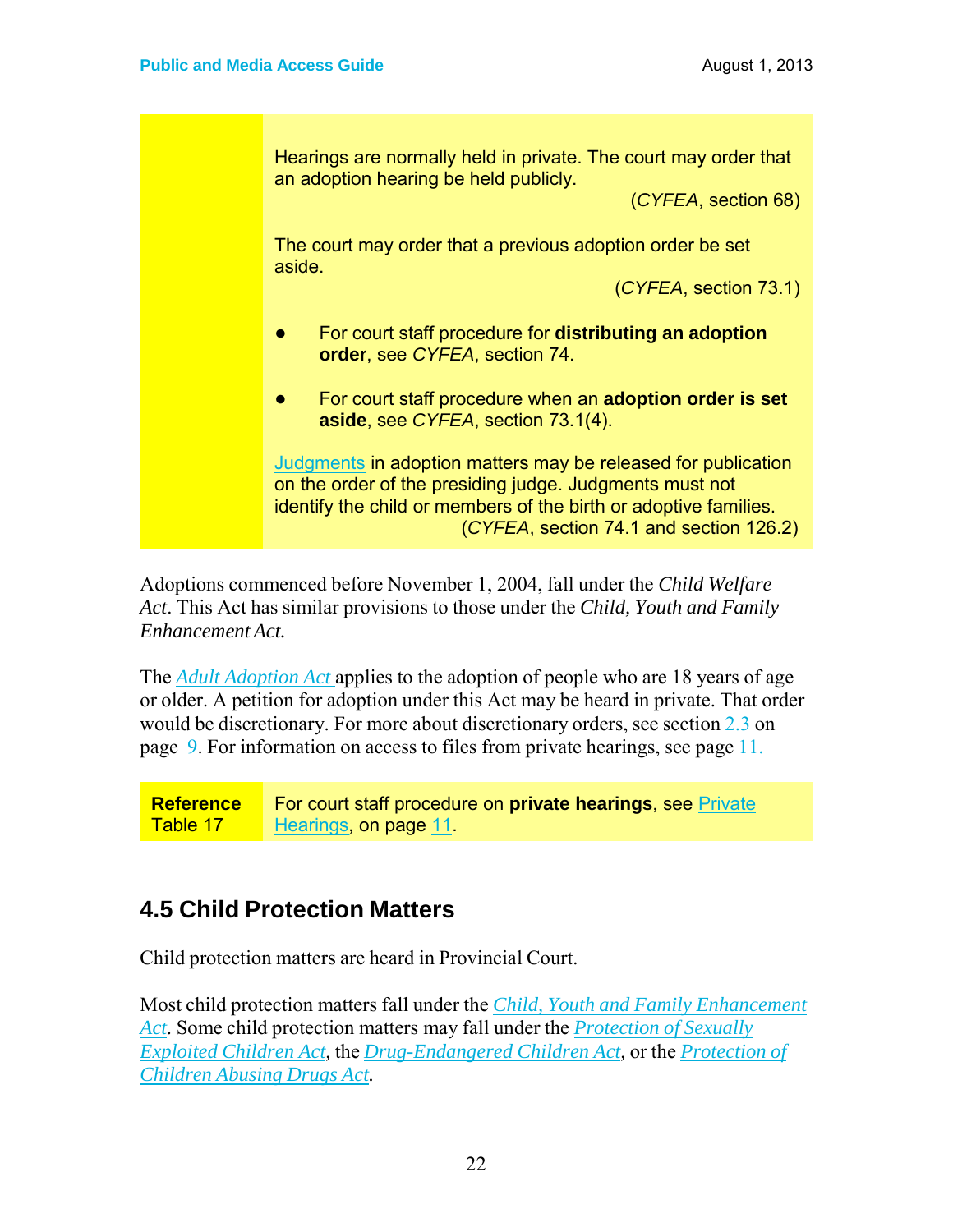#### *A. Child, Youth and Family Enhancement Act (CYFEA)*

Personal information relating to children and guardians under *CYFEA* is confidential. There is no public access to court files under this Act*.* Those involved in a civil action may apply to a judge for disclosure of a record that contains information held under this Act*.*

Proceedings commenced before November 1, 2004, fall under the *Child Welfare Act,* which has provisions that are similar to *CYFEA*'s.

| <b>Reference</b><br>Table 18 | <b>Child, Youth and Family Enhancement Act (CYFEA)</b>                                                                                |
|------------------------------|---------------------------------------------------------------------------------------------------------------------------------------|
|                              | <b>Confidential records</b>                                                                                                           |
|                              | Records under the Act must be kept confidential.<br>(CYFEA, section 126)                                                              |
|                              | Personal information under the Act can be disclosed only<br>as specifically permitted in the Act.                                     |
|                              | Court staff can disclose personal information under the Act only<br>to:                                                               |
|                              | Any person or organization if the disclosure is necessary<br>$\bullet$<br>for services to the child or the child's family.            |
|                              | The child's guardian or the guardian's lawyer.                                                                                        |
|                              | The child or the child's lawyer.                                                                                                      |
|                              | Administrators of child protection legislation in other<br>Canadian jurisdictions.                                                    |
|                              | (CYFEA, section 126)                                                                                                                  |
|                              | To a person involved in a civil matter under the Act or<br>another act, with a court order for disclosure.<br>(CYFEA, section 126.11) |
|                              |                                                                                                                                       |

The judge may order that all or part of a hearing be held as a private hearing. That order would be discretionary. For more about discretionary orders, see section 2.3 on page 9.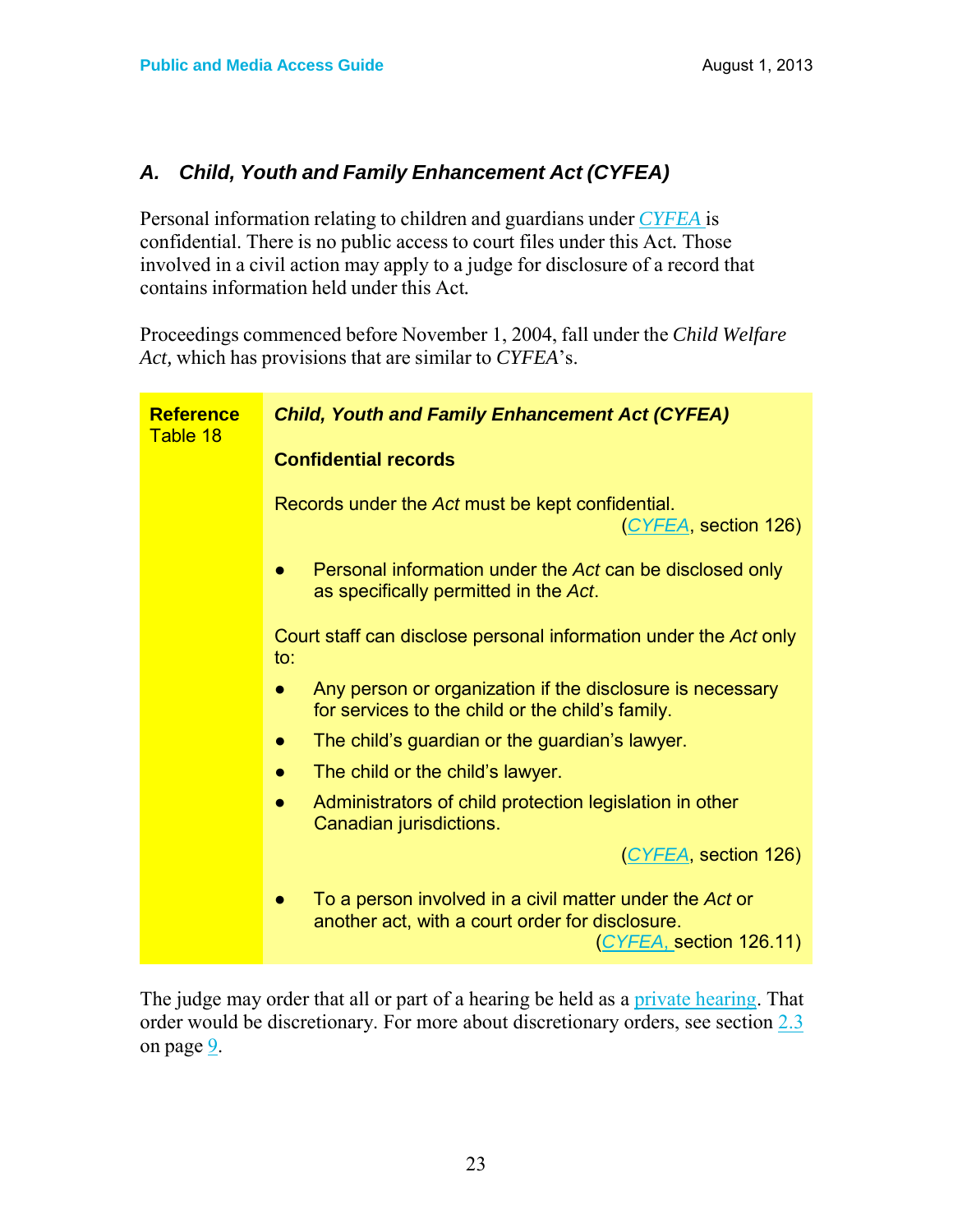| <b>Reference</b><br>Table 19 | <b>Child, Youth and Family Enhancement Act (CYFEA)</b>                                                                                                                                                                                                                                        |  |  |
|------------------------------|-----------------------------------------------------------------------------------------------------------------------------------------------------------------------------------------------------------------------------------------------------------------------------------------------|--|--|
|                              | <b>Private Hearings</b>                                                                                                                                                                                                                                                                       |  |  |
|                              | The court can order anyone, including a child or the<br>child's guardian, to be excluded from all or part of the<br>proceedings. A director or a lawyer representing the<br>parties cannot be excluded.<br>(CYFEA, section 24)                                                                |  |  |
|                              | For court staff procedure on private hearings, see<br>$\bullet$<br>Private Hearings, on page 11                                                                                                                                                                                               |  |  |
|                              | <b>Medical Records</b>                                                                                                                                                                                                                                                                        |  |  |
|                              | An application regarding the admissibility of medical<br>records must be heard in private when the records were<br>kept by a hospital board, a mental health board, the Chief<br>Medical Examiner or the Alberta Alcohol and Drug Abuse<br><b>Commission (AADAC).</b><br>(CYFEA, section 109) |  |  |
|                              | <b>Sealed Records</b>                                                                                                                                                                                                                                                                         |  |  |
|                              | After proceedings concerning medical records:                                                                                                                                                                                                                                                 |  |  |
|                              | The records are sealed.<br>$\bullet$                                                                                                                                                                                                                                                          |  |  |
|                              | That part of the proceeding's record (including the<br>$\bullet$<br>transcript or written judgment) is not made available<br>to the public, and                                                                                                                                               |  |  |
|                              | A Queen's Bench appeal of an order made during the<br>$\bullet$<br>proceedings must also be heard in private.<br>(CYFEA, section 109)                                                                                                                                                         |  |  |
|                              | In the Court of Appeal, the application must be made<br>$\bullet$<br>to one justice in Chambers (see Part F., Motions, in<br>the Court of Appeal Consolidated Practice Directions).                                                                                                           |  |  |

Under the *Act,* no one may publish information that could identify a child or child's guardian who has come to the attention of the Minister of Children and Youth Services or a director of Children and Youth Services.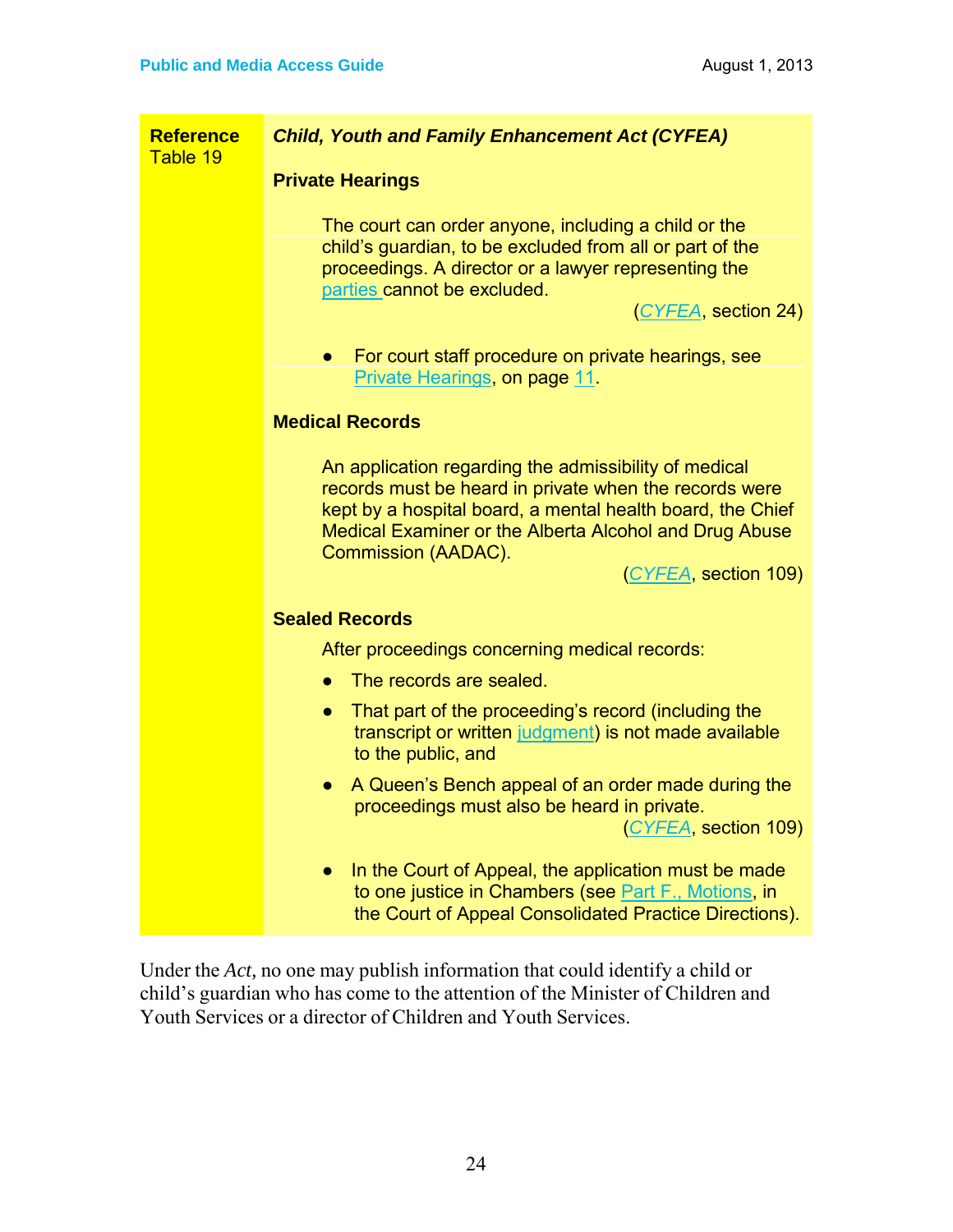| <b>Reference</b><br>Table 20 | <b>Child, Youth and Family Enhancement Act (CYFEA)</b>                                                                                                                                                                                                                                         |
|------------------------------|------------------------------------------------------------------------------------------------------------------------------------------------------------------------------------------------------------------------------------------------------------------------------------------------|
|                              | <b>Identity not to be published</b>                                                                                                                                                                                                                                                            |
|                              | This provision affects judgments and any other court documents<br>intended for publication.                                                                                                                                                                                                    |
|                              | Anyone who does publish identifying information is liable to a fine<br>of up to \$10,000 or up to 6 months' imprisonment in default of<br>payment. There are exceptions that allow a director or a child 18<br>or over to publish or consent to the publication of identifying<br>information. |
|                              | (CYFEA, section 126.2)                                                                                                                                                                                                                                                                         |

#### *B. Protection of Sexually-Exploited Children Act (PSECA)*

The same access restrictions apply under *PSECA* as under *CYFEA*. Members of the public and media cannot have access to the court file, and personal information relating to children and guardians is confidential.

The judge may order that all or part of a hearing be held as a private hearing. (That order would be discretionary. For more about discretionary orders, see section 2.3 on page 9.) No one may publish information that could identify a child or child's guardian who has come to the attention of the Minister of Children and Youth Services or a director of Children and Youth Services under the *Act.*

| <b>Reference</b><br>Table 21 | <b>Protection of Sexually-Exploited Children Act (PSECA)</b>                                                                                                                                                                     |  |
|------------------------------|----------------------------------------------------------------------------------------------------------------------------------------------------------------------------------------------------------------------------------|--|
|                              | If a director does not return an apprehended child within two<br>days, the child is deemed to have been apprehended under<br>CYFEA, section 19.                                                                                  |  |
|                              | (PSECA, section 3(3))                                                                                                                                                                                                            |  |
|                              | The privacy provisions of CYFEA apply. See the section on<br>CYFEA.                                                                                                                                                              |  |
|                              | No one may publish information that could identify a child or<br>child's guardian who has come to the attention of the Minister of<br>Children and Youth Services or a director of Children and Youth<br>Services under the Act. |  |
|                              | (PSECA, section 6.3)                                                                                                                                                                                                             |  |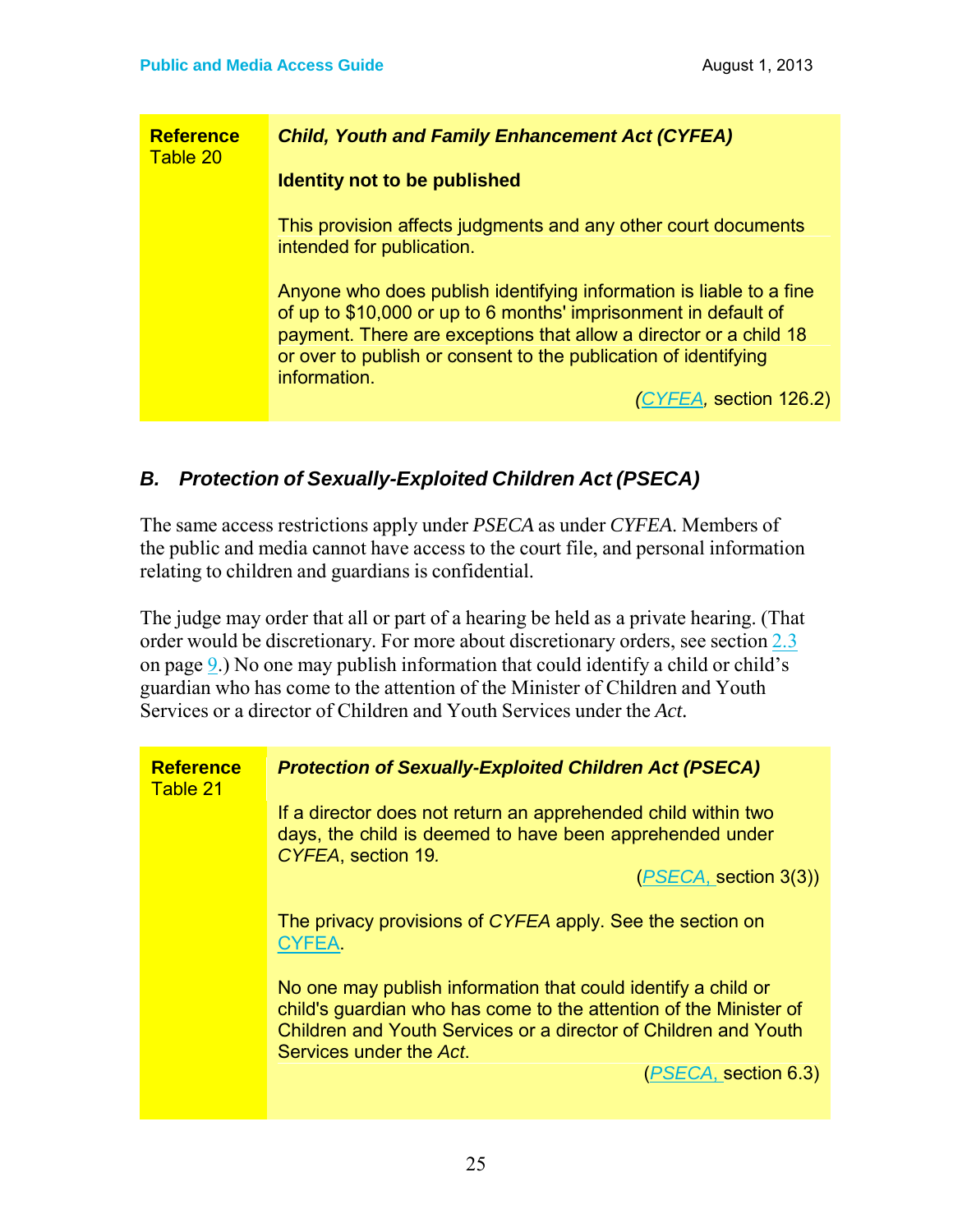The court can order a private hearing. A director or a lawyer for a party cannot be excluded.

(*PSECA*, section 6.2)

● For court staff procedure on private hearings, see "Private Hearings" on page 11.

### **C.** *Drug-Endangered Children Act (DECA)*

The same access restrictions apply under *DECA* as under *CYFEA*. Members of the public and media cannot have access to the records, and personal information relating to children and guardians is confidential.

No one may publish a report of a proceeding under the act that contains identifying information about the children or guardians involved, except with the court's consent.



### **D.** *Protection of Children Abusing Drugs Act (PChAD)*

The same access restrictions apply under *PChAD* as under *CYFEA*. Members of the public and media cannot have access to the records, and personal information relating to children and guardians is confidential.

The judge may order that all or part of a hearing be held as a private hearing. (That order would be discretionary. For more about discretionary orders, see section 2.3 on page 9.) No one may publish a report of a proceeding under the act that contains identifying information about the children or guardians involved, except with the court's consent.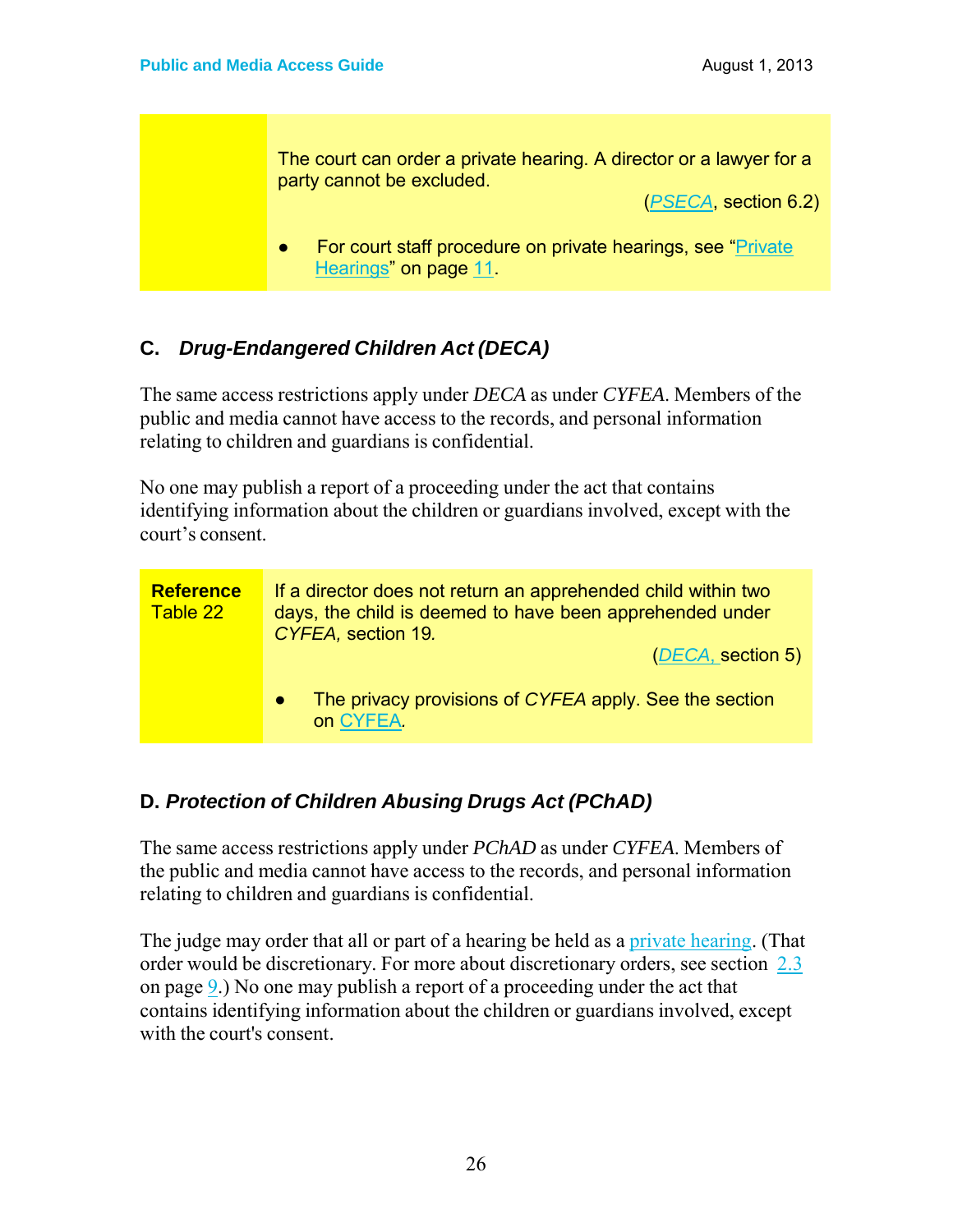| <b>Reference</b><br>Table 23 | <b>Protection of Children Abusing Drugs Act (PChAD)</b>                                                                                         |
|------------------------------|-------------------------------------------------------------------------------------------------------------------------------------------------|
|                              | If a director does not return an apprehended child within two<br>days, the child is deemed to have been apprehended under<br>CYFEA, section 19. |
|                              | ( <i>PChAD</i> , section 5)                                                                                                                     |
|                              | The privacy provisions of CYFEA apply. See the section<br>$\bullet$<br>on CYFEA                                                                 |
|                              | For court staff procedure on private hearings ( <i>PChAD</i> ,<br>$\bullet$<br>section 6), see "Private Hearings", on page 11.                  |

### **4.6 Family Violence Matters**

The *Protection Against Family Violence Act* (*PAFVA*) allows a person who has been the subject of family violence to apply for a protection order. Court staff must keep the claimant's location confidential, unless the claimant consents to disclosing this information.

The judge may order that all or part of a hearing be held as a private hearing. (That order would be discretionary. For more about discretionary orders, see section 2.3 on page 9.) For information on access to files from private hearings, see page 11.

The court can order a ban on publishing a report of a hearing or of any part of a hearing. (That order would be discretionary. For more about discretionary orders, see section  $2.3$  on page  $9.$ ) Some ban orders only affect publishing information about the claimant's identity.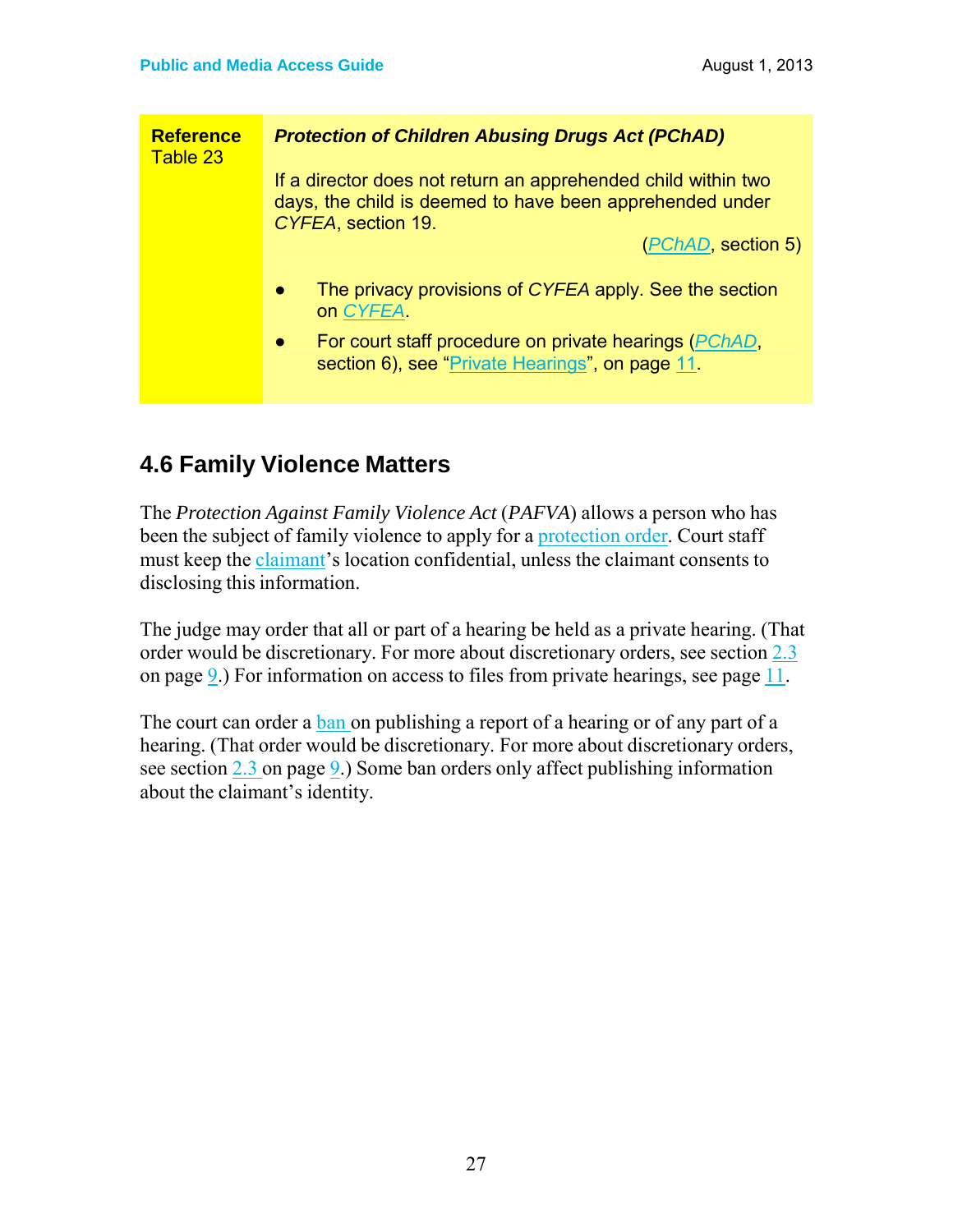| <b>Reference</b><br>Table 24 | <b>Protection Against Family Violence Act (PAFVA)</b>                                                                                                                       |  |
|------------------------------|-----------------------------------------------------------------------------------------------------------------------------------------------------------------------------|--|
|                              | Court staff must keep the claimant's location confidential,<br>unless the claimant or a person acting on the claimant's behalf<br>consents to disclosure.                   |  |
|                              | ( <i>PAFVA</i> , section 8)                                                                                                                                                 |  |
|                              | It is rare for a claimant to consent to disclosure. There is<br>$\bullet$<br>no form for this. If a claimant consents, court staff should<br>make a notation on the file.   |  |
|                              | For court staff procedure on <b>private hearings</b> ( <i>PAFVA</i> , section<br>8), see "Private Hearings", on page 11                                                     |  |
|                              | For court staff procedures on <b>publication ban orders</b> ( <i>PAFVA</i> ,<br>section 8), see "Orders Restricting Access or Publication -<br>Instructions" in Appendix A. |  |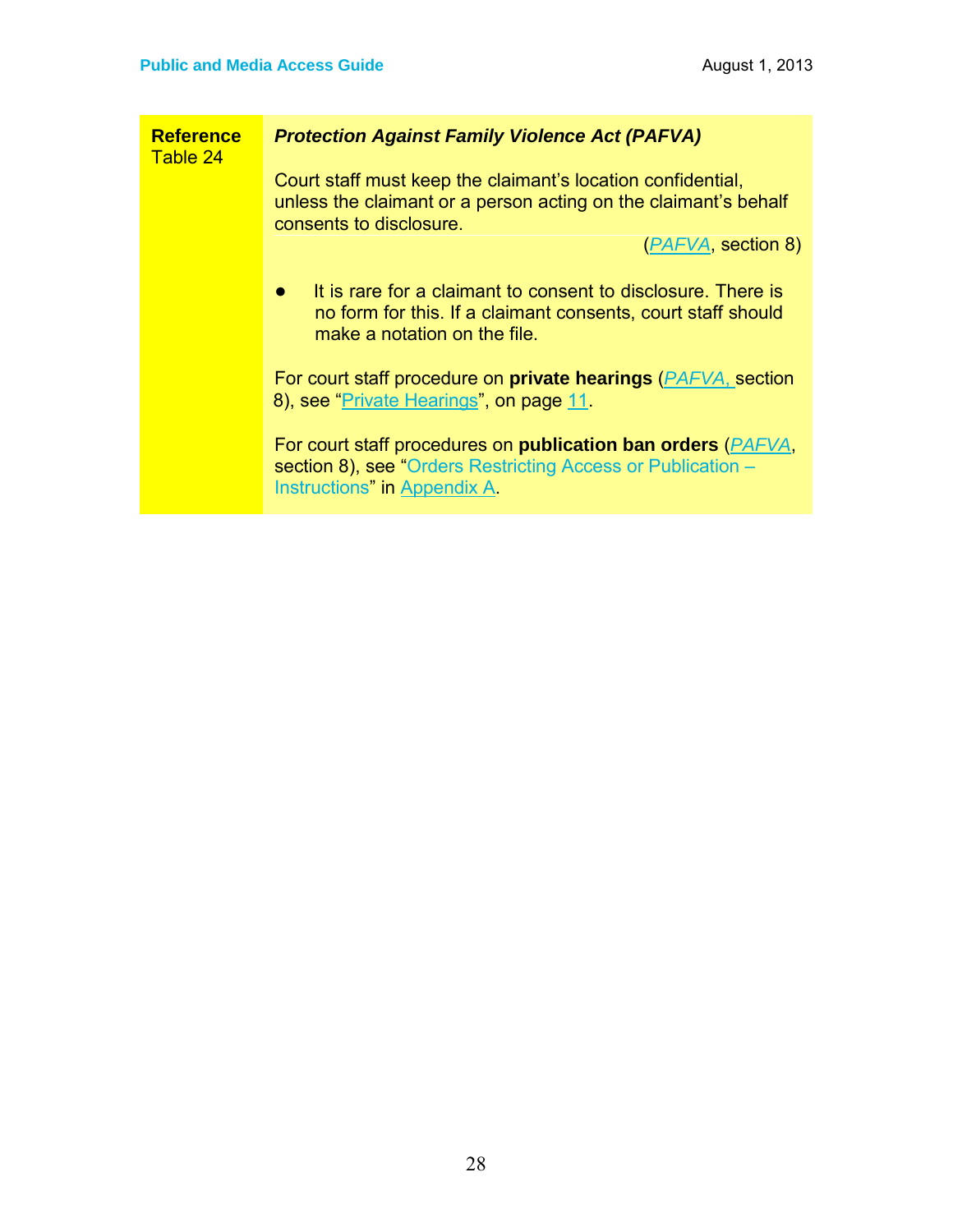### **5. Restrictions on Access to Youth Criminal Matters**

### **5.1 General**

Youth criminal matters can be heard at any level of court: Provincial Court, Court of Queen's Bench, or Court of Appeal. Court files are confidential. Publication bans, including those under the *Criminal Code*, may apply in youth matters.

**Reference** Table 25 For other bans, see the section on Criminal Matters on page 36.

Daily court lists providing the courtroom locations for youth matters are posted in courthouses, and court staff can generally provide the next court date in a youth matter. The request for the next court date should include the young person's full name and the court location. If the full name is not known, the request should if possible include the young person's initials, the court location, and the last court date. If the court has ordered a private hearing in the matter, court staff can provide the date but will also inform the inquirer that the hearing is private and members of the public will not be able to attend.

### *5.2 Youth Justice Act* **(Alberta)**

This provincial act applies to proceedings commenced against young persons under the *Provincial Offences Procedures Act.* (For federal offences, see the section on the *Youth Criminal Justice Act,* below.)

Court files under this Act are not generally available to members of the public or the media, except with the Minister's written authorization. Court staff can provide the application form ("Application for Release of Young Offender Data"), and can fax the completed application to the Chair of the Youth Transition Team.

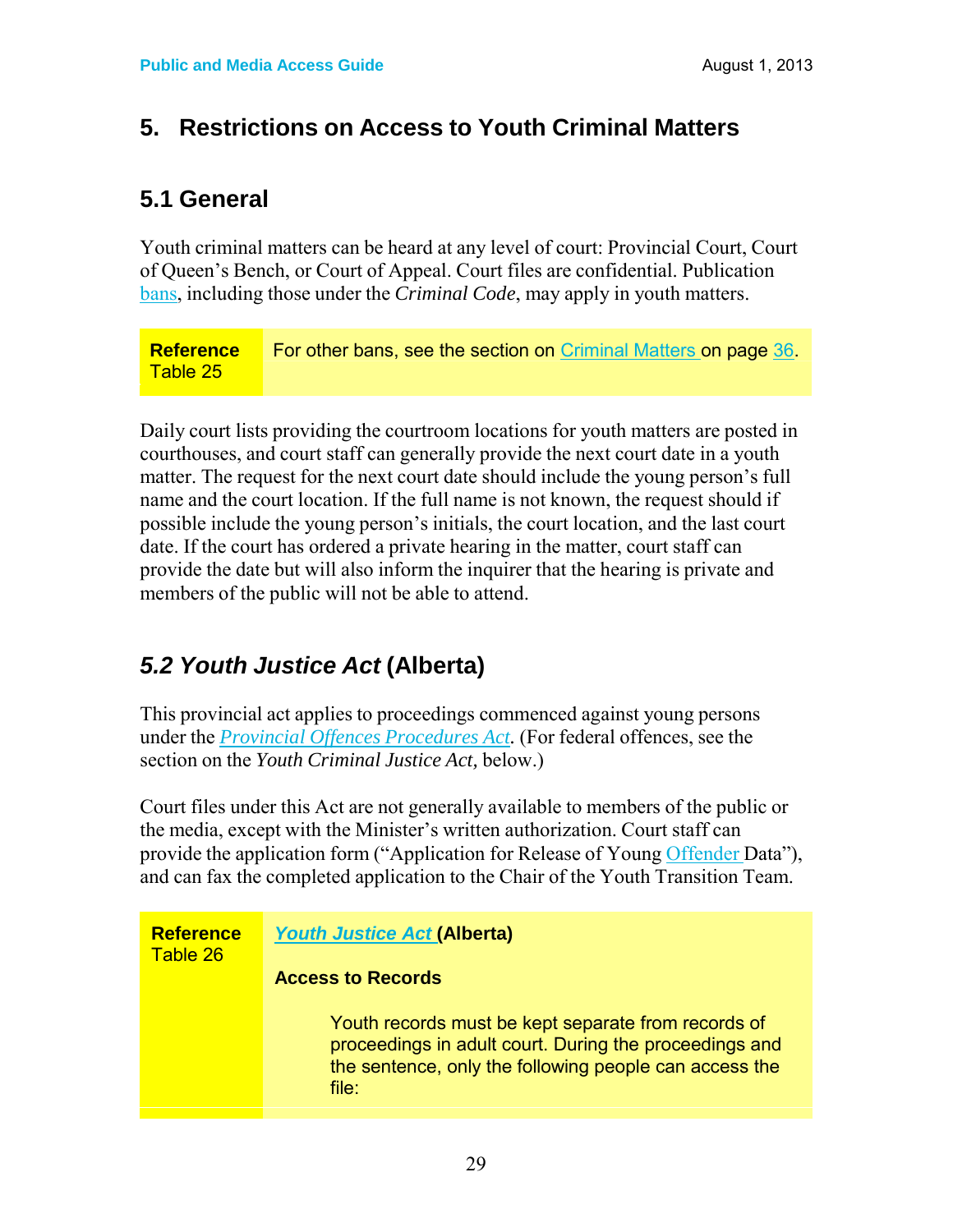| the counsel or parent of the young person,                                                                                                                    |
|---------------------------------------------------------------------------------------------------------------------------------------------------------------|
| the provincial director appointed under the Youth<br>$\bullet$<br>Criminal Justice Act,                                                                       |
| a judge who hears the appeal on the proceeding, or<br>$\bullet$                                                                                               |
| the Alberta Minister of Justice, the Minister's agent,<br>$\bullet$<br>or anyone <i>with</i> the Minister's written authorization (a<br>"Ministerial Order"). |
| (YJA, section 33)                                                                                                                                             |
| <b>Application to Access Young Offender's Record</b>                                                                                                          |
| After the proceedings are completed, only the Minister or<br>someone with the Minister's written authorization<br>("Ministerial Order") can see the file.     |
| (YJA, section 33)                                                                                                                                             |
| <b>Reference:</b>                                                                                                                                             |
| Application for Access AFTER Disposition<br>- Provincial Statute Offences                                                                                     |
|                                                                                                                                                               |

Under this Act, no one may publish information that could identify:

- a young person who is
	- o an accused,
	- o a witness, or
	- o a victim,
- in connection with an
	- o offence or alleged offence under the *Act*, or
	- o a court proceeding under the *Act*.

Identifying information may be disclosed to assist with justice administration if the intention is not to make the information known in the community.

A youth court justice may make an order permitting the publication of information that could identify the child or young person, if the child or young person applies and the justice is satisfied that publication would not be contrary to the best interests of the child or young person.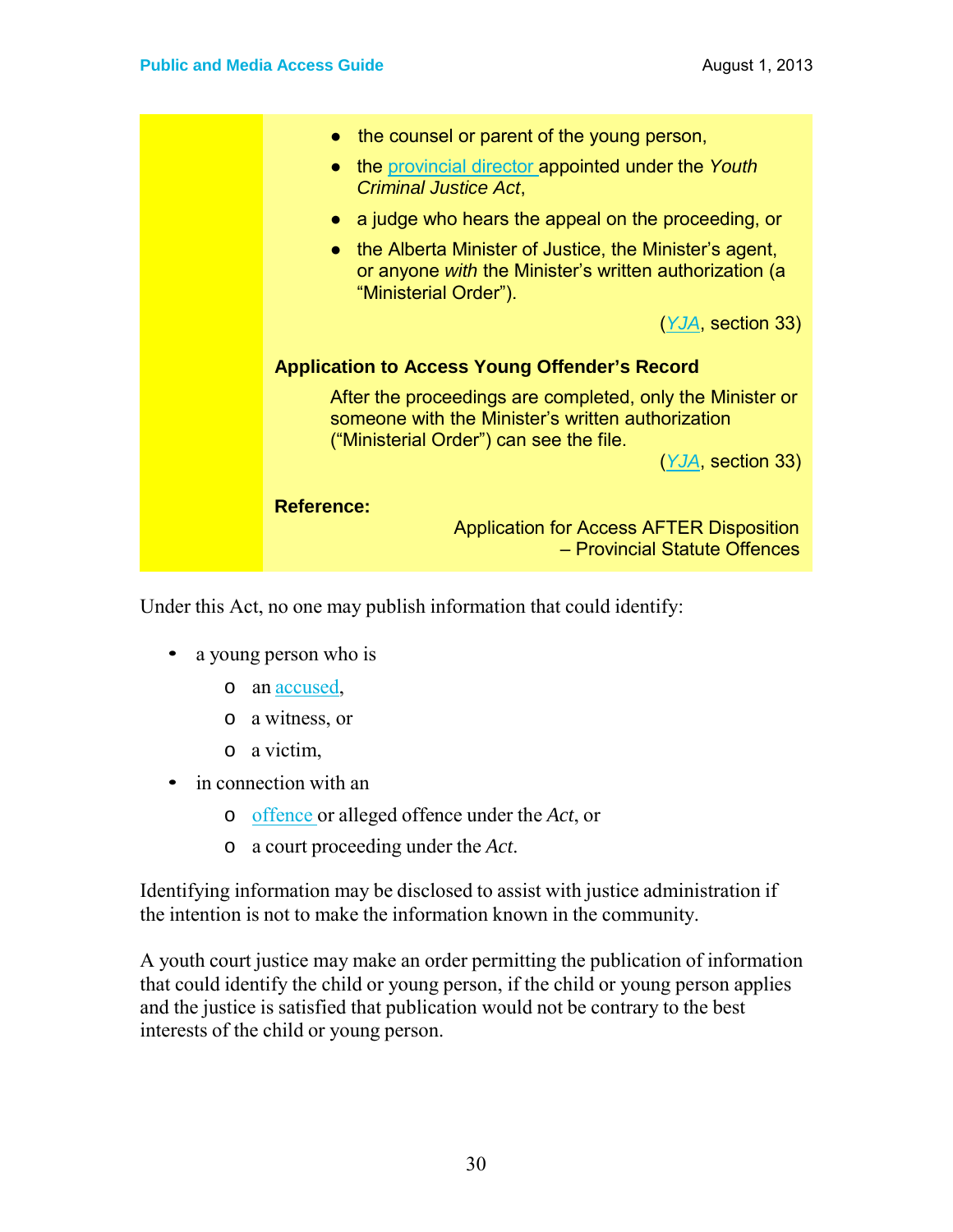| <b>Reference</b><br>Table 27 | Court staff may use identifying information in court records,<br>including the computer registry system and docket lists. Court<br>staff can release judgments for distribution only if they do not<br>include identifying information. |  |
|------------------------------|-----------------------------------------------------------------------------------------------------------------------------------------------------------------------------------------------------------------------------------------|--|
|                              | Youth Justice Act (Alberta), section 24(2)                                                                                                                                                                                              |  |

### **5.3** *Youth Criminal Justice Act* **(Federal)**

The *Youth Criminal Justice Act* applies to federal offences. Proceedings commenced before April 1, 2003 or concerning offences that occurred before April 1, 2003, fall under the *Young Offenders Act,* which has similar provisions to the *Youth Criminal Justice Act.*

#### **A. Access to Records**

Members of the public and media cannot access court files under the *Youth Criminal Justice Act,* unless they have a court order. However, if the young person received an adult sentence and the appeal period has elapsed, or an appeal has been heard and the Court of Appeal has upheld the adult sentence, then the rules for accessing adult criminal records will apply (see page 36).

| <b>Reference</b><br>Table 28 | <b>Youth Justice Files</b><br>An accused and counsel are each entitled to one free copy of<br>the Information and endorsements.<br><b>Criminal Code, section 603</b> |
|------------------------------|----------------------------------------------------------------------------------------------------------------------------------------------------------------------|
|                              | <b>Forms:</b><br>Application to Access Young Offender Data<br>Application to Access Young Offender Record                                                            |

Access to records under the act is strictly limited. The Act says that the criminal justice system for young persons must be separate from that for adults; included in the requirements of the act is "procedural protection to ensure that young persons are treated fairly and that their rights, including their right to privacy, are protected": section  $3(1)(b)(iii)$ . There are limits on who can access records and on the time period during which the records are accessible.

Records are available to members of the public or media only if they have a court order, which will only be available in limited circumstances (see item (s) in Table 29, below). These restrictions do not apply to the records of young persons who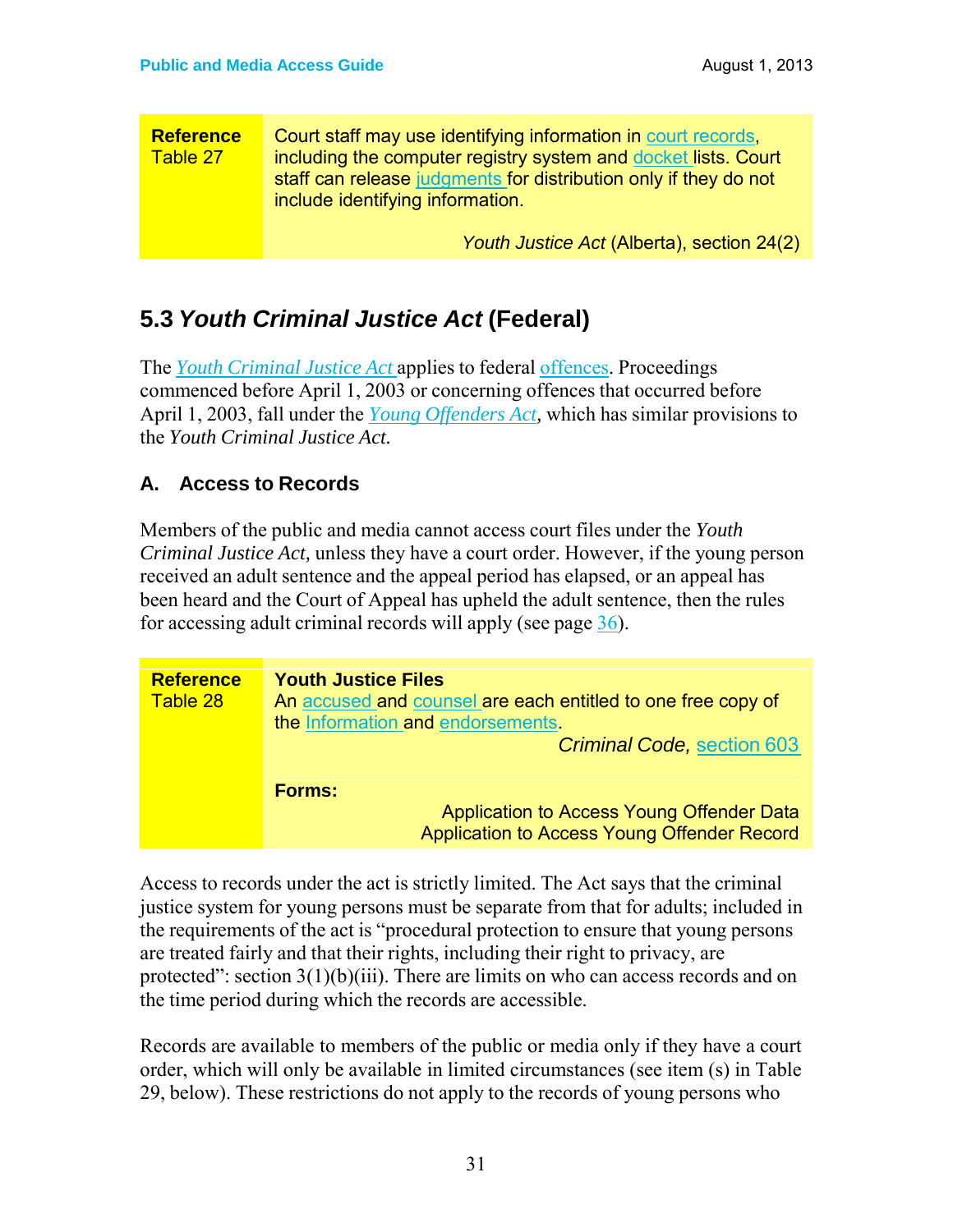received an adult sentence. The *Criminal Records Act* applies to those records, and they can be released to anyone who is entitled to them under the *Criminal Code.*

Access periods for *YCJA* records are listed in the following table.

| <b>Access periods for YCJA records</b> |                                                                                                    |                                                                                                        |
|----------------------------------------|----------------------------------------------------------------------------------------------------|--------------------------------------------------------------------------------------------------------|
| <b>Section</b><br>119(2)               | Category                                                                                           | <b>Access only within</b>                                                                              |
|                                        | (a) Extrajudicial sanction                                                                         | 2 years after the youth agrees to<br>the sanction                                                      |
|                                        | (b) Acquittal                                                                                      | 2 months after appeal period, or if<br>an appeal is held, 3 months after<br>the end of the proceedings |
|                                        | (b) Not criminally responsible                                                                     | No time limit specified                                                                                |
|                                        | (c) Charge is withdrawn or<br>dismissed, or youth receives a<br>reprimand after being found guilty | 2 months after the withdrawal,<br>dismissal, or finding of guilt                                       |
|                                        | (d) Charge is stayed                                                                               | 1 year after stay                                                                                      |
|                                        | (e) Absolute discharge                                                                             | 1 year after youth is found guilty                                                                     |
|                                        | (f) Conditional discharge                                                                          | 3 years after youth is found guilty                                                                    |
|                                        | (g) Summary offence                                                                                | 3 years after youth completes<br>sentence for that offence                                             |
|                                        | (h) Indictable offence                                                                             | 5 years after youth completes<br>sentence for that offence                                             |

| <b>Extending the access period</b> |                                           |                                                                                                                   |  |
|------------------------------------|-------------------------------------------|-------------------------------------------------------------------------------------------------------------------|--|
|                                    | Further offences during the access period |                                                                                                                   |  |
| <b>Section</b><br>119              | Category                                  | <b>Access within</b>                                                                                              |  |
|                                    | (2)(i) Summary offence while a<br>youth   | The latest of<br>access period for the first offence<br>3 years after youth completes<br>sentence for new offence |  |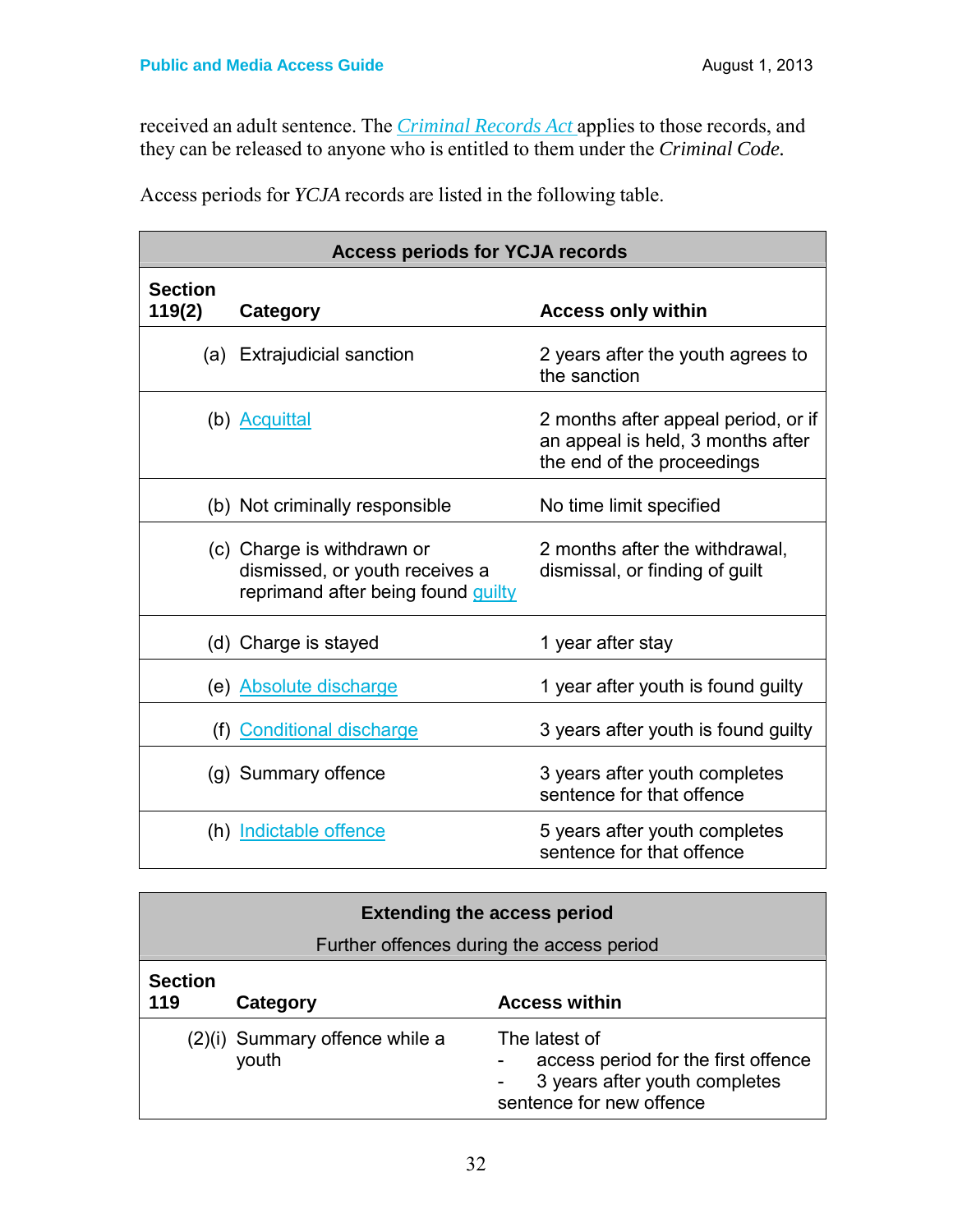| <b>Extending the access period</b>                                                      |                                                                                                                                                                                                                                 |  |
|-----------------------------------------------------------------------------------------|---------------------------------------------------------------------------------------------------------------------------------------------------------------------------------------------------------------------------------|--|
| Further offences during the access period                                               |                                                                                                                                                                                                                                 |  |
| (2)(j) Indictable offence while a<br>youth                                              | The latest of<br>access period for the first offence<br>5 years after youth completes<br>sentence for new offence                                                                                                               |  |
| (9) Offence as an adult, during<br>access period for a summary<br>or indictable offence | Access provisions no longer apply;<br>record for the accessible offence<br>is dealt with as an adult record<br>s. 82 (effect of absolute<br>discharge or termination of sentence)<br>does not apply to the accessible<br>record |  |

|                              | <b>Persons Permitted to Access Youth Records</b>                                                         |
|------------------------------|----------------------------------------------------------------------------------------------------------|
| <b>Reference</b><br>Table 29 | Records can be disclosed only to people listed in YCJA, section<br>119(1). They are listed below.        |
|                              | The young person<br>(a)                                                                                  |
|                              | The young person's lawyer or the lawyer's representative<br>(b)                                          |
|                              | <b>The Attorney General</b><br>(c)                                                                       |
|                              | The victim of the offence<br>(d)                                                                         |
|                              | The young person's parents or guardians during the<br>(e)<br>proceedings and sentence                    |
|                              | An adult permitted by the court to assist the young person<br>(f)<br>during the proceedings and sentence |
|                              | (g) A peace officer                                                                                      |
|                              | A judge, court or review board<br>(h)                                                                    |
|                              | (i)<br>The provincial director or the director of the correctional<br>facility or penitentiary           |
|                              | (j)<br>Anyone participating in a conference or extrajudicial<br>measures program                         |
|                              | An ombudsman, or a privacy or information commissioner<br>(k)                                            |
|                              | (1)<br>A coroner or a child advocate appointed by the legislature<br>or parliament                       |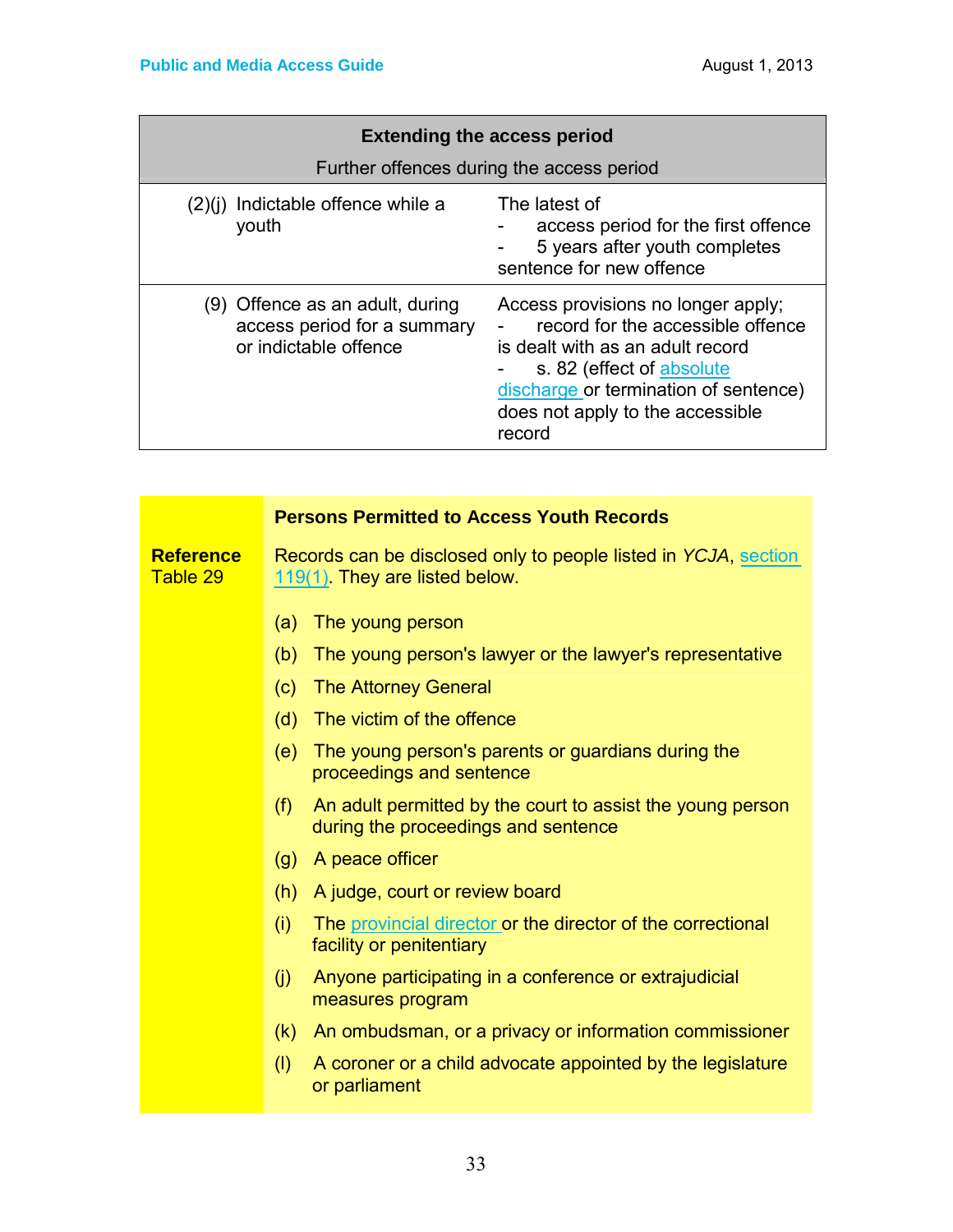| <b>Persons Permitted to Access Youth Records</b>                                                                                                                           |
|----------------------------------------------------------------------------------------------------------------------------------------------------------------------------|
| A member of a department or agency of a Canadian<br>(n)<br>government, or an organization under contract, in relation<br>to duties relating to the young person or the Act |
| A person carrying out a criminal record check for a<br>(0)<br>government in Canada                                                                                         |
| An agent or employee of the Government of Canada for<br>(p)<br>statistical purposes                                                                                        |
| An accused or counsel, with an affidavit swearing that<br>(q)<br>access to the record is necessary for a full answer and<br>defence                                        |
| Anyone, by order in counsel of the Governor General or<br>(r)<br>lieutenant governor                                                                                       |
| Other people can have access if they obtain a court order.<br>(s)                                                                                                          |
| The judge must be satisfied that access to the record is                                                                                                                   |
| (i)<br>in the public interest for research or statistical<br>purposes, or                                                                                                  |
| in the interest of the proper administration of<br>(ii)<br>justice.                                                                                                        |
| (YCJA, section 119(1)(s))                                                                                                                                                  |
| If the court has withheld a medical, psychological or pre-<br>sentence report from a person, that person must not be given<br>access to the report.                        |
| (YCJA, section 119(5))                                                                                                                                                     |
| Only certain persons can have access to medical and<br>psychological reports or the results of a forensic DNA analysis.<br>(YCJA, section 119(6))                          |
| Court staff who maintain the records also have access.                                                                                                                     |

#### **i. Identity not to be Published**

Generally, no one may publish the name of a young person or other information if it would identify them as being dealt with under the *Youth Criminal Justice Act*, whether as an accused, or as a victim or witness. However, there are some exceptions to this rule. The chart below describes the exceptions that allow publication of a youth's name or identifying information.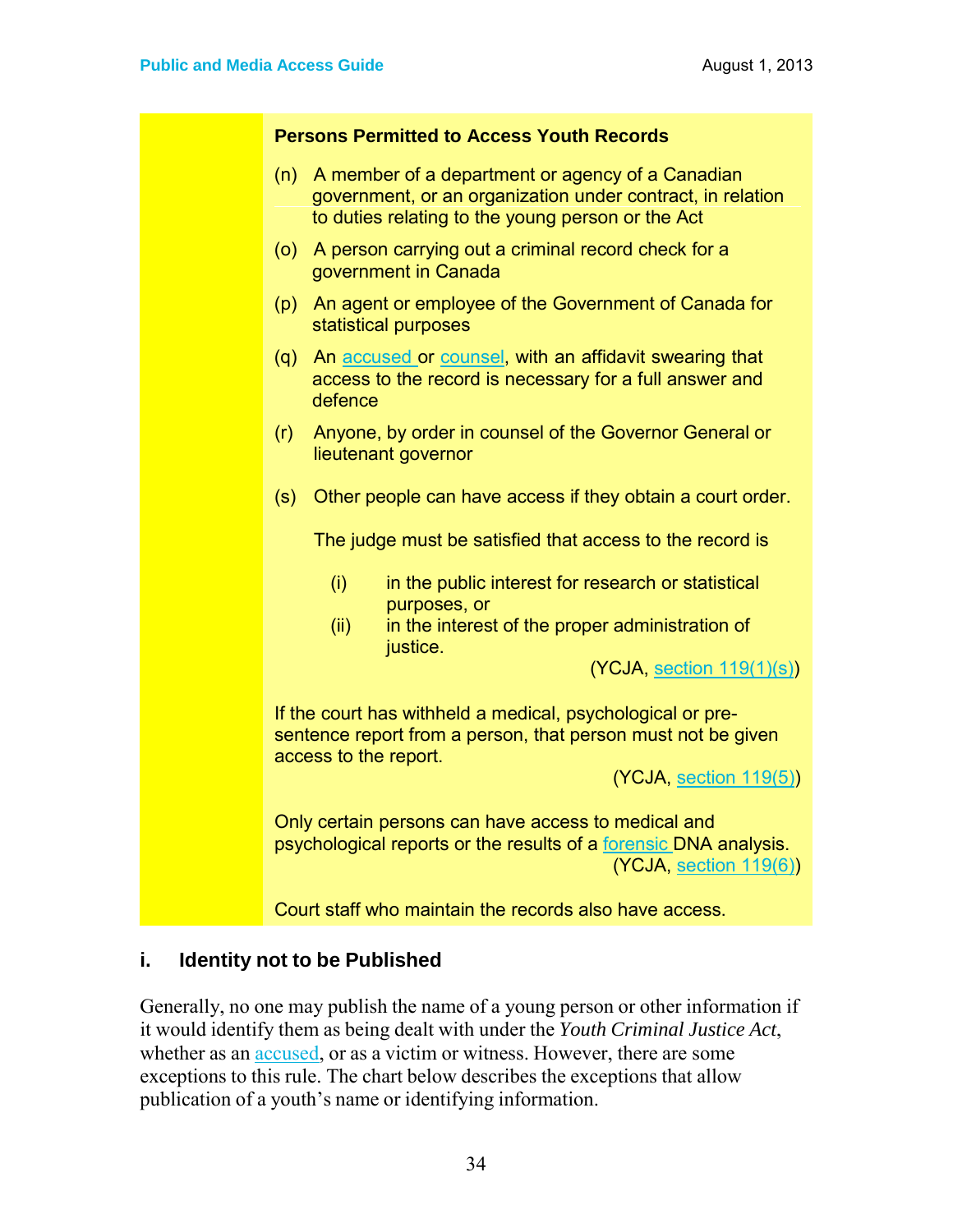| <b>Offence or Circumstances</b>                                                                                                                 | Identifiable?                                                                                                                                   | <b>YCJA</b> section    |
|-------------------------------------------------------------------------------------------------------------------------------------------------|-------------------------------------------------------------------------------------------------------------------------------------------------|------------------------|
| Youth receives an adult<br>sentence                                                                                                             | Yes                                                                                                                                             | 110(2)(a)              |
| Youth receives a youth<br>sentence for a 'presumptive<br>offence' (an offence for which<br>an adult could be sentenced<br>to two or more years) | Yes, unless<br>- prosecutor notified court that<br>an adult sentence would not<br>be sought; judge must order a<br>ban<br>- judge ordered a ban | $110(2)(b)$ , 65<br>75 |
| Youth is at large and police<br>have applied for publication                                                                                    | Yes, if ordered by a judge;<br>maximum 5 days                                                                                                   | $110(4)$ , $(5)$       |
| Youth is 18 or older and<br>wants to publish                                                                                                    | Yes, youth may publish or<br>cause to be published, unless<br>in custody                                                                        | 110(3)                 |
| Youth is under 18, but applies Yes, with court order<br>to the court to publish                                                                 |                                                                                                                                                 | 110(6)                 |

The chart below describes the exceptions allowing publication of a young victim's or witness's name or identifying information.

| Who can publish or cause<br>to be published? | When?                                                     | <b>YCJA</b> section |
|----------------------------------------------|-----------------------------------------------------------|---------------------|
| Victim or witness                            | 18 or over                                                | 111(2)(a)           |
| Victim or witness                            | Under 18<br>- with parent's consent<br>- with court order | 111(2)(a)<br>111(3) |
| Parents                                      | Child is deceased                                         | 11(2)(b)            |

### **ii. Private hearing**

The judge may order that all or part of a hearing be held as a private hearing. (That order would be discretionary. For more about discretionary orders, see section 2.3 on page  $9$ .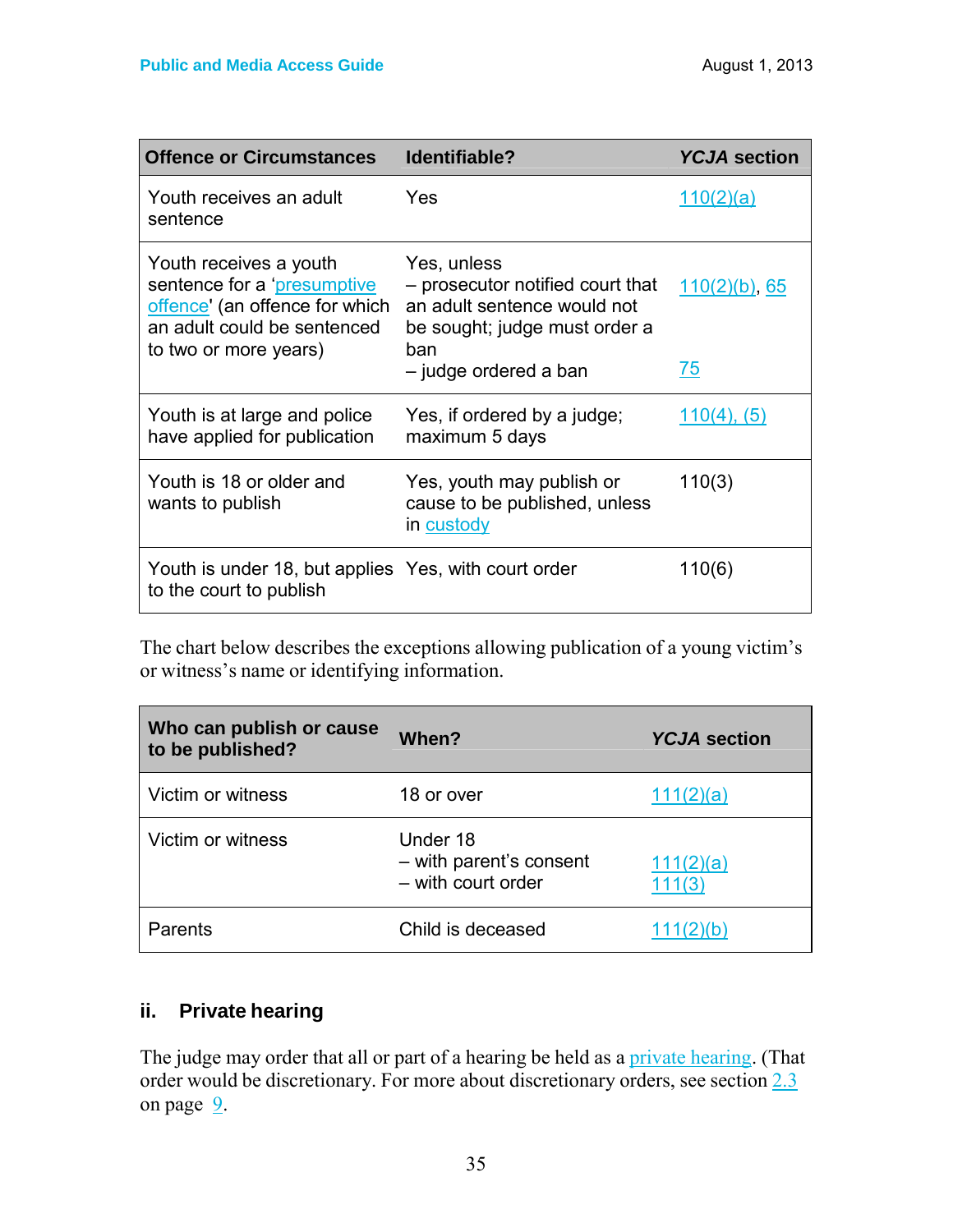| <b>Reference</b> | <b>Private hearing</b>                                                                 |
|------------------|----------------------------------------------------------------------------------------|
| Table 30         | Youth Criminal Justice Act (YCJA), section 132                                         |
|                  | For court staff procedure on private hearings, see "Private"<br>Hearings", on page 11. |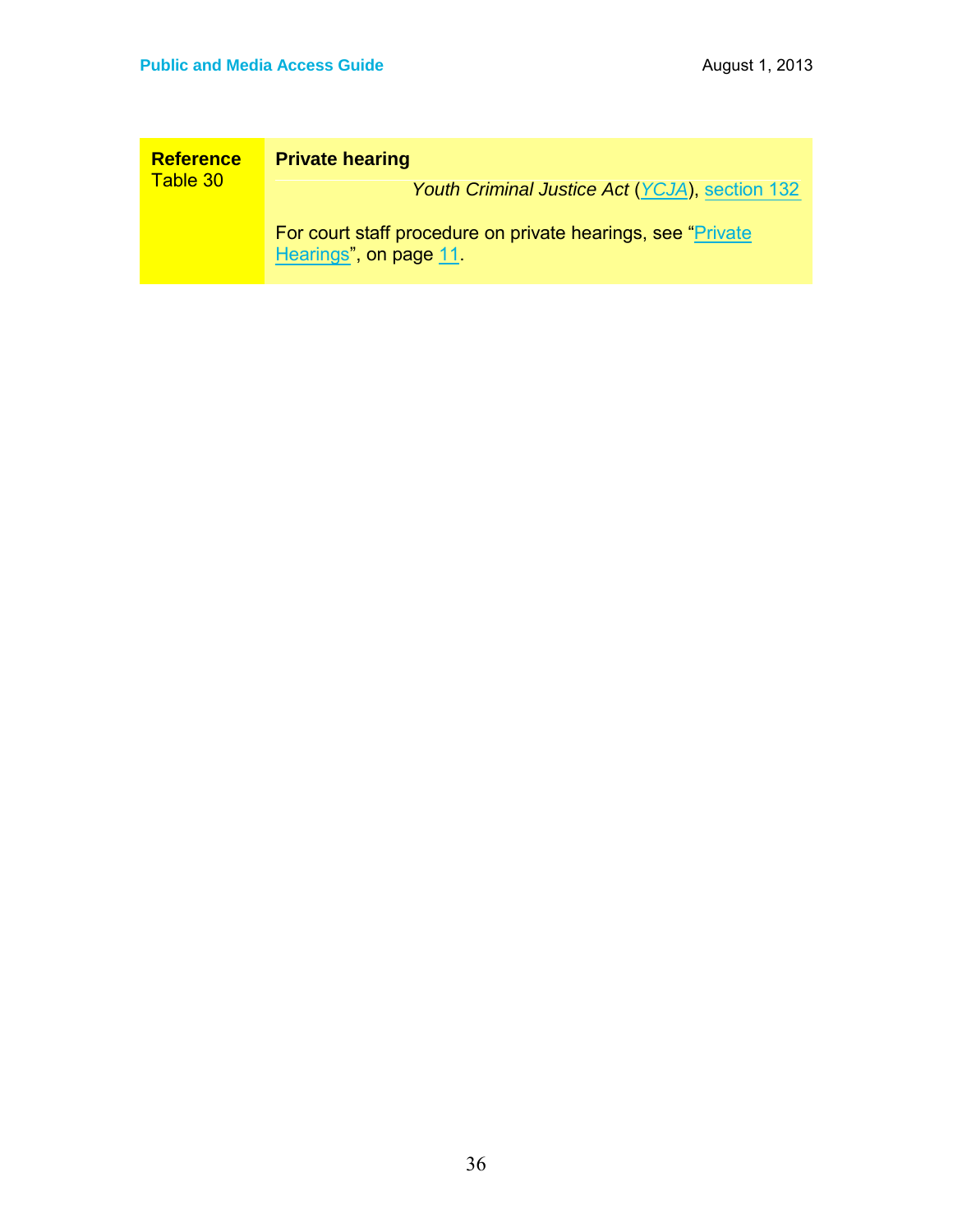### **6. Restrictions on Access to Criminal Matters**

Files dealing with criminal matters are generally available to the public after the accused has been arrested or has received a summons. At that point, the accused knows of the charge they are facing. There are exceptions when the law or a court order limits access or publication. These exceptions are outlined below.

For information on access to exhibits in criminal law matters, see page 49.

| <b>Reference</b><br>Table 31 | <b>Criminal Files</b>                                                                             |
|------------------------------|---------------------------------------------------------------------------------------------------|
|                              | An accused and counsel are each entitled to one free copy of<br>the Information and endorsements. |
|                              | <b>Criminal Code, section 603</b>                                                                 |

### **6.1 Warrants**

A warrant is a court order that authorizes a specific act, such as an arrest or a search of someone's home. Most types of warrants can be issued in either Provincial Court or the Court of Queen's Bench. Wiretap warrants are issued only in the Court of Queen's Bench.

### **A. Types of Warrants**

| <b>Type of Warrant</b>                                   | What the warrant gives legal authority for                                                   |
|----------------------------------------------------------|----------------------------------------------------------------------------------------------|
| <b>Arrest warrant</b>                                    | To take a person into custody and deprive them of<br>liberty                                 |
| <b>Blood warrant</b>                                     | To draw blood for various driving offences to detect<br>drugs or alcohol                     |
| <b>Controlled Drugs</b><br>and Substances Act<br>warrant | To search a building, place, or receptacle for<br>controlled substances                      |
| <b>DNA</b> warrant                                       | To obtain DNA samples from suspects for<br>comparison to samples seized during an inspection |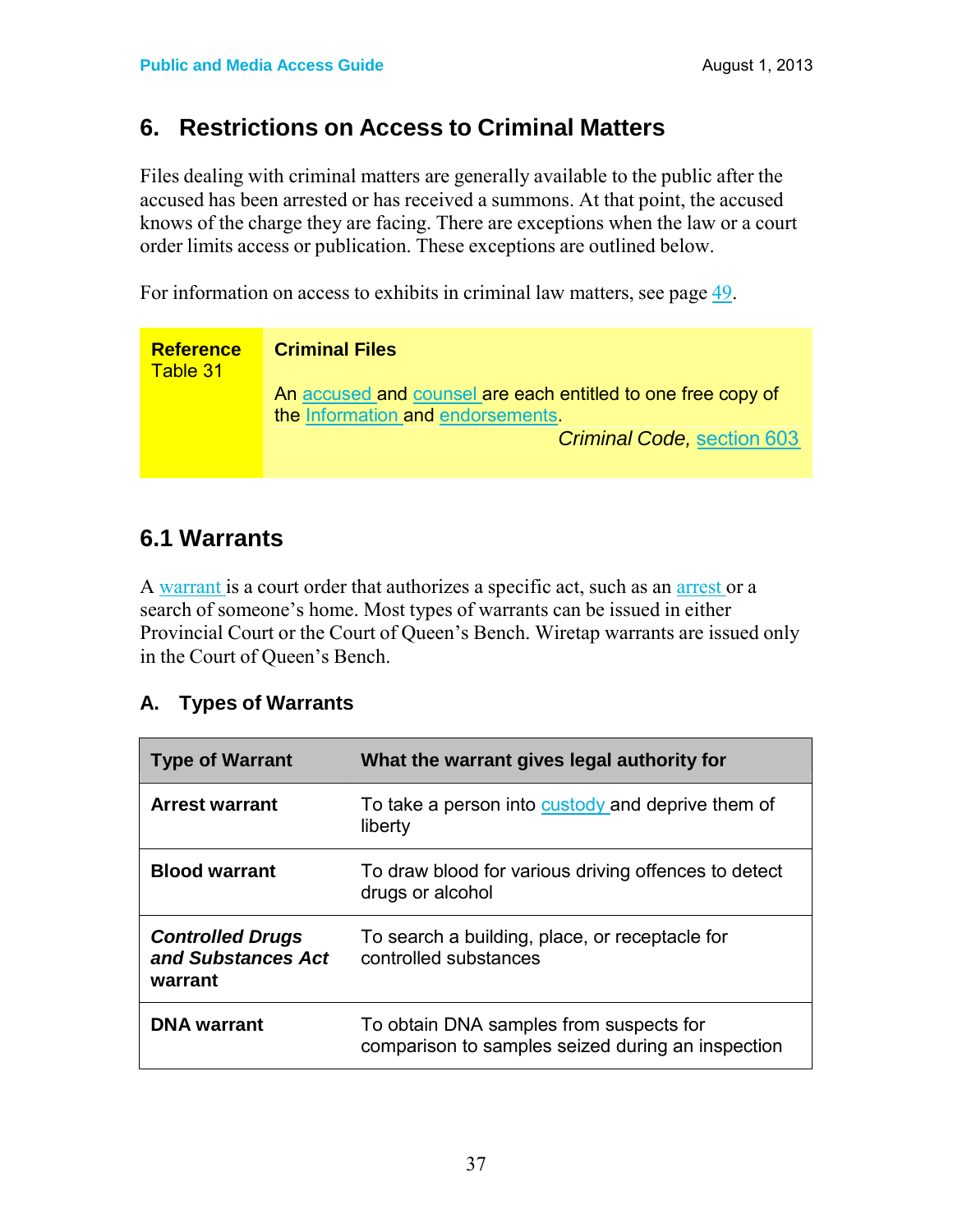| <b>Type of Warrant</b>     | What the warrant gives legal authority for                                                                                            |
|----------------------------|---------------------------------------------------------------------------------------------------------------------------------------|
| <b>Feeney warrant</b>      | To enter into a dwelling or other place to apprehend<br>a fugitive or suspect                                                         |
| <b>General warrant</b>     | To perform a procedure, such as allowing the police<br>to enter upon private property to look through a<br>window to observe evidence |
| Number recorder<br>warrant | To place a device to identify the telephone number<br>or location of the telephone used to place or receive<br>a call                 |
| <b>Search warrant</b>      | To search a building, place, or receptacle                                                                                            |
| <b>Tracking warrant</b>    | To place a device in or on any thing (often a vehicle)<br>in order to track it during an investigation.                               |
| <b>Wiretap warrants</b>    | To place a listening device on a phone or in a<br>residence or vehicle                                                                |

#### **i. Informations and Warrants for Arrest**

An Information is the court document that starts the prosecution of most offences. It is a statement in writing and under oath that someone has committed an offence. In law, any person may appear before a judge or hearing officer to lay a private Information, but in practice they are almost always laid by police officers. Based on the Information, a judge may issue either a summons or a warrant for the accused's arrest.

Informations are accessible after the accused has been arrested or has received a summons. Warrants for arrest are not usually filed with the court.

#### **ii. Search Warrants**

A search warrant is a court order that directs owners of private property to allow the police to enter and search for items named in the warrant. Applications to obtain a search warrant are heard in private.

Search warrants are accessible to the public and media if:

- the warrant was not sealed by a court order,
- the warrant was executed, and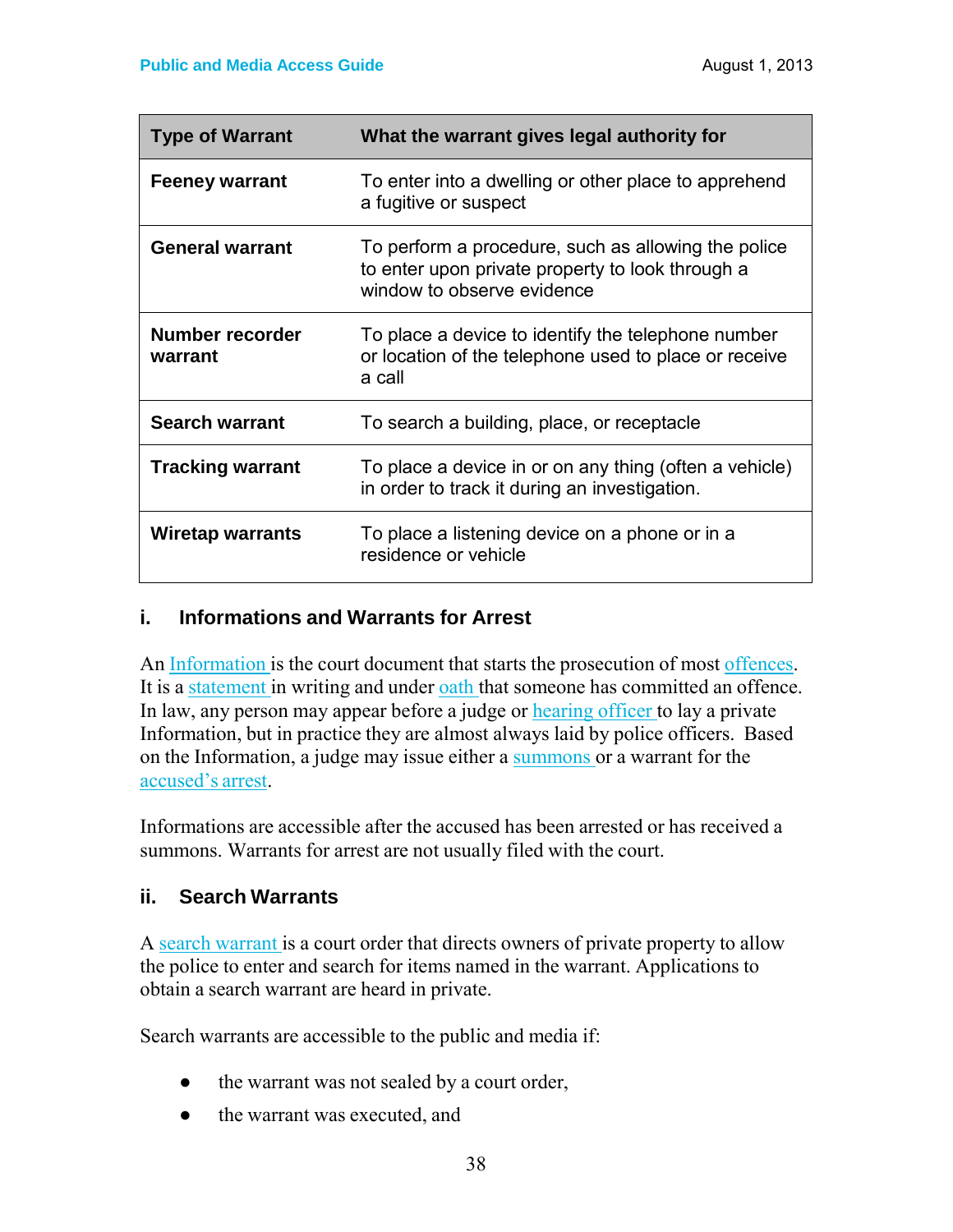• the police officer has filed a written "Report to a Justice".

Members of the public and media can then inspect the report, the warrant, and the "Information to Obtain" the warrant.

| <b>Reference</b><br>Table 32 | <b>Unsuccessful applications</b><br>Court staff will return all documents connected with<br>unsuccessful applications to the applicant with express<br>instructions that on reapplication, the next judge or justice<br>of the peace must be advised of the failed application.                                                                            |
|------------------------------|------------------------------------------------------------------------------------------------------------------------------------------------------------------------------------------------------------------------------------------------------------------------------------------------------------------------------------------------------------|
|                              | Unexecuted warrants                                                                                                                                                                                                                                                                                                                                        |
|                              | Court staff cannot confirm the existence of an unexecuted<br>warrant. The person requesting access must have<br>confirmation that the warrant exists and has been<br>executed. Without this confirmation, staff can only confirm<br>whether they would be able to provide access to a warrant<br>of that type, if one existed and if it had been executed. |
|                              | <b>Executed Warrants</b>                                                                                                                                                                                                                                                                                                                                   |
|                              | Executed warrants are accessible by the public unless<br>sealed.                                                                                                                                                                                                                                                                                           |

A judge may make an order sealing a warrant and all documents relating to the application for the warrant. (That order would be discretionary. For more about discretionary orders, see section 2.3 on page 9.) Unless specifically ordered by the judge, the sealing order itself is not sealed.

Sealing orders may be limited:

- to expire on a certain date, or a certain number of days after the warrant was executed, or
- by any limitation on the complete sealing of the "Information to Obtain" the warrant (examples include the use of pseudonyms for confidential informants and sealing only certain parts of a document).

**Reference** Table 33 *Criminal Code,* section 487.3 – sealing order for a warrant or other authorization.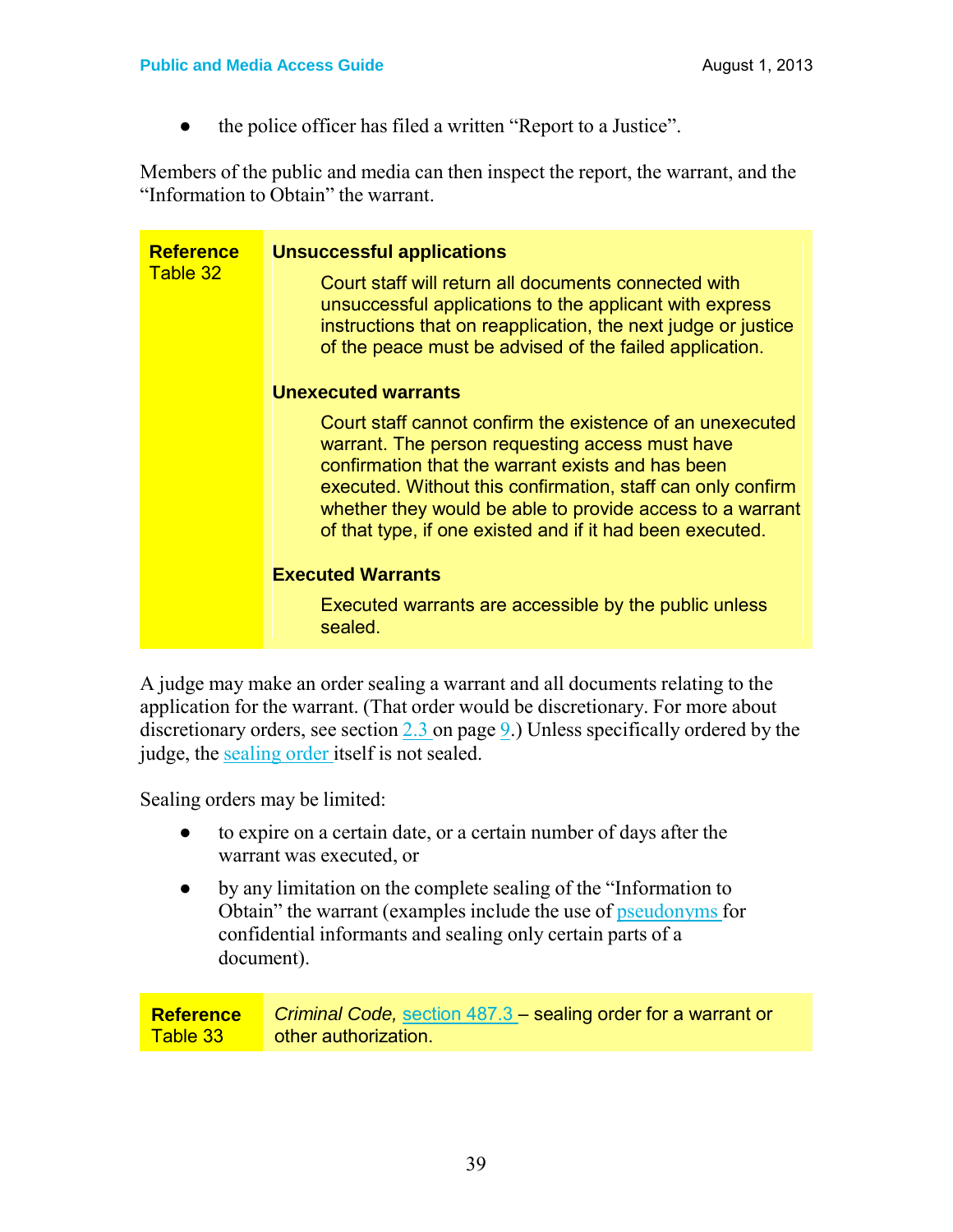#### **iii. Wiretap Warrants (Interception of Private Communications)**

Wiretap warrants allow police to lawfully place a listening device on a person's phone, or in a residence or vehicle.

All documents relating to an application to intercept communications are confidential and are sealed in a packet by the judge immediately on deciding on the application.

| <b>Reference</b><br>Table 34 | <b>Wiretap Warrants</b>                                                                                                                                                                                                    |
|------------------------------|----------------------------------------------------------------------------------------------------------------------------------------------------------------------------------------------------------------------------|
|                              | When the application is made by telephone or fax, the facsimile<br>of the authorization remains with the applicant.<br><b>Criminal Code, section 184.3</b>                                                                 |
|                              | The packet cannot be opened:                                                                                                                                                                                               |
|                              | Unless the agent is before a Queen's Bench Justice on<br>application for renewal, or                                                                                                                                       |
|                              | With a Queen's Bench Order.                                                                                                                                                                                                |
|                              | All wiretap and electronic surveillance matters are confidential.<br>Court staff will provide information to a Crown Prosecutor only<br>on presentation of the proper control number.<br><b>Criminal Code, section 187</b> |

### **6.2 Production Orders**

A judge may order a person to produce a document, or to prepare and produce a document from data under the person's care and control. The application for a production order is heard in private. The documents produced are not available to the public. For records that have been admitted into evidence, see the section on Exhibits, on page 48.

When the application for a production order concerns a personal information record of a complainant in a sexual assault matter, no one may publish information about the application, the hearing, or the judge's decision. The judge may make an order that permits publishing the decision.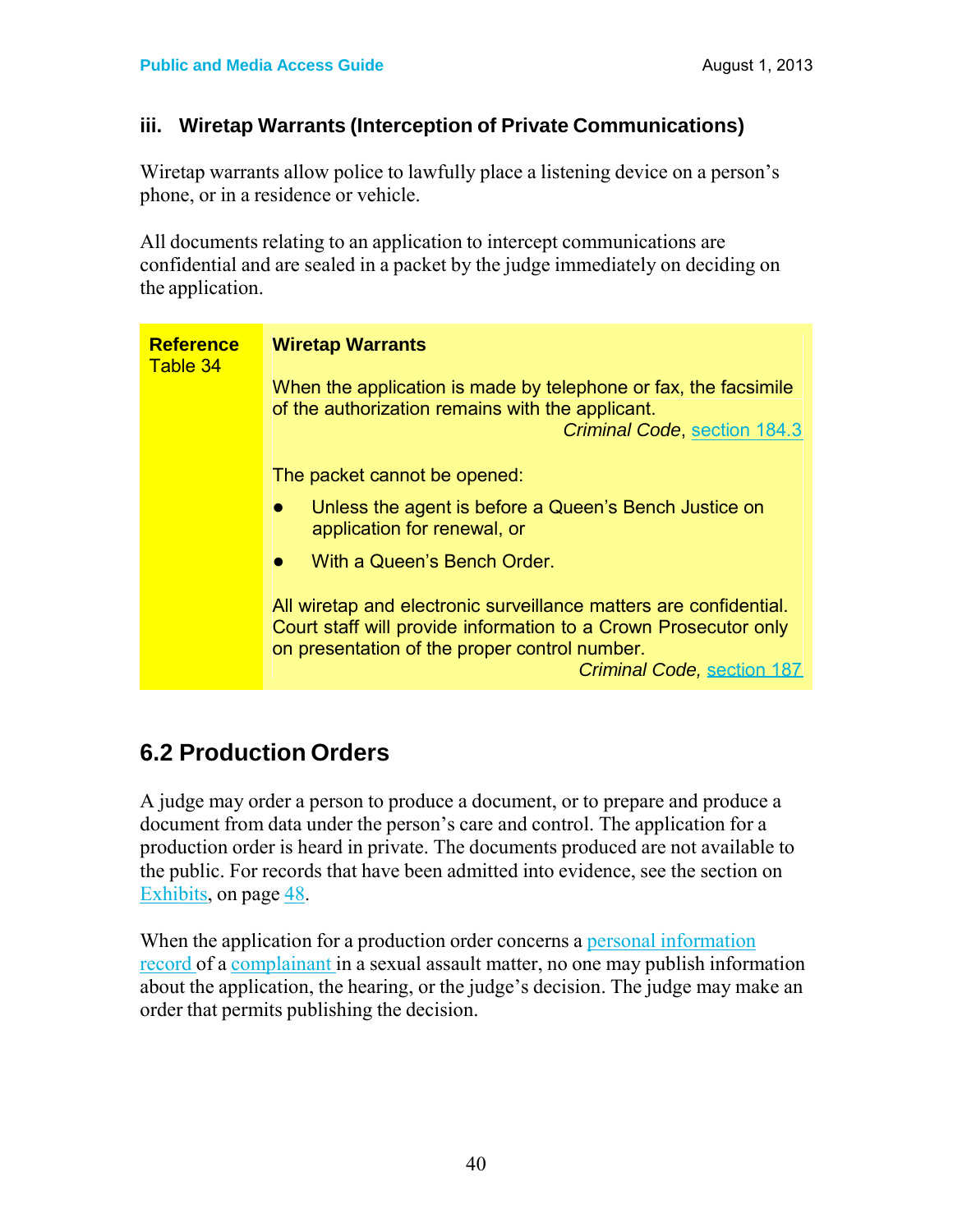| <b>Reference</b><br>Table 35 | <b>Criminal Code</b>                                                                                     |
|------------------------------|----------------------------------------------------------------------------------------------------------|
|                              | section 278.4, production of personal information record;<br>$\bullet$<br>hearing must be held in camera |
|                              | section 278.9, publication ban unless judge orders that the<br>$\bullet$<br>decision may be published    |
|                              | section 488.1(10), claim of privilege for a document;<br>$\bullet$<br>hearing in camera                  |
|                              | For court staff procedure on private hearings, see "Private"<br>Hearings", at page 11.                   |

### **6.3 Judicial Interim Release (Bail)**

Members of the public can attend bail and bail review hearings, and these court files are accessible. However, a judge may order a ban on publishing information about the hearing. The ban continues until the accused is discharged or, if ordered to stand trial, until the end of the accused's trial.

| <b>Reference</b><br>Table 36 | <b>Publication Ban</b><br>For court staff procedures on publication ban orders, see<br>$\bullet$<br>"Orders Restricting Access or Publication - Instructions" in<br><b>Appendix A</b><br>The form "Orders Restricting Publication or Access" has<br>$\bullet$<br>an item for noting bail and bail review bans under the<br>Criminal Code, section 517 |
|------------------------------|-------------------------------------------------------------------------------------------------------------------------------------------------------------------------------------------------------------------------------------------------------------------------------------------------------------------------------------------------------|
|                              | Note:<br>A ban ordered by the Court of Appeal on a bail<br>appeal is a common-law order and court staff<br>should note the ban in Part IV of the form.<br>This would be a discretionary order. For more<br>about discretionary orders, see section 2.3 on<br>page 9.                                                                                  |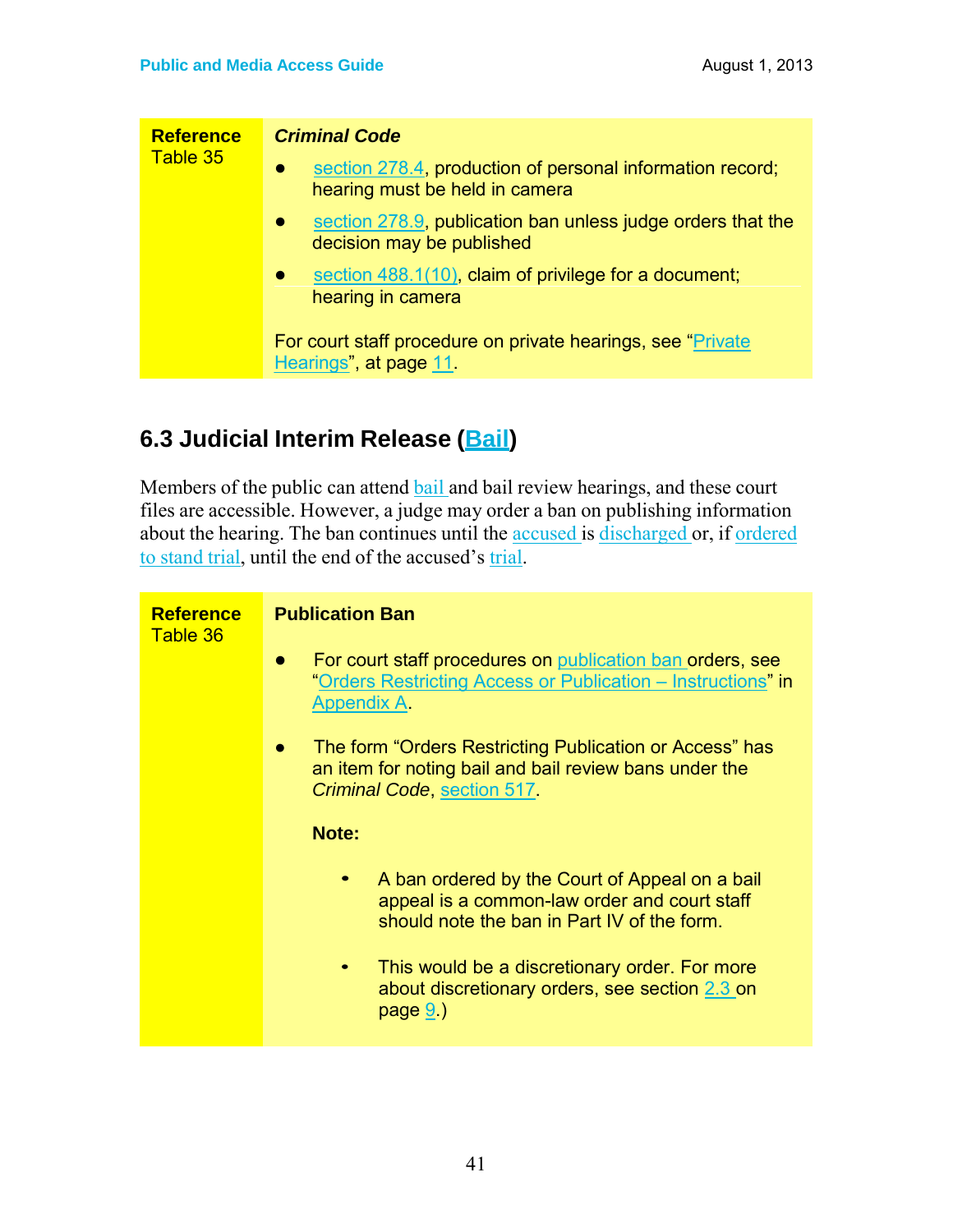### **6.4 Preliminary Inquiry**

The public can attend preliminary inquiries, and these court records are accessible. However, a judge may order a ban on publishing information about the hearing. The ban continues until the accused is discharged or, if ordered to stand trial, until the end of the accused's trial.

There is a statutory ban on publishing information about an admission or confession in a preliminary inquiry. The ban continues until the accused is discharged or, if ordered to stand trial, until the end of the accused's trial. The judge may order that the hearing be held in private. (That order would be discretionary. For more about discretionary orders, see section 2.3 on page 9.) For information on access to files from private hearings, see page 11.

| <b>Reference</b><br>Table 37 | Preliminary inquiry publication ban order – Criminal Code,<br>$\bullet$<br>section 539<br>$\circ$ For court staff procedures on publication ban<br>orders, see "Orders Restricting Access or Publication<br>-Instructions" in Appendix A |
|------------------------------|------------------------------------------------------------------------------------------------------------------------------------------------------------------------------------------------------------------------------------------|
|                              | Admission or confession (statutory ban on publication) –<br>$\bullet$<br>Criminal Code, section 542(2)                                                                                                                                   |
|                              | Order for private hearing – Criminal Code, section 537(1)<br>For court staff procedure on <b>private hearings</b> ,<br>$\circ$<br>see "Private Hearings", on page 11.                                                                    |

### **6.5 Jurors**

Proceedings to empanel (select) a jury are open to the public. The court may order a ban on publishing the names or identifying information of jurors. Also, a judge may order the court clerk to call out only the number, and not the name, on juror cards. (Those orders would be discretionary. For more about discretionary orders, see section 2.3 on page 9.)

There is a statutory ban on publishing any portion of the trial at which the jury is not present, until the jury retires to consider its verdict. (A part of the trial held when the jury is not present is usually called a *voir dire*. It is a mini-trial within the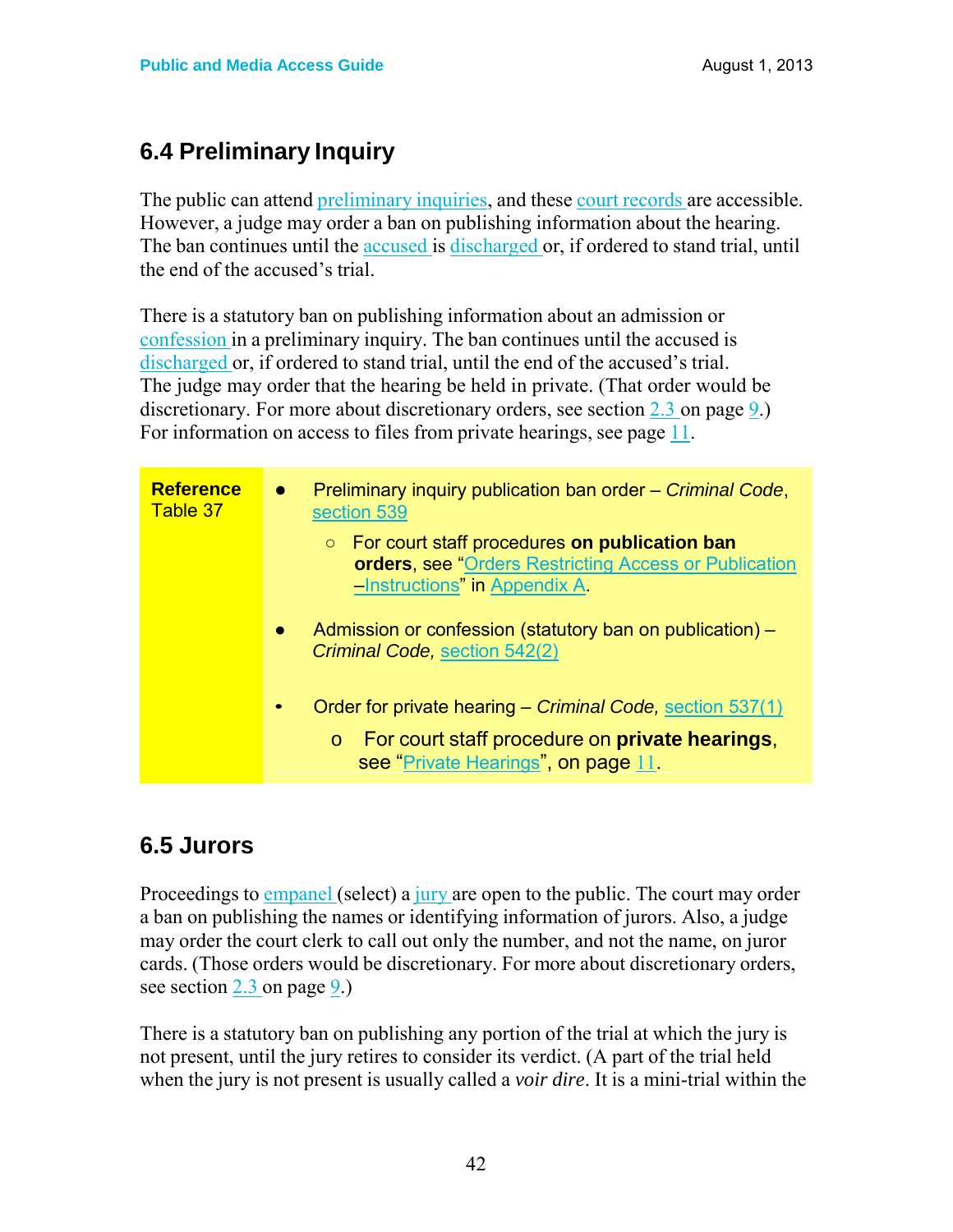trial during which the counsel present arguments to the judge about whether certain evidence should be permitted to be presented during the trial itself.)

| <b>Reference</b><br>Table 38 | For court staff procedures on <b>publication ban orders</b> , see<br>"Orders Restricting Access or Publication - Instructions" in<br><b>Appendix A</b> |
|------------------------------|--------------------------------------------------------------------------------------------------------------------------------------------------------|
|                              | <b>Reference:</b>                                                                                                                                      |
|                              | The judge may order the clerk to call out only the<br>numbers on juror cards.                                                                          |
|                              | Criminal Code, section 631(3.1)                                                                                                                        |
|                              | The judge may order a publication ban on the names and<br>identifying information of a juror.                                                          |
|                              | Criminal Code, section 631(6)                                                                                                                          |
|                              | Statutory ban on publishing information from a trial heard<br>during the jury's absence, until the jury retires to<br>consider its verdict.            |
|                              | <b>Criminal Code, section 648</b>                                                                                                                      |

### **6.6 Complainants, Witnesses, and Justice System Participants**

### **A. Name or identifying information**

The judge may order a ban on publishing the name or identifying information of a complainant, witness, or justice system participant.

In proceedings concerning sexual offences, usury or extortion, the judge must advise a complainant, or a witness who is under age 18, of the right to apply for a publication ban. The judge must make the publication ban order if the complainant or the witness applies for it.

In proceedings concerning any offence, the judge may make an order banning publication of a witness's identity. The judge may also make this order to protect justice system participants in proceedings concerning criminal organizations, terrorism, or the *Security of Information Act.* These would be discretionary orders. For more about discretionary orders, see section 2.3 on page 9. The hearing to decide an application for the ban may be held in private. For information on access to files from private hearings, see page 11.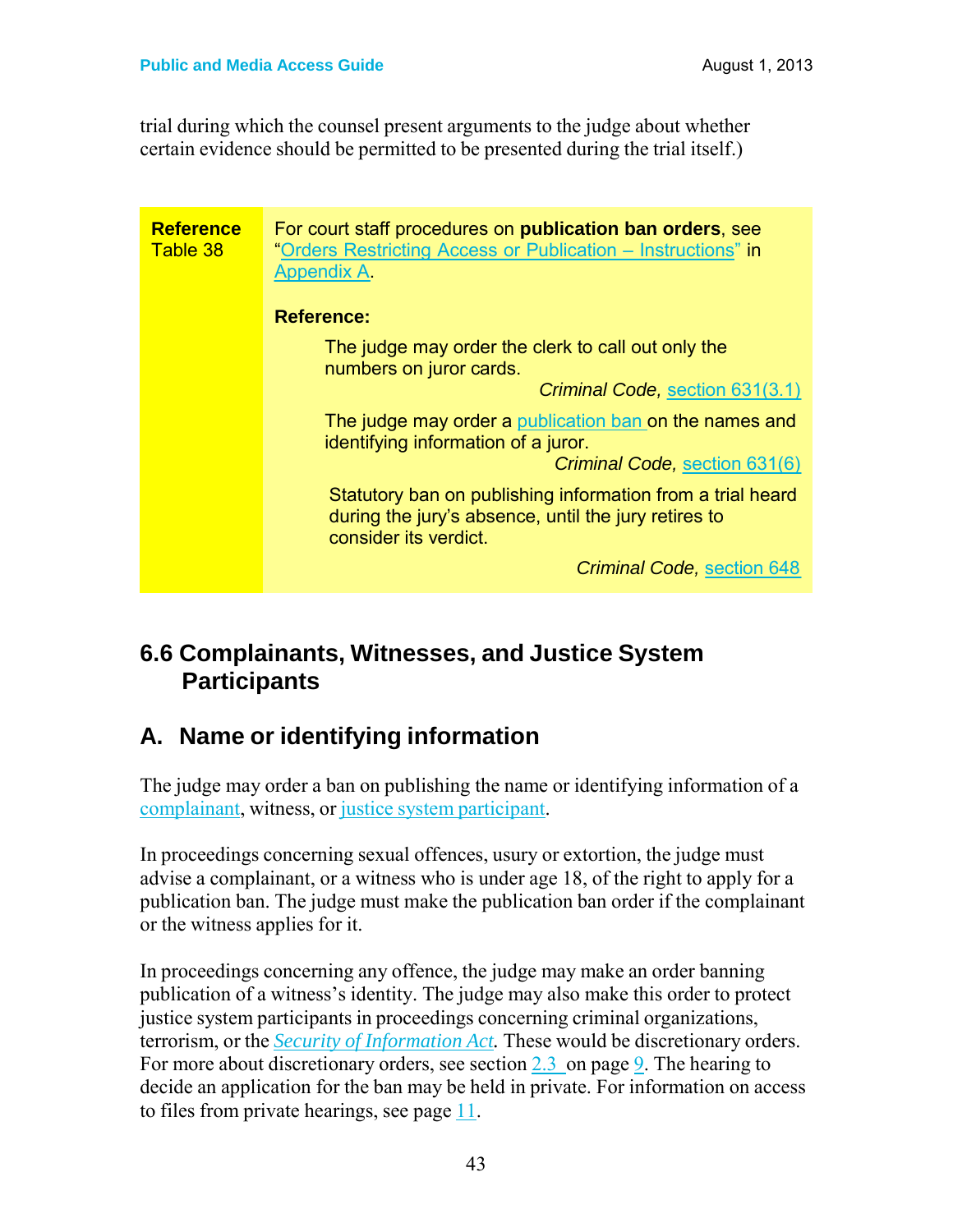In proceedings concerning child pornography, the judge must always make the order banning publication of the victim's identity.

| <b>Reference</b><br>Table 39 | Files subject to a publication ban remain accessible to the<br>public, unless there is also a sealing order on the file.                               |
|------------------------------|--------------------------------------------------------------------------------------------------------------------------------------------------------|
|                              | <b>Identification Ban (Criminal Code, sections 486.4, 486.5)</b>                                                                                       |
|                              | Judgments affected by this ban can be distributed and<br>published if they do not contain identifying information<br>about the protected person.       |
|                              | For court staff procedures on <b>publication ban orders</b> , see<br>"Orders Restricting Access or Publication – Instructions" in<br><b>Appendix A</b> |
|                              | For court staff procedure on <b>private hearings</b> , see<br>"Private Hearings", on page 11.                                                          |

### **B. Prior Sexual Conduct**

The application for a hearing to decide whether evidence of a sexual assault complainant's prior sexual conduct is admissible in court must be heard in private. The hearing itself must also be heard in private. For information on access to files from private hearings, see page 11.

| <b>Reference</b> | Criminal Code, section 276.1(3)                                                               |
|------------------|-----------------------------------------------------------------------------------------------|
| Table 40         | For court staff procedure on <b>private hearings</b> , see "Private<br>Hearings", on page 11. |

There is a ban on publishing all of:

- the contents of an application for a hearing,
- the evidence, information, and argument from the application or the hearing,
- the judge's decision on the application for a hearing, and
- the judge's decision on admitting the evidence,

unless the judge decides that the evidence is admissible, or the judge orders that the decision and reasons may be published.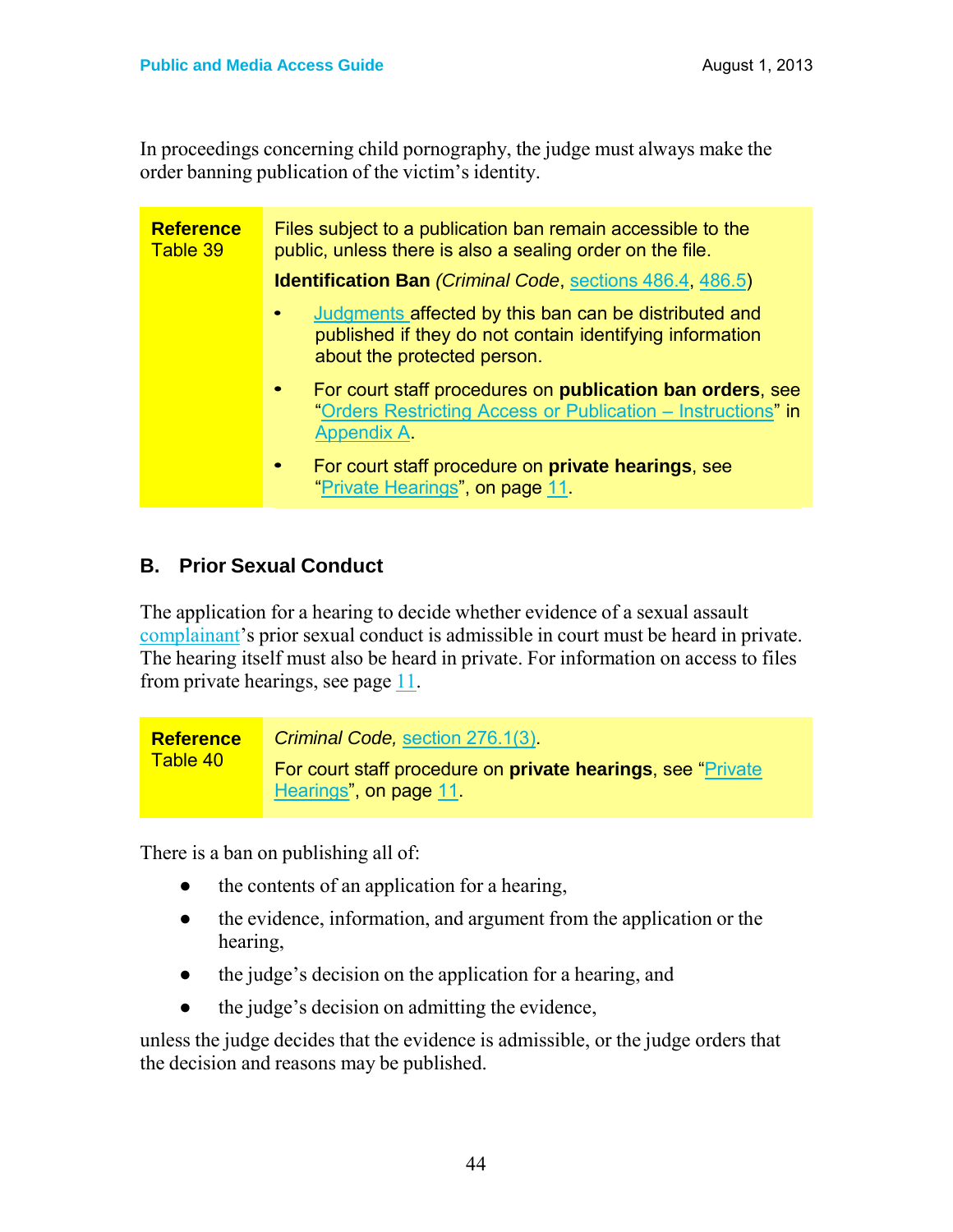**Reference** Table 41 *Criminal Code,* section 276.3

#### **C. Personal Information Records**

In a sexual assault matter, an accused may apply to admit a complainant's or witness's personal information record into evidence.

- The judge must hold a private hearing to decide whether the person who has the record must produce it for the judge to review.
- After the judge reviews the record, the judge may hold a private hearing when deciding whether the record should be produced to the accused.

For information on access to files from private hearings, see page 11.

| <b>Reference</b><br>Table 42 | <b>Criminal Code, section 278.4(1), 278.6(2)</b>                                               |
|------------------------------|------------------------------------------------------------------------------------------------|
|                              | For court staff procedure on <b>private hearings</b> , see "Private"<br>Hearings", on page 11. |

There is a ban on publishing:

- the application to have the record provided to the accused,
- the evidence, information, or argument
	- o from the hearing to decide whether the record must be provided to the judge for review, and
	- o from the hearing to decide whether the record must be provided to the accused, and
- the judge's decision and reasons for the decision from either hearing, unless the judge orders that the decision may be published.

| <b>Reference</b><br>Table 43 | Criminal Code, sections 278.4(1), 278.6(2)                                                                                                                                                           |
|------------------------------|------------------------------------------------------------------------------------------------------------------------------------------------------------------------------------------------------|
|                              | Decisions concerning a production of records application may<br>$\bullet$<br>be affected by a ban on publishing the complainant's name or<br>identifying information (Criminal Code, section 486.4). |
|                              | • If the judge orders that the decision can be published, and the                                                                                                                                    |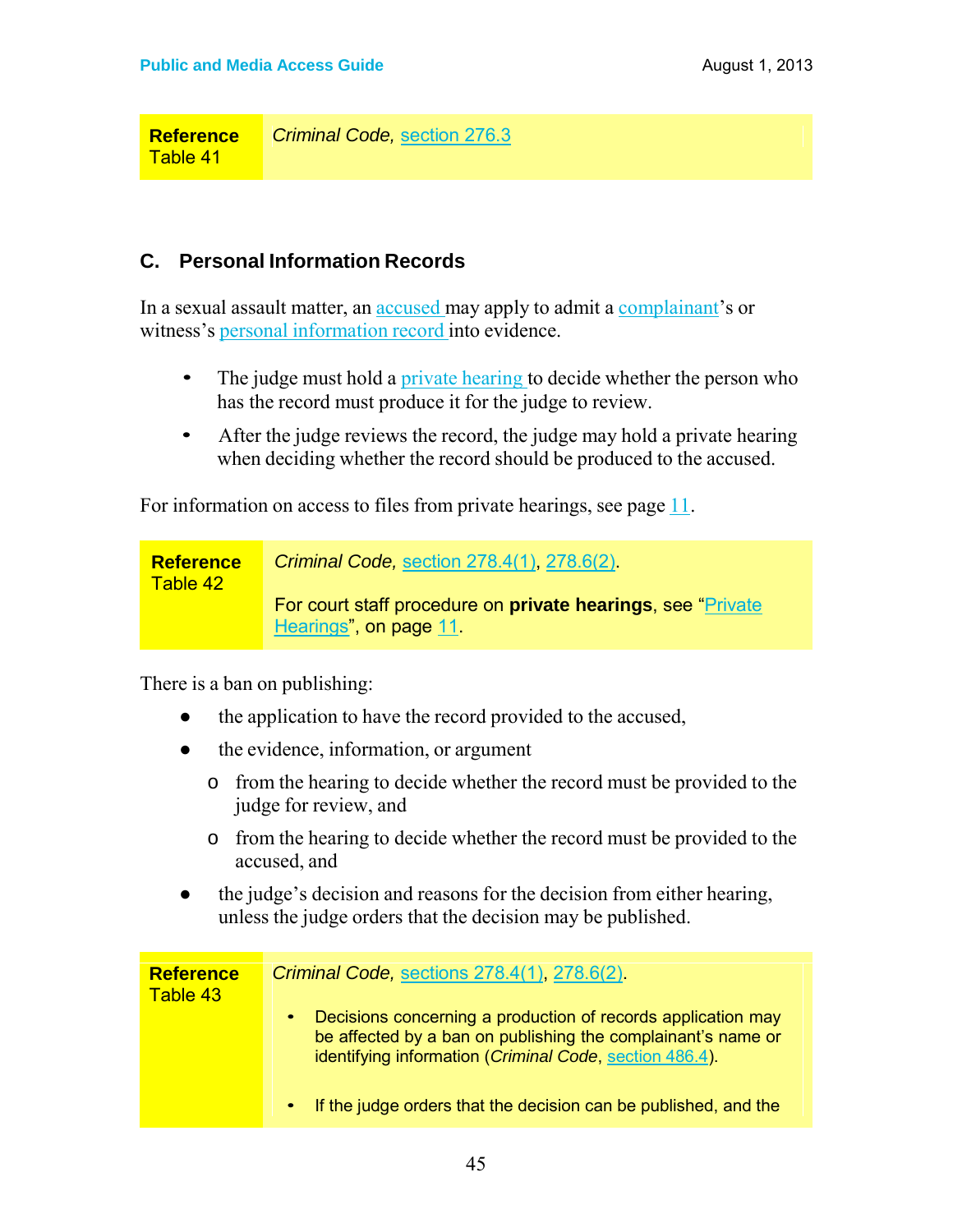section 486.4 ban is on file, the judgment must not contain identifying information about the complainant.

For court staff procedures on **publication ban orders**, see "Orders Restricting Access or Publication – Instructions" in Appendix A.

### **6.7 Privilege**

A claim of privilege is a claim that a document does not need to be provided to the other party. A hearing to decide a claim of privilege for a document in the possession of a lawyer must be heard in private. For information on access to files from private hearings, see page 11.

| <b>Reference</b><br>Table 44 | Criminal Code, section 488.1(10).                                                              |
|------------------------------|------------------------------------------------------------------------------------------------|
|                              | For court staff procedure on <b>private hearings</b> , see "Private"<br>Hearings", on page 11. |

### **6.8 Absolute and Conditional Discharges**

Upon conviction, if the judge orders an absolute discharge, the offender is regarded as not having been convicted of the offence. The offender cannot again be charged with same the offence. However, the police keep a record of the absolute discharge and it can be used against the offender if the offender commits another offence. A conditional discharge requires the offender to follow certain rules for a specified time. The conditional discharge becomes absolute if the offender complies with the conditions.

When an accused receives a discharge, and

- it has been more than one year since an absolute discharge, or
- it has been more than three years since a conditional discharge,

court staff cannot tell an inquirer that the file exists, unless the inquirer is the person who is the subject of the discharge or that person's lawyer.

**Reference** Table 45 *Criminal Records Act,* section 6.1. Accused or counsel must apply in writing.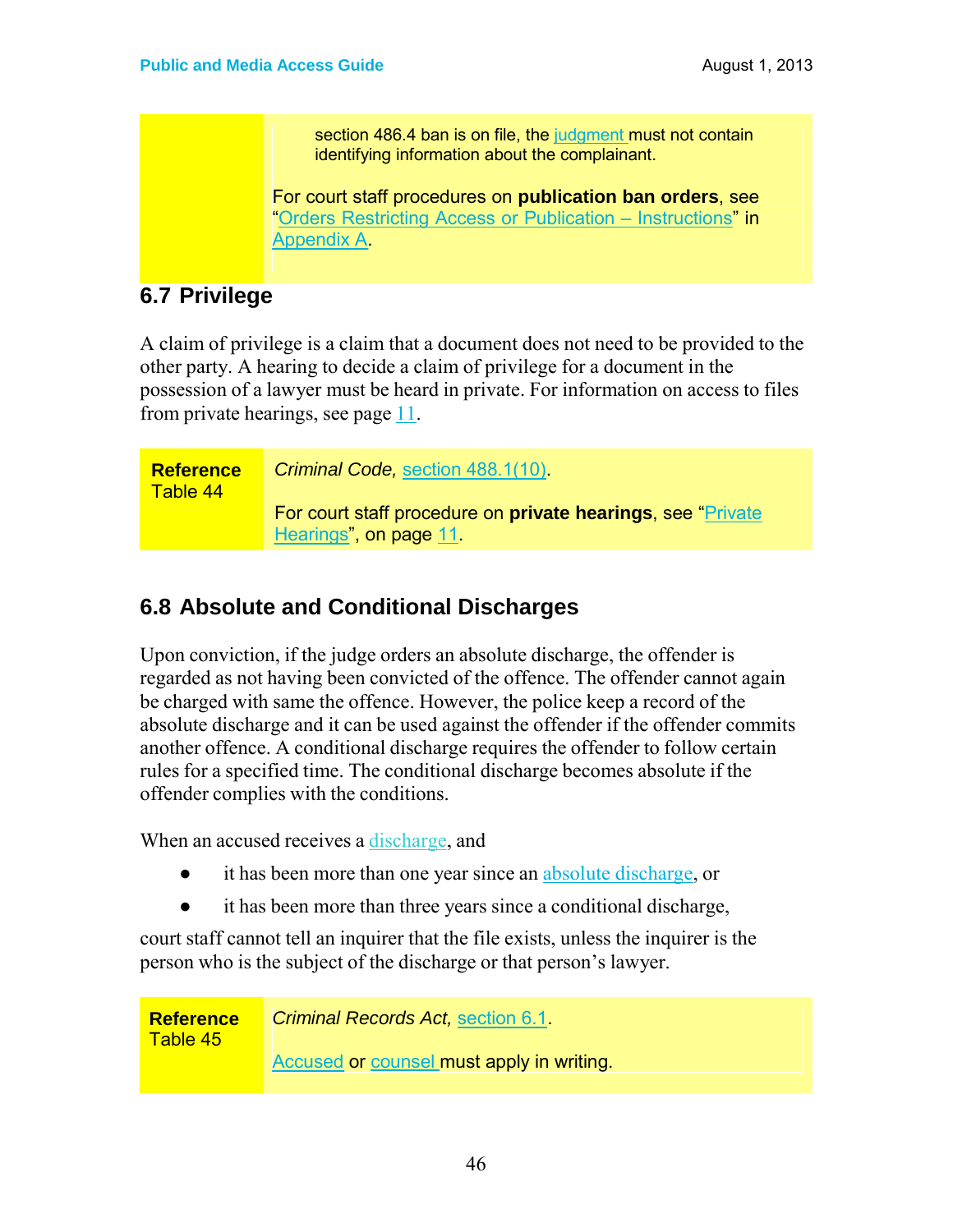### **6.9 Pardons**

After a pardon has been granted for an offence, court staff cannot tell an inquirer whether the file exists, unless the inquirer is the person who is the subject of the pardon or that person's lawyer. Disclosure to any other person requires prior approval by the Minister (that is, the Solicitor General of Canada).

*Criminal Records Act,* sections 5(b), 6. Accused or counsel must apply in writing. **Reference** Table 46

### **6.10 Mental Disorder**

An accused's mental state may become an issue before or during the trial. A court may direct an inquiry into the accused's fitness to stand trial. Even if an accused is fit to stand trial, he or she may be found to be not criminally responsible due to a mental disorder. If either condition is found, the accused will be discharged unless the court or review board finds that the accused is a serious threat to public safety.

**Mental disorder** means any illness or condition that impairs the mind, but it does not include:

- impairment caused by the accused's own choice to take drugs or alcohol, or
- temporary states such as hysteria or concussion.

Unfit to stand trial means that, because of a mental disorder, the accused cannot:

- understand the nature or purpose of the trial,
- understand the consequences of the trial, or
- give instructions to legal counsel.

**Not criminally responsible** means that a mental disorder made the accused unable to:

- understand the physical consequences of the act, or
- know that it was morally and legally wrong.

**Reference** Table 47 The court must keep a record of the proceeding and include the assessment report in it. *Criminal Code,* section 672.52(1)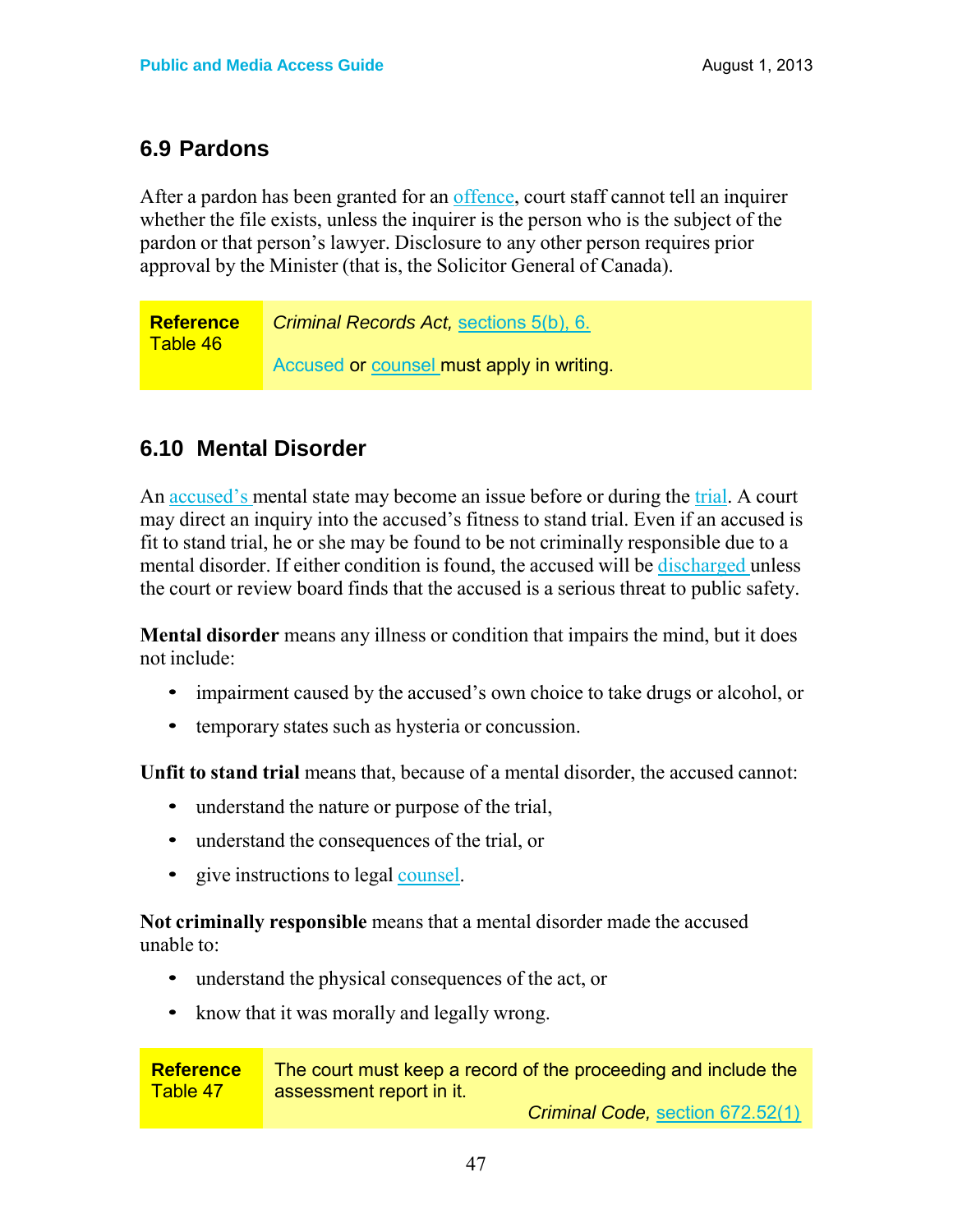Immediately after a disposition, the court must send the following to the Review Board:

- a transcript of the hearing;
- all documents and information in the court's possession; and
- the exhibits or copies of the exhibits.

*Criminal Code,* section 672.52(2)

The court must provide every party with a copy of the disposition and its reasons for making the disposition.

*Criminal Code,* section 672.52(3)

The court may order that a mental disorder disposition hearing be held in private. (That order would be discretionary. For more about discretionary orders, see section  $2.3$  on page  $9.$ ) For information on access to files from private hearings, see page  $11$ .

| <b>Reference</b><br>Table 48 | Criminal Code, section 672.5(6).                                                      |
|------------------------------|---------------------------------------------------------------------------------------|
|                              | For court staff procedure on private hearings, see<br>"Private Hearings", on page 11. |

Court staff cannot disclose disposition information to the public, and there is a publication ban if:

- the information was withheld from the accused or another party, or
- the judge or the Review Board finds that the disclosure would be seriously prejudicial to the accused or another person.

| <b>Reference</b><br>Table 49 | Criminal Code, section 672.51(7), (8)                                                                                                                                                                                                                                     |
|------------------------------|---------------------------------------------------------------------------------------------------------------------------------------------------------------------------------------------------------------------------------------------------------------------------|
|                              | Anyone from whom the disposition information was withheld<br>must also be excluded from the proceedings where the                                                                                                                                                         |
|                              | disposition information is presented.<br>Criminal Code, section 672.51(6)                                                                                                                                                                                                 |
|                              | Court staff must note orders withholding disposition<br>$\bullet$<br>information on the "Orders Restricting Access or<br>Publication" form, as they result in a restriction on access.<br>See "Orders Restricting Access or Publication -<br>Instructions" in Appendix A. |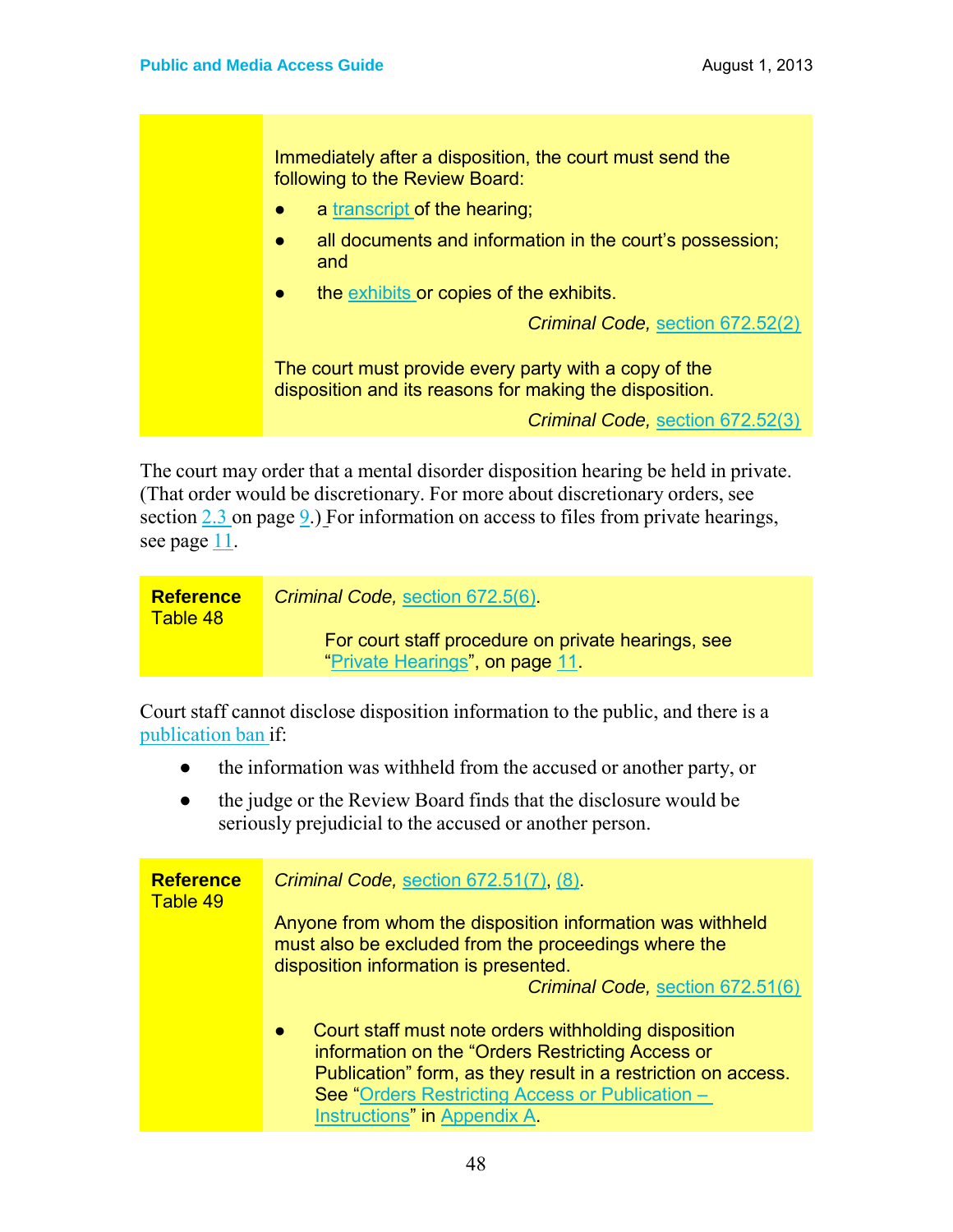### **7. Restrictions on Access to Exhibits**

Exhibits are documents or objects provided as evidence in court. Unlike records produced by the court or pleadings and affidavits filed by parties, exhibits are the property of parties or non-parties, but the court maintains supervision over them. When considering a request for access to an exhibit, the court weighs factors such as the effect that access would have on privacy interests or on the right to a fair trial.

**Reference** Table 50 **Request for Exhibit:** see Table 7 on page 12.

### **7.1 Exhibits in Civil Matters**

In civil matters, most exhibits are documents or reports, and are sometimes retained on the file permanently. Anyone may ask to view or copy exhibits in civil matters. Court staff can provide a form for this purpose. Payment of the search and photocopy fees is required.

**Reference** Table 51 **Request for Exhibit:** See Table 7 on page 12.

### **7.2 Exhibits in Family Matters**

In family matters, most exhibits are documents or reports, and are sometimes retained on the file permanently. Anyone may ask to view or copy exhibits in family matters. Court staff can provide a form for this purpose. Payment of the search and photocopy fees is required.

Some family law files are confidential by law or court order. A court order is required to access documents and exhibits from confidential files.

**Reference** Table 52 **Request for Exhibit:** See Table 7 on page 12.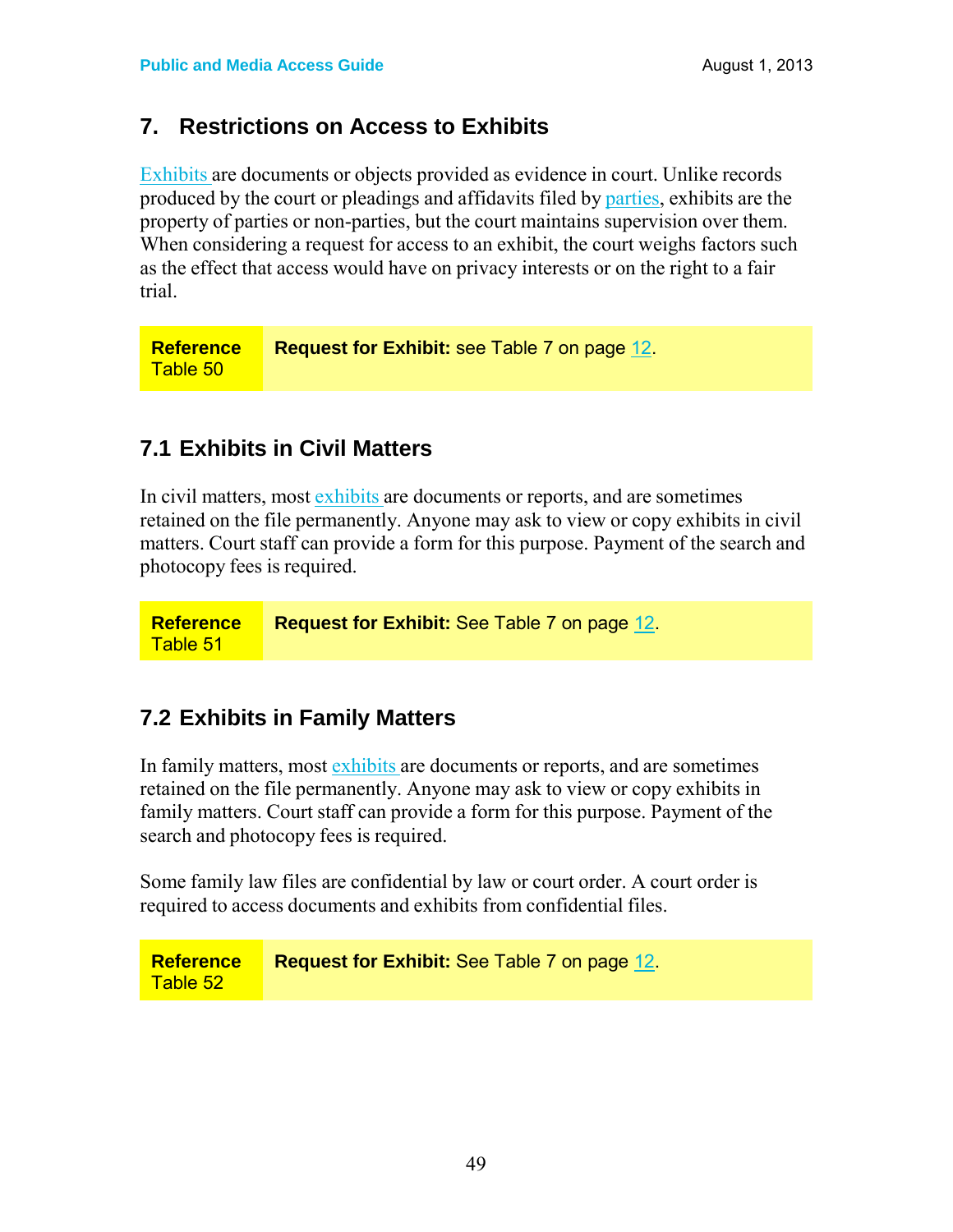### **7.3 Exhibits in Youth Criminal Matters**

Members of the public and media cannot access exhibits in youth criminal matters, except with a judge's order.

### **7.4 Exhibits in Criminal Matters**

Criminal files may contain reports that have been entered as exhibits and include sensitive information about people who may or may not have been involved in the court action. Examples include photographs, audiovisual recordings, psychiatric assessments, pre-sentence reports, and victim impact statements.

Anyone may ask to view or copy exhibits in criminal law matters. Court staff can provide a form for this purpose. Payment of the search and photocopy fees is required.

**Reference** Table 53 **Request for Exhibit:** See Table 7 on page 12.

### **7.5 Materials on Sentencing**

Anyone may ask to view or copy sentencing materials that become exhibits or become part of the court file. Court staff can provide a form for exhibit requests. Payment of the search and photocopy fees is required.

**Reference Request for Exhibit:** See Table 7 on page 12.

## Table 54

#### **A. Pre-sentence report**

A judge may direct a probation officer to prepare and file a pre-sentence report. The report's purpose is to give the judge information about the accused to help the judge decide on the appropriate sentence for the offence. Court staff can provide a form for exhibit requests.

| <b>Reference</b> | The pre-sentence report is filed by the probation officer when |
|------------------|----------------------------------------------------------------|
| Table 55         | directed by the court.                                         |
|                  | Criminal Code, s. 721(1)                                       |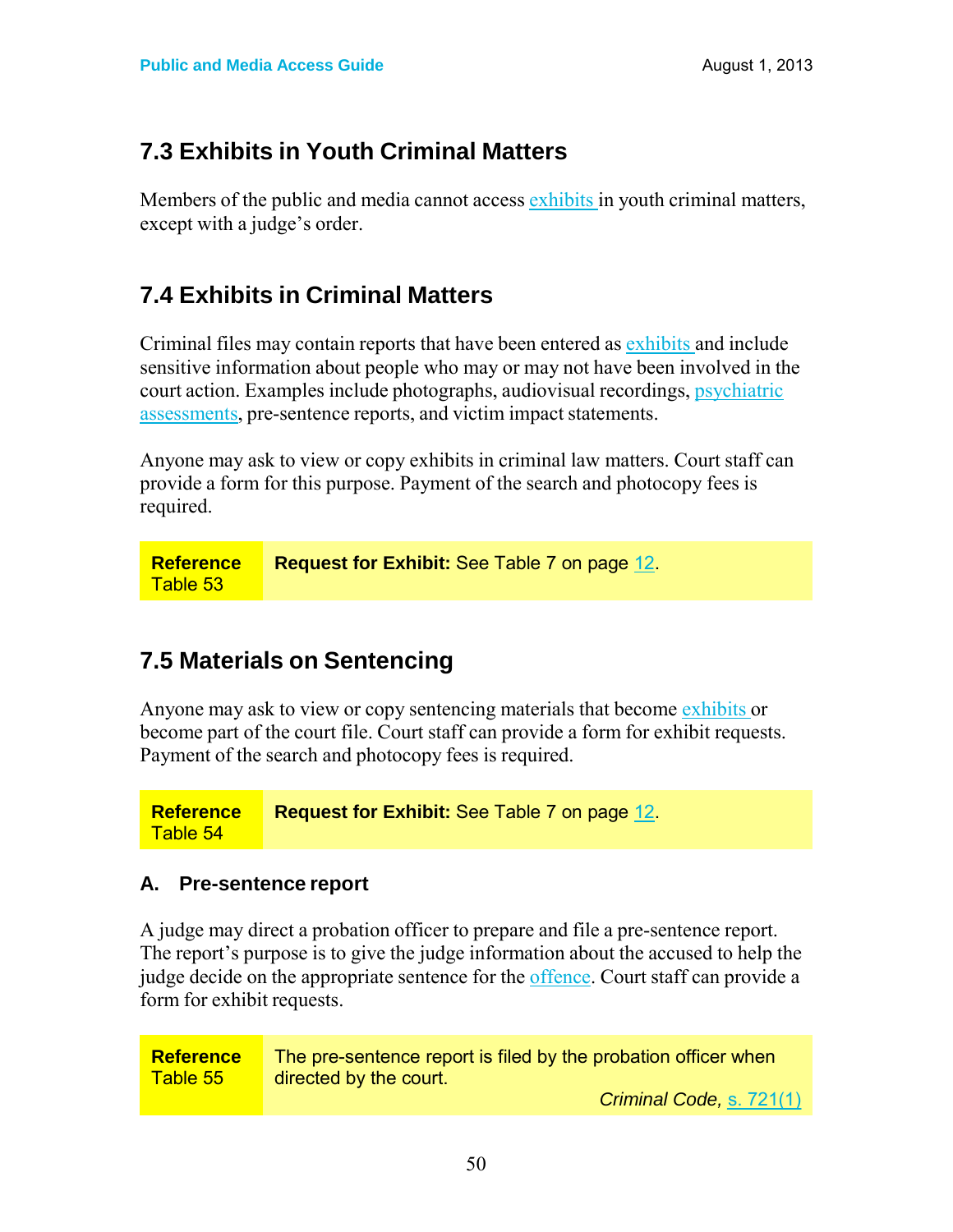The court clerk must provide copies of the pre-sentence report to the offender or the offender's counsel, and the prosecutor. *Criminal Code,* s. 721(5)

**Request for Exhibit**: See Table 7 on page 12.

#### **B. Forensic Assessments**

A forensic assessment is a psychiatric or psychological assessment of the accused. Court staff can provide a form for exhibit requests.

**Reference** Table 56 Court staff will note when a matter is referred for forensic assessment on the endorsements.

**Request for Exhibit:** See Table 7 on page 12.

#### **C. Victim Impact Statements**

A Victim Impact Statement is a written statement prepared by a person who was affected by a crime. Victim Impact Statements are filed with the court. Court staff can provide a form for exhibit requests.

| <b>Reference</b><br>Table 57 | <b>Request for Exhibit: See Table 7 on page 12.</b>                                                                                                                                                                                                                                                                |
|------------------------------|--------------------------------------------------------------------------------------------------------------------------------------------------------------------------------------------------------------------------------------------------------------------------------------------------------------------|
|                              | Before sentencing, Victim Impact Statements are sealed unless<br>they become necessary for the disposition, except that court<br>staff may open the sealed envelope to make required copies of<br>the statement. Court staff must provide copies to the offender<br>or the offender's counsel, and the prosecutor. |
|                              | For sentencing, court staff must provide copies as soon<br>as practicable after a finding of guilt.<br><b>Criminal Code, section 722.1</b>                                                                                                                                                                         |
|                              | For mental disorder dispositions, court staff will provide<br>copies as soon as practicable after a verdict of not<br>criminally responsible on account of mental disorder.<br>Criminal Code, section 672.51(15)                                                                                                   |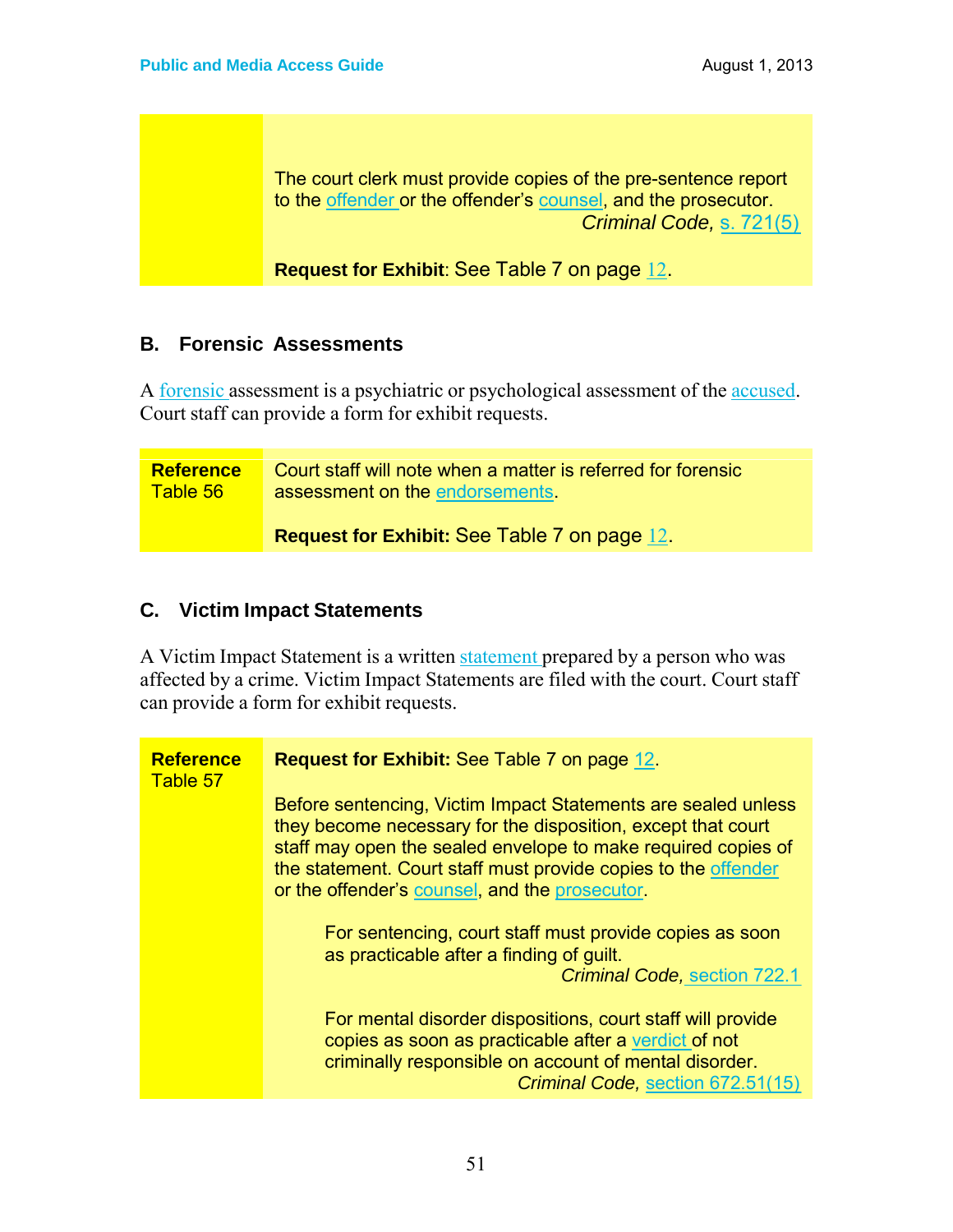### **8. Public Fatality Inquiries**

Public fatality inquiries are governed by the *Fatality Inquiries Act*. Members of the public can attend fatality inquiries. Information from fatality inquiries may be published, except for portions of the inquiries that are held in private. No one may disclose oral testimony or documentary evidence introduced or heard in private, unless it is in the findings of the judge or in the written report of the judge.

| <b>Reference</b><br>Table 58 | <b>Private hearings</b>                                                                                                    |
|------------------------------|----------------------------------------------------------------------------------------------------------------------------|
|                              | For court staff procedure on private hearings, see "Private"<br>Hearings", on page 11. Testimony and evidence from private |
|                              | hearings in fatality inquiries are confidential.                                                                           |

Only the following persons can examine the evidence (exhibits) at fatality inquiries:

- $\bullet$  the judge,
- $\bullet$  the inquiry counsel,
- the next of kin, personal representative or insurance beneficiary of the deceased, and
- any person who is permitted to examine exhibits, by order of the presiding judge.

Members of the public and media may apply to the judge to be allowed to examine exhibits. A court order is required before exhibits can be viewed.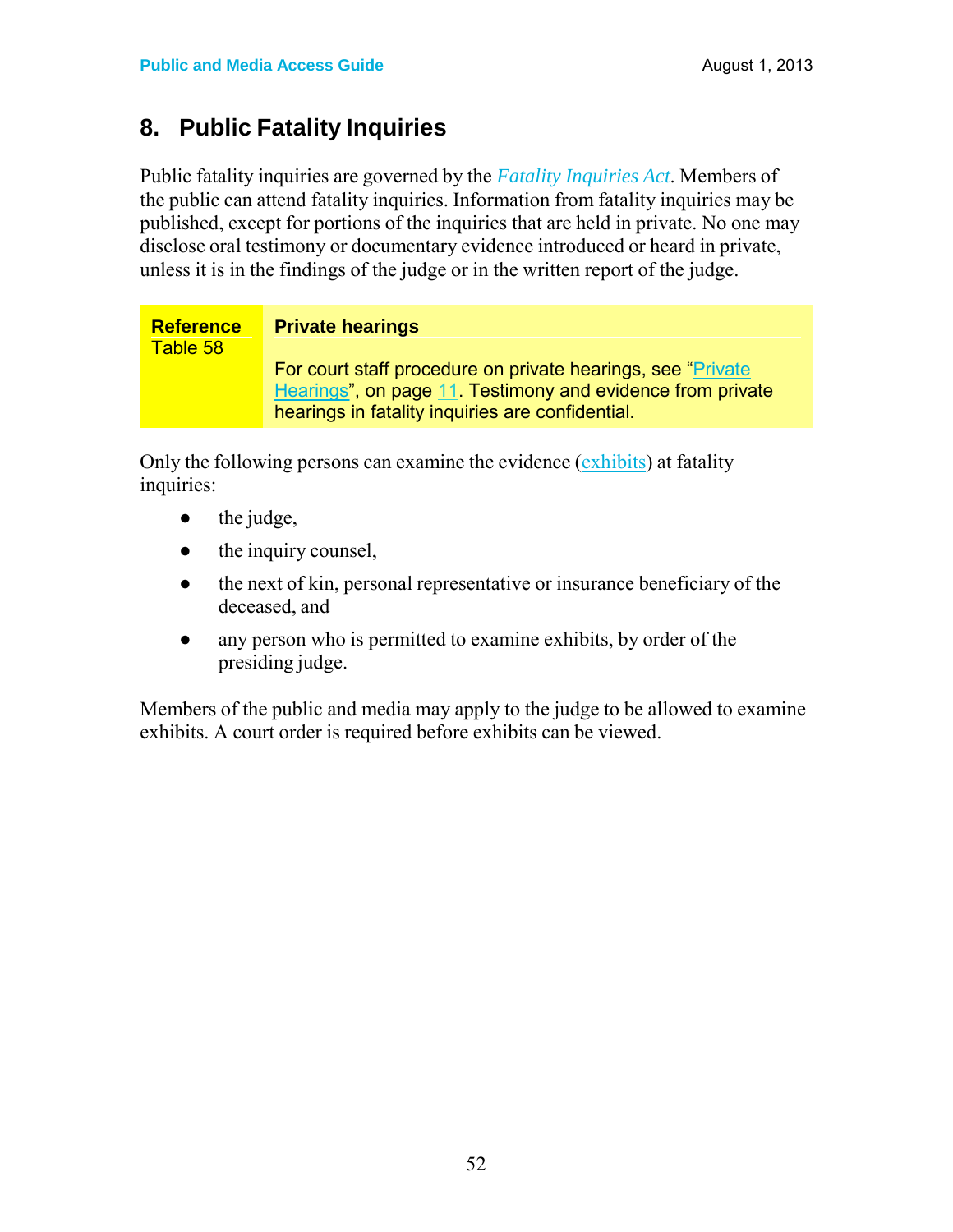### **Glossary and Index**

#### **Absolute discharge**

An offender who receives an absolute discharge is deemed not to have been convicted of the offence. **See also:** conditional discharge. 31, 32

#### **Access**

Access, in relation to court records, may include a search, viewing a file, and making a copy of all or part of a file. Not all types of access are always available. 3, throughout

#### **Accused**

A person who is charged with a crime. **See also:** Defendant 8, 28, 29, 30, 33, 33, 36, 37, 40, 44

#### **Acquittal**

The decision by a judge or jury that the accused is not guilty of the charge. 31

#### **Act**

A law passed by Parliament or a Provincial legislature. Also called a statute. 13, throughout

#### **Affirmation**

A legally binding promise that an affidavit is true or that the witness will tell the truth, made by someone who does not want to swear on a religious document. **See also:** Oath

#### **Arrest**

To deprive a person of liberty, through legal authority, by holding the person in custody.

36, 37

#### **Bail**

An accused's release from custody before trial or an offender's release from custody before the hearing of an appeal against a conviction or sentence. Also, the money or other security used by the accused or by someone on the accused's behalf to insure the accused's appearance at trial. 40

#### **Child**

Under the *Child, Youth and Family Enhancement Act,* a person under the age of 18 years.

#### **Claimant**

In a proceeding under the *Protection Against Family Violence Act,* "claimant" means a family member for whom a protection order is sought or granted. 26

#### **Clerk of the Court**

An officer of the court who maintains court records, files documents, issues process, and swears in witnesses. 4, throughout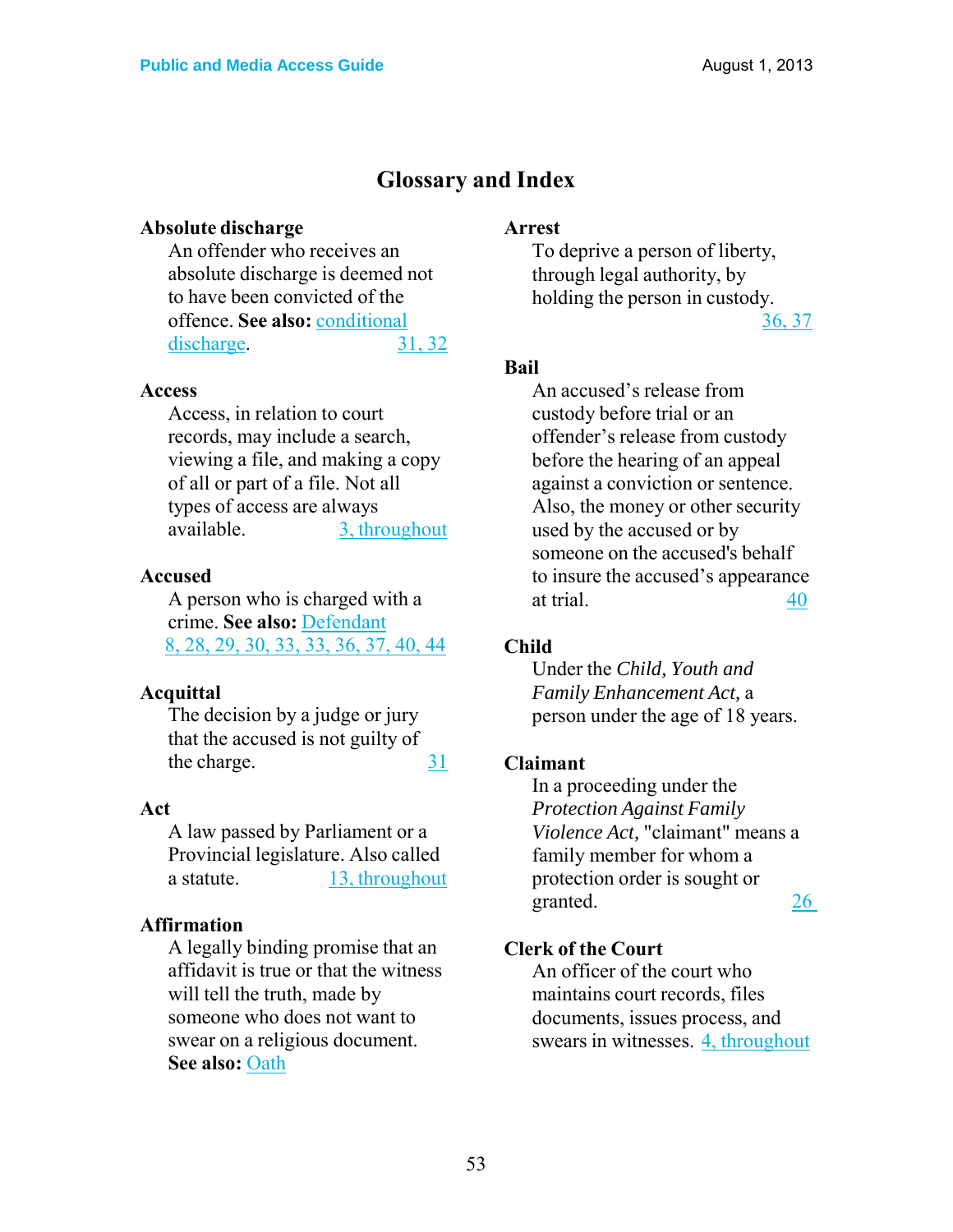#### **Complainant**

The person who states that a crime has been committed.

39, 42, 44

#### **Conditional discharge**

Similar to an absolute discharge, except that the offender must comply with conditions set out in a probation order. If the offender violates these conditions, the discharge may be revoked. A conviction will then be entered, and an appropriate sentence imposed. 31, 45

#### **Confession**

A statement made by the accused admitting guilt. Confessions which have been made freely and voluntarily may be allowed in court as evidence. 41

#### **Confidential**

When a file or record is made confidential by law or by a judge's order, staff can access the file or record, but there is no public access without a judge's order.

#### **Conviction**

A judge's decision that the accused is guilty of the charge.

45

#### **Court administration**

The Court Services branch of Alberta Justice and Attorney General. 3

#### **Court administration records**

Personnel, finance and management records kept by court administration; records other than court records, judicial records, and the personal notes and draft  $decisions of judges.$   $\frac{3}{2}$ 

#### **Court file**

The hard copy documents relating to a court action. 3, throughout

#### **Court Manager**

The manager of a particular court location.

#### **Court record**

All documents filed in a court action, including documents created by parties; documents created by counsel, including pleadings; documents created by a judicial official, including entries by clerks, the decisions and orders of judges, the audio recording of the proceedings, the official transcript of the proceedings, and the docket information.

The court record does not include court administration records, judicial administration records, or any personal note, memorandum, draft, or similar document or information that is prepared and used by judges, court officials and other court personnel. **See also:** Court file; Docket Information; Document; Exhibit; Transcript 3, 4, 9, 30, 41

#### **Crown counsel**

The lawyer representing the Crown (the state); in criminal matters is sometimes called the prosecutor. 50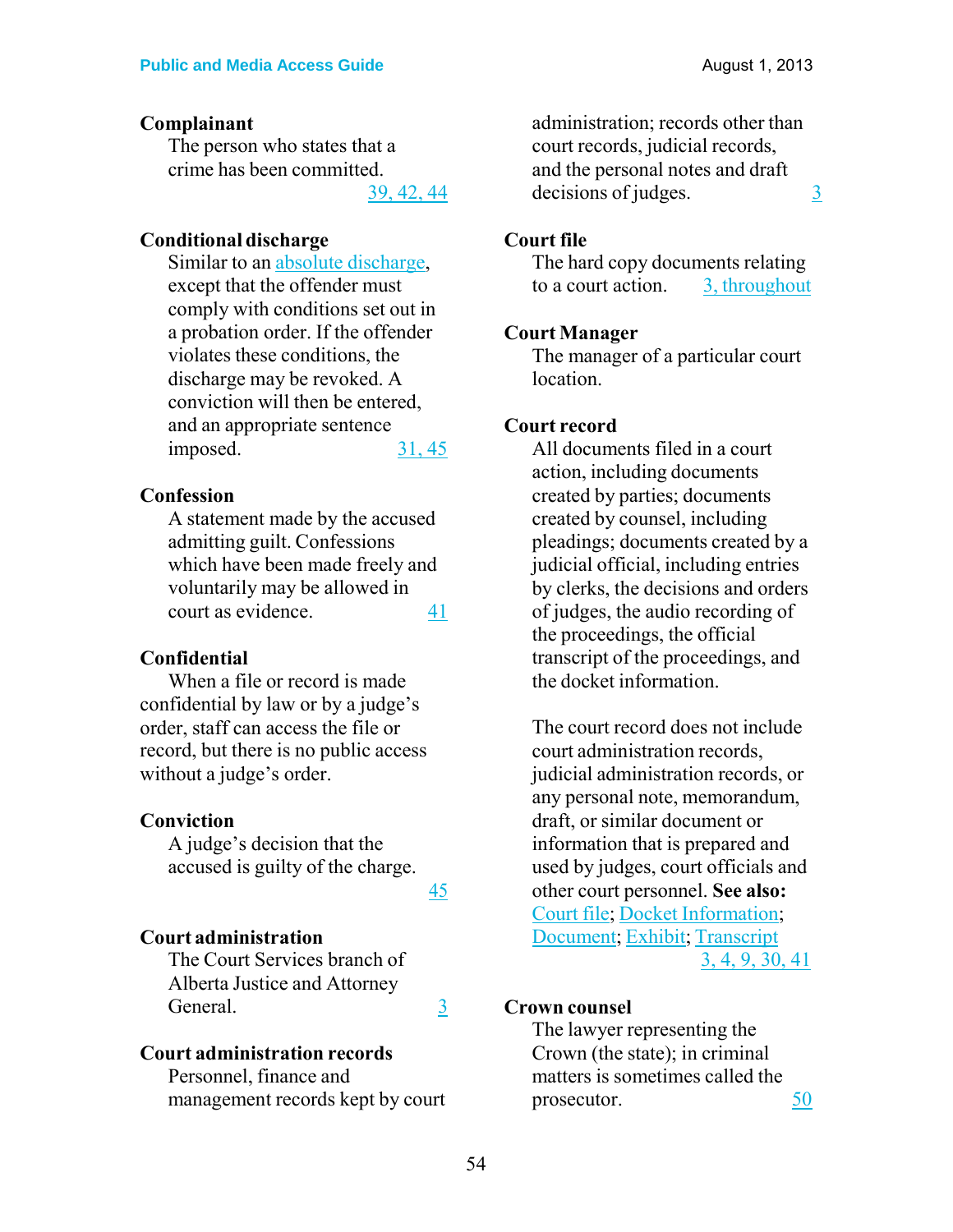8

#### **Custody**

The care and control of a thing or person. In criminal matters, imprisonment or physical detention of a person. In family matters, the care and control of children. 18, 20, 34, 36

#### **Defence counsel**

The lawyer representing the defendant or accused.

5, 28, 30, 33, 36, 46, 50, 50

#### **Defendant**

The person against whom a claim is made in a civil or family law matter. **See also:** Accused.

#### **Direction**

A judge's instruction. 4

#### **Discharge**

After a preliminary inquiry, a judge's finding that there is not enough evidence against an accused to justify a trial. **See also:** Ordered to stand trial; Absolute discharge; Conditional discharge. 40, 45, 46

#### **Docket**

The list of matters to be heard in a courtroom on a certain day. 8, 30

#### **Docket information**

The manual or computer index of the court record, sometimes also called the "registry system". It lists the events in the matter before the court including appearances in court and filed decisions, orders, and documents.

#### **Document**

Any medium on which is recorded anything that can be read or understood by a person or by a computer system or other device. 3, throughout

#### **Emergency Protection Order**

An order under the *Protection Against Family Violence Act.* An Emergency Protection Order is an order made by a judge or a Justice of the Peace, to protect a victim of domestic violence where the situation is serious and urgent. **See also:** Protection Order.

#### **Empanel a jury**

Select jurors and enter their names on the official list. 41

#### **Endorsement**

An outcome of an event, as noted on the court file (usually referred to in a criminal proceeding) 5, 12, 30, 36, 50

#### **Exhibit**

A document or object offered as evidence on the court record. 3, 11, 13, 47, 48, 48, 49, 51

#### **Extortion**

Forcing a person to give up property in a thing through the use of violence, fear or under pretence of authority.

#### **Forensic**

Medical procedures and scientific testing done for use in court.

33, 50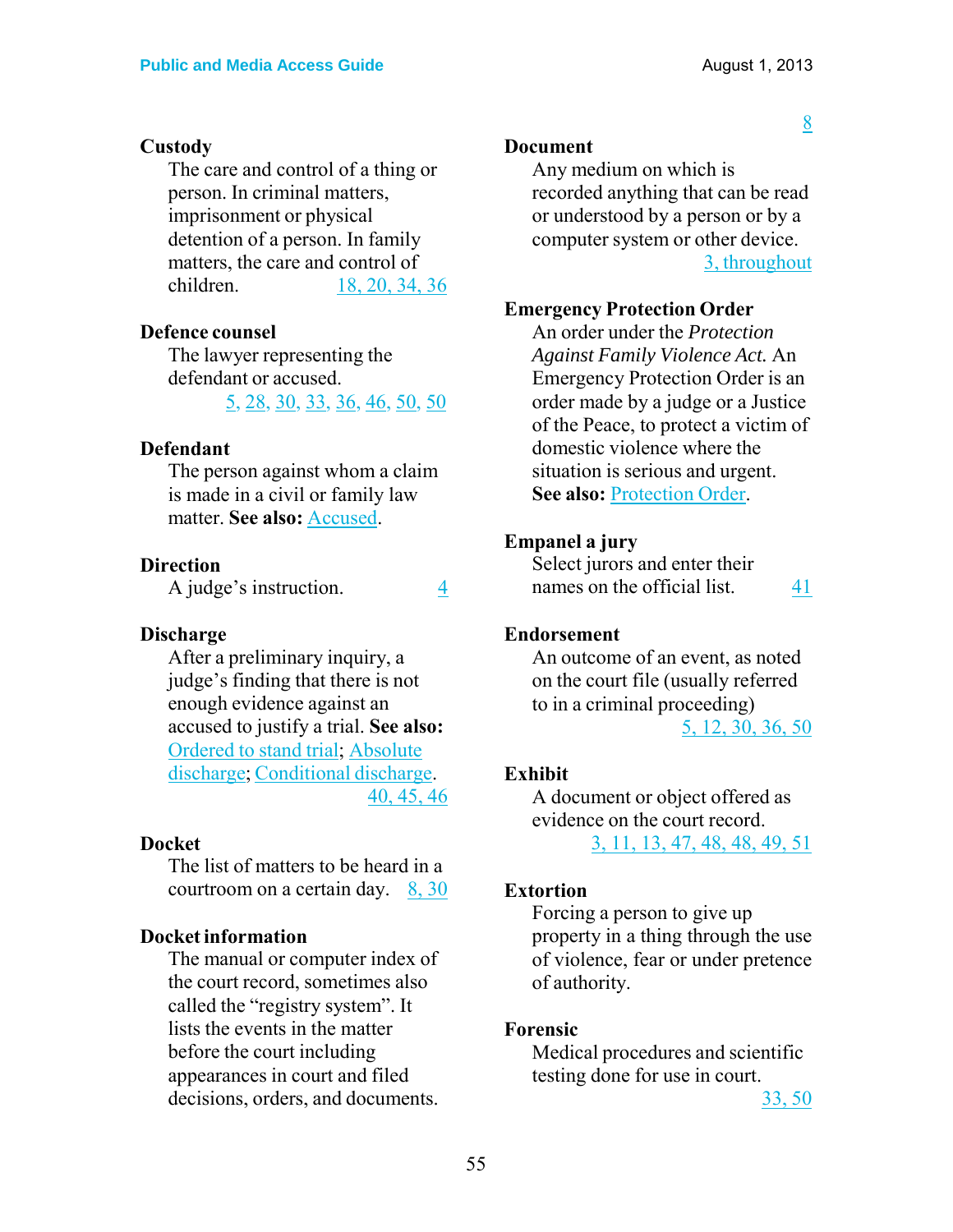#### **Guilty**

The decision by the judge or jury that the accused committed the crime. The accused can admit that he or she committed the crime by pleading guilty.  $\frac{31}{2}$ 

#### **Hearing**

The presentation of evidence or argument in court. For example, a preliminary inquiry, trial, sentence hearing, or appeal. 10

### **Hearing Officer**

See Justice of the Peace. 37

#### **Indictable offence**

The more serious criminal offences. These include crimes like murder and aggravated sexual assault. 31

#### **Indictment**

The formal procedure used to deal with serious charges. Indictments are tried in the Court of Queen's Bench.

#### **Information**

The court document that starts the prosecution of an offence.

5, 30, 36, 37

#### **Judge**

A person with authority to hear evidence and decide cases in court, including judges of the Provincial Court and justices of the Court of Queen's Bench and Court of Appeal.

3, throughout

#### **Judgment**

The official decision of a judge. **See also:** Order. 21, 23, 30, 43, 45

#### **Judicial Interim Release**

The legal procedure by which an accused in custody is released until trial. Also known as a bail hearing. 40

#### **Jury**

A group of people chosen by the lawyers representing the parties, from a pool of ordinary citizens. The jury listens to the evidence and follows the judge's instructions on how to apply the law. The jury then decides, in a criminal matter, whether the accused is guilty or not guilty, or in a civil matter, gives judgment in favour of either the plaintiff or the defendant. 41

#### **Justice Communications**

Alberta Justice and Attorney General, Communications Branch. **Error! Bookmark not de**

#### **Justice of the Peace**

An officer of the court who has some of the powers of a judge.

36

#### **Justice System Participant**

In the *Criminal Code,* a member of the Senate, the House of Commons, a legislative assembly or a municipal council, or a person who plays a role in the administration of criminal justice.

42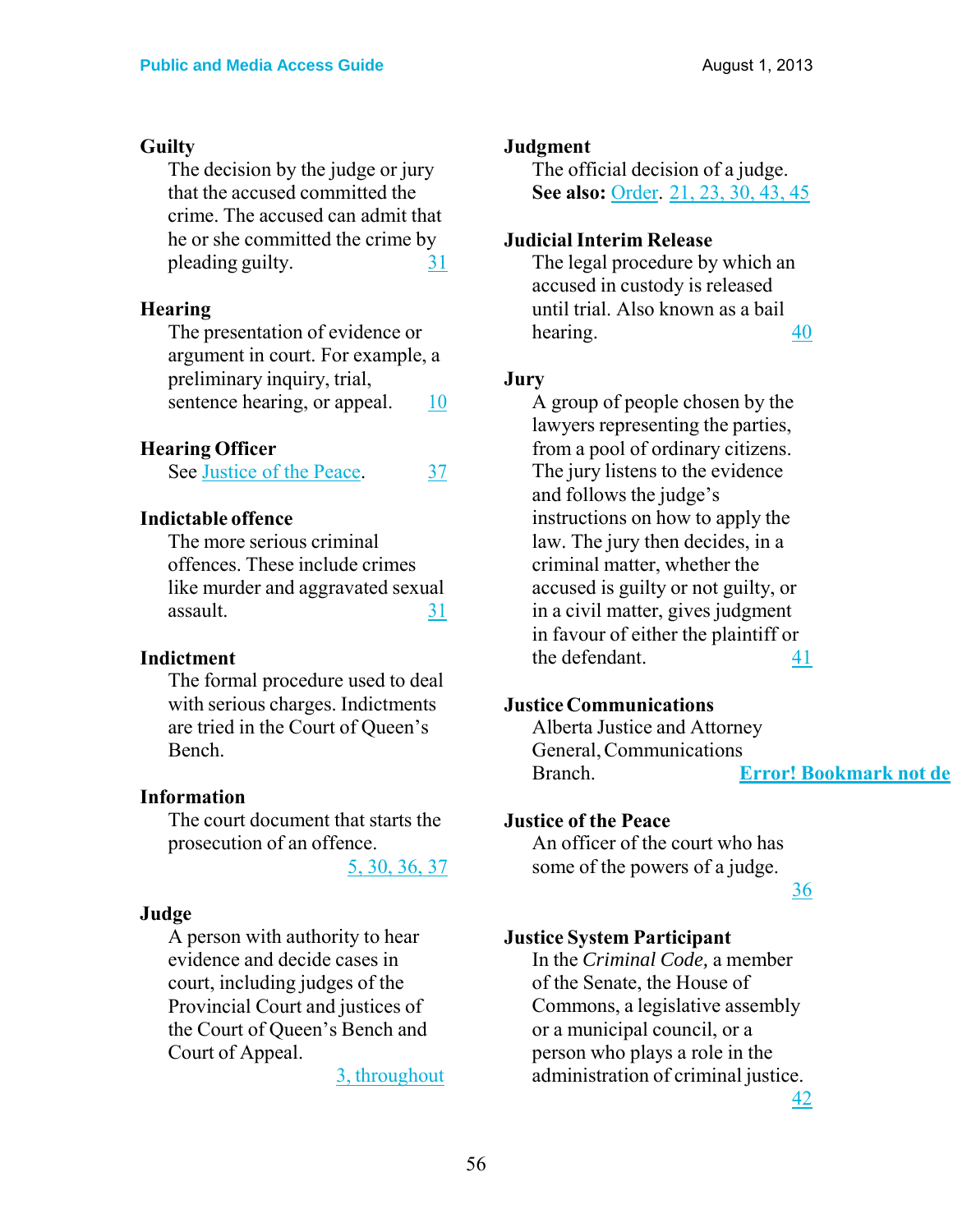#### **Media**

The main means of mass communication, especially newspapers, radio, television, and Internet, and the reporters and journalists working for media organizations, whether based in Canada or elsewhere. 3, throughout

#### **Law**

A rule set by a statute or the common law. 4, throughout

#### **Oath**

A legally binding promise to tell the truth by swearing on the Bible or other religious document. A person who does not want to swear on a religious document makes an affirmation. 37

#### **Offence**

A crime or the contravention of a statute, bylaw or regulation. 29, 37, 46, 49

#### **Offender**

A person who is convicted of a crime or of the contravention of a statue, bylaw or regulation.

28, 50, 50

#### **Order**

A judge's formal written direction. 3, throughout

#### **Ordered to stand trial**

After a preliminary inquiry, when a judge finds that there is enough evidence against an accused to justify a trial and orders the

accused to stand trial. **See also:** Discharge. 40

#### **Parties**

The parties to a proceeding or action their counsel, and other authorized agents. "Parties" includes the Crown in criminal matters. 5, 11, 19, 23, 48

#### **Personal Information Record**

In the *Criminal Code,* any form of record that contains personal information for which there is a reasonable expectation of privacy, other than the records of an investigator or prosecutor.

39, 44

#### **Preliminary inquiry**

A hearing to decide whether there is enough evidence against the accused to justify holding a trial. 41

#### **Presumptive Offence**

Under the *Youth Criminal Justice Act,* murder, attempted murder, manslaughter, aggravated sexual assault, or another serious violent offence. 34

#### **Private hearing**

A hearing in a courtroom closed to the public. Also called "closed courtroom" or "in camera". 11, 19, 22, 25, 34, 44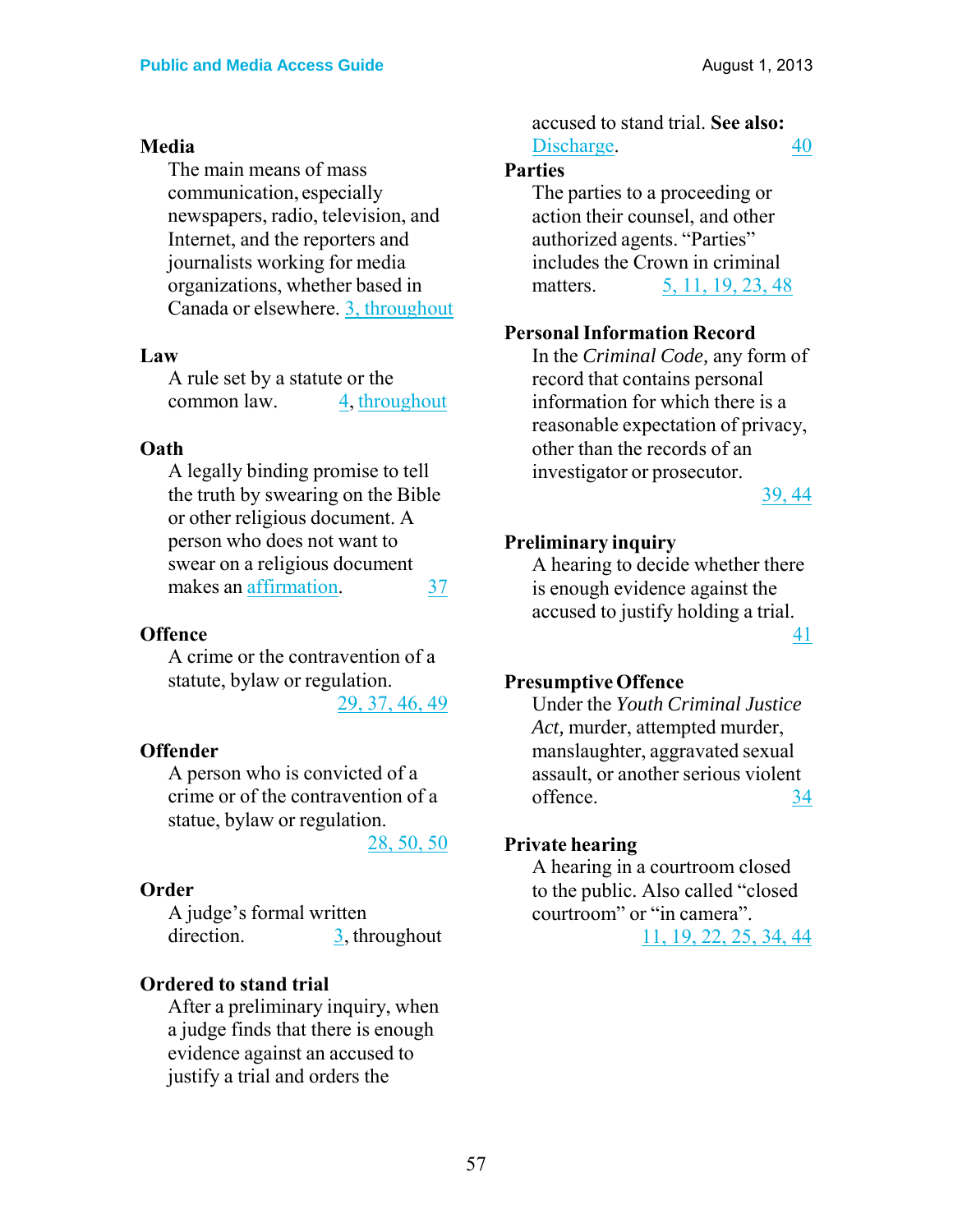#### **Protection Order**

An order made by a judge of the Court of Queen's Bench, under the *Protection Against Family Violence Act.* It is requested in a non-emergency situation, or in a review hearing relating to an emergency protection order. **See also:** Emergency Protection Order. 26

#### **Provincial director**

Under the *Youth Criminal Justice Act* (Canada) and the *Youth Justice Act* (Alberta), the provincial director for Alberta appointed or designated under the federal Act, including the provincial director's delegate.

29, 32

#### **Pseudonym**

A false or fictitious name. 15, 38

#### **Psychiatric assessment**

A description of the accused's state of mind, prepared by a mental health professional. The judge considers it when deciding if the accused can stand trial. **See also:** Forensic 49

#### **Public**

Any person, or any member of a media organization, private organization or club, governmental department or agency for which access to court records is not defined by statute or other authority. "Public" does not include the judiciary, judicial officers, and staff directly related to the operation of the court. It

also does not include parties accessing the record in their own court actions. 3, throughout

#### **Publication ban**

A law or judge's order that prohibits publishing certain information. 15, 18, 20, 26, 28, 40, 42, 47

#### **Sealing order**

A judge's order directing that a document, exhibit, or file be sealed in an envelope or in secure storage and made inaccessible to everyone, including court staff. A statute may also require a document, exhibit, or file to be sealed. 10, 13, 15, 38

#### **Search warrant**

A court order that directs owners of private property to allow the police to enter and search for items named in the warrant.

37

#### **Show cause hearing**

In criminal matters, a hearing in which the Crown counsel tries to convince the judge that the accused should be held in custody until the trial. **See also:** Bail; Hearing.

Also, in any matter, a proceeding requiring a party to convince the judge that he or she should not be held in contempt of court.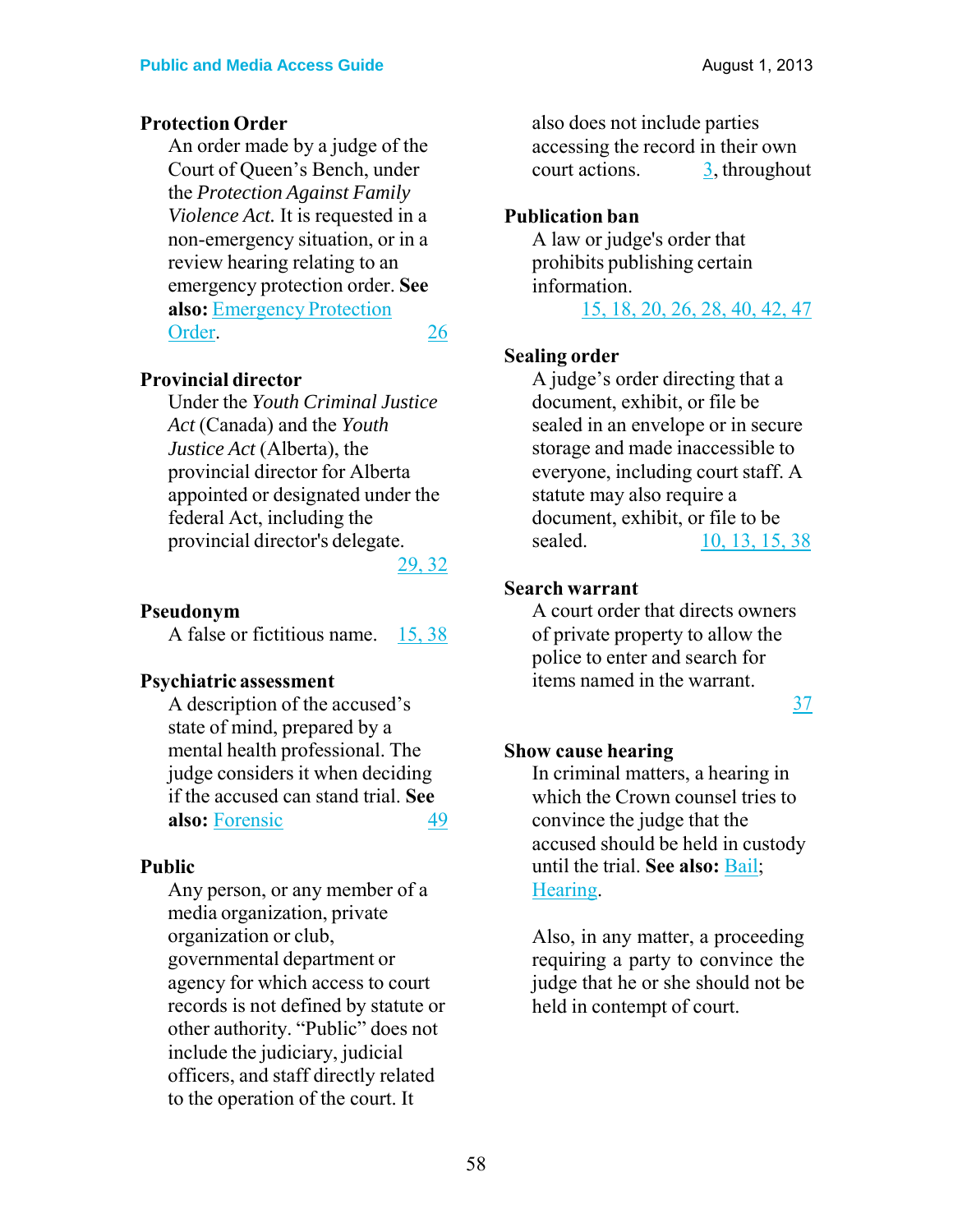#### **Statement**

In criminal matters, a written description of events given to the police. It is signed by the person making the statement. 37, 50

#### **Summons**

A document requiring a person to appear before a judge or a Justice of the Peace. 36, 37

#### **Transcript**

An exact written record of what was said in a trial, hearing, or oral disposition. 3, 13, 47

#### **Trial**

A hearing where both sides present evidence and the court makes a decision.

4, 10, 15, 40, 46

#### **Verdict**

The decision of a judge or jury as to the guilt of the accused.  $\frac{50}{9}$ 

#### **Voir Dire**

A part of a trial during which the counsel present arguments to the judge about whether certain evidence should be permitted to be presented during the trial itself. In jury trials, the jury is not in the courtroom during a voir dire.

#### **Warrant**

A court order that authorizes an action. See also: Arrest; Search warrant. 36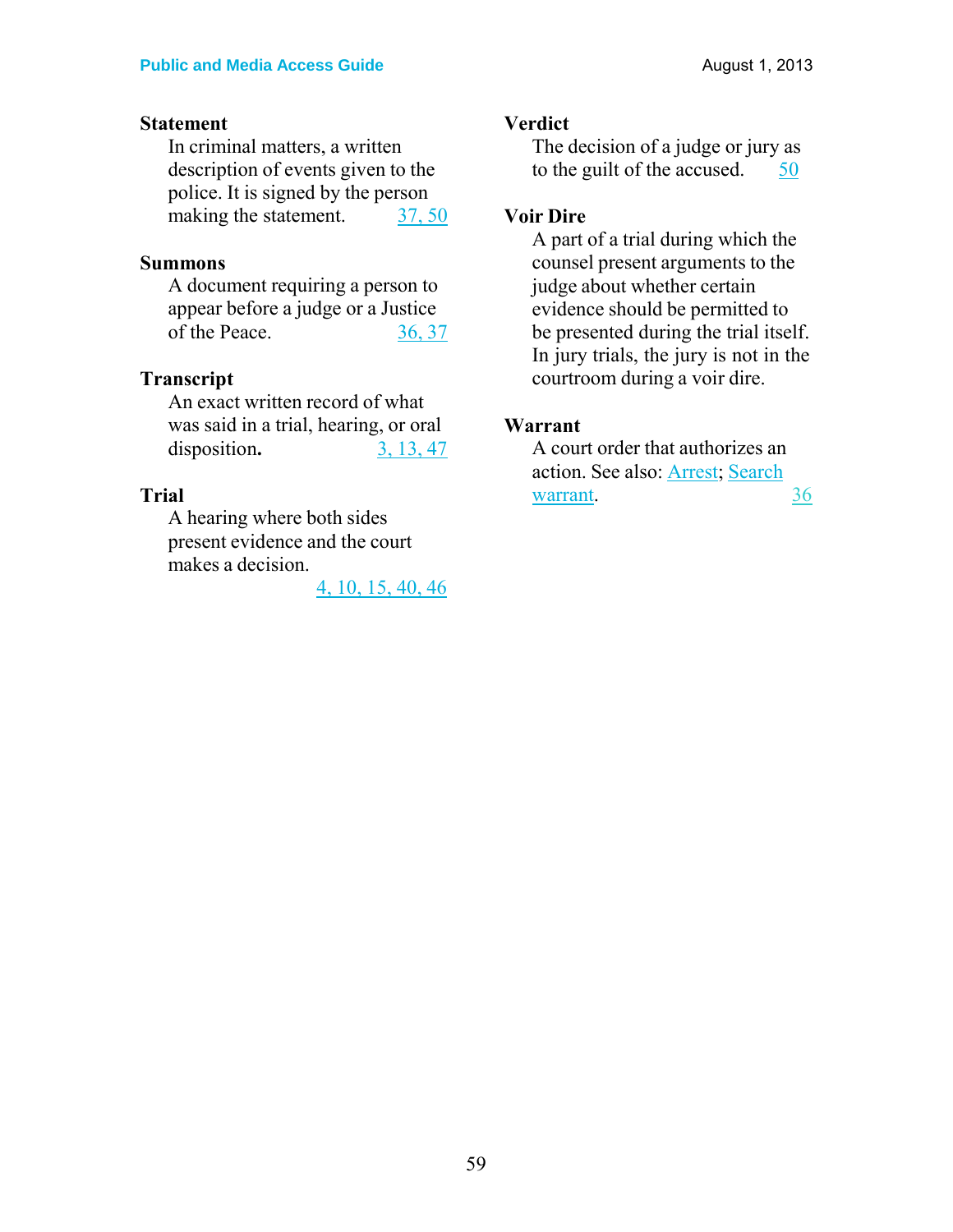### **Appendix A**

### **Orders Restricting Access or Publication – Instructions**

These instructions are intended to clarify the procedure for the form "Court-Ordered Restrictions on Publication". The procedure is set out below. All Clerks and Judicial Assistants should be advised of the correct procedure for using the form.

### **A.1 All courts and all restricting orders**

- Copies of the form must be available in **every courtroom**, because orders restricting access or publication may be made in any type of proceeding.
- The form must be used in **all courts** whenever a judge makes an order that restricts access to the court file or restricts publication of any information about the matter.
	- o **Orders that restrict access include** sealing orders, confidentiality orders, and orders for an in camera (private or closed court) hearing.
	- o **Orders that restrict publication include** a ban on identifying someone, or a ban on publishing information until the end of the trial.
	- o **This is not a complete list.** Other types of orders are possible.
- The form must be used for such orders in **civil and family matters, as well as in criminal and youth matters**.

### **A.2 Reproducing the form**

The form must be:

- Printed or downloaded for copying from the intranet Protocols page.
- Copied on Boise-Cascade "**Goldenrod"** paper. (Boise MP Colors, Item Number MP2201, Colour Code GD).
- Printed double-sided, with the second page "Statutory Restrictions" printed *upside-down* relative to the first page. This will ensure that the second side is readable when the form is fastened in a file. (This second side is meant for information purposes only, and does not require any input by a clerk or judge.)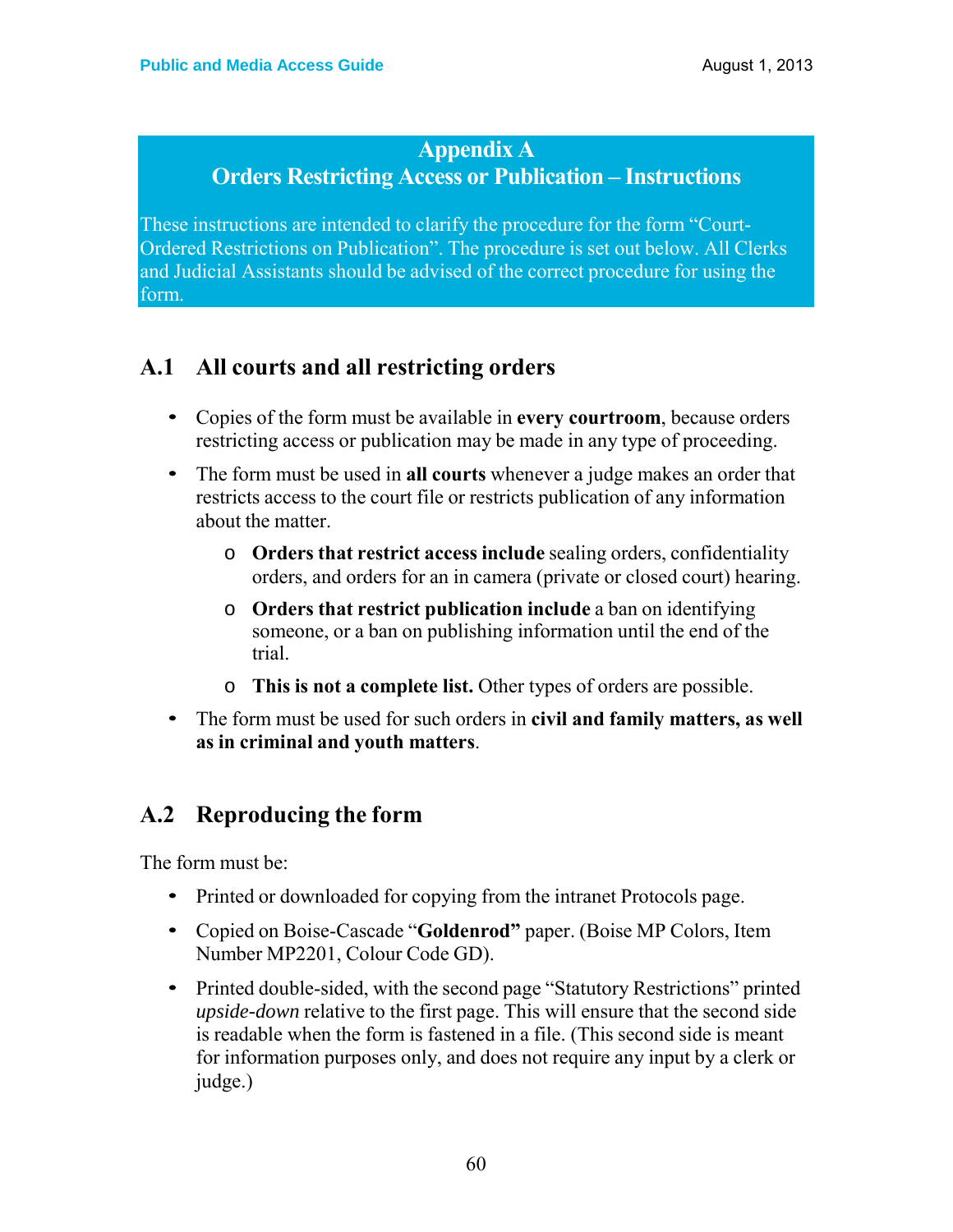### **A.3 Using the form**

- When a judge makes an **order in court**, the clerk must immediately complete the form and give it to the judge to sign.
- When a judge makes an **order outside of court**, the Judicial Assistant will complete the form, obtain the judge's signature on it, and bring it to court administration for filing.
- To fill in the form, the Clerk or Judicial Assistant must:
	- o **Complete the file information** at the top, including the name of the accused or parties, the docket number, and the name of the city or town where the order was made.
	- o Put the name of the judge and the date in the space across from the order's description, leaving room for **the judge's signature.**
	- o **Give it to the judge to sign.**
	- o **For statutory orders**, the Clerk or Judicial Assistant can simply write the name of the statute and the section number. Some criminal and youth bans are listed on the form. **For common law orders**, it may be necessary to attach a note describing the order.

### **A.4 Record system**

- The information must be **copied to the applicable computer docket system** as soon as possible after the order is made.
- The **completed form** must be kept at the **top of the court file or attached on the front of the Information**.
- Any later orders in the same matter must be **added to this same form.**
- If the matter is **transferred to another court, the original of the form** is also sent to that court. A photocopy of the form is kept on the first court's file.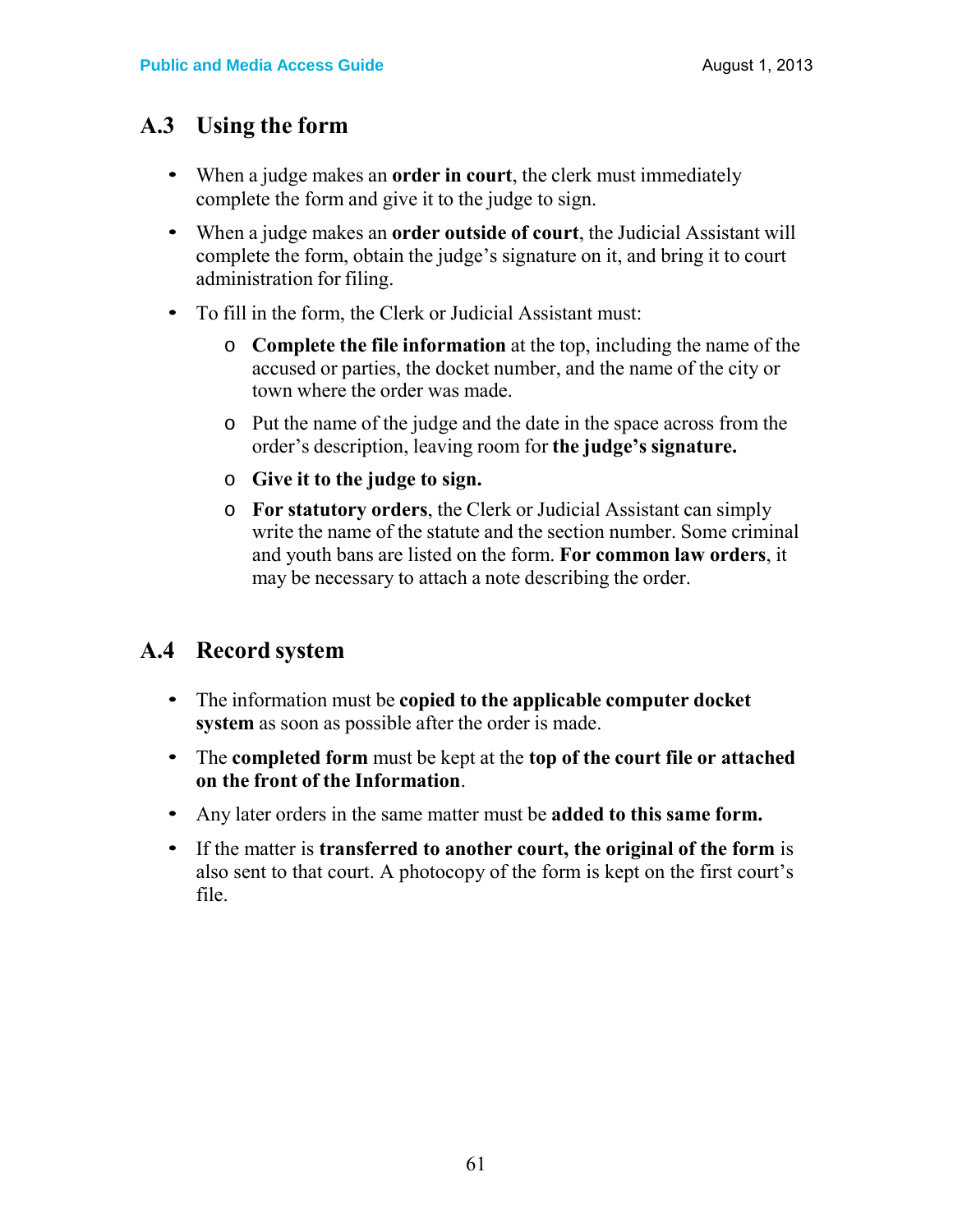| Statutes may impose other restrictions; some of these are listed on the reverse side of this form.<br>Everyone who publishes information relating to this case must comply with all relevant court<br>orders and statutory restrictions on publication. |                                                      |                                                                                                                                                     |                                                         |
|---------------------------------------------------------------------------------------------------------------------------------------------------------------------------------------------------------------------------------------------------------|------------------------------------------------------|-----------------------------------------------------------------------------------------------------------------------------------------------------|---------------------------------------------------------|
| Jane SMITH and Rebert JONES<br>Accused/Parties:<br>Red Deer                                                                                                                                                                                             |                                                      | PC Docket #: FL 0303 999999<br>QB Docket #:<br>CA Docket #: All and All and All and All and All and All and All and All and All and All and All and |                                                         |
| Location:<br><b>Ordered by:</b>                                                                                                                                                                                                                         | <b>Provincial Court</b><br>Judge / Date / Clerk      | Queen's Bench<br><b>Justice / Date / Clerk</b>                                                                                                      | <b>Court of Appeal</b><br><b>Justice / Date / Clerk</b> |
| Part I:                                                                                                                                                                                                                                                 | <b>Criminal Proceeding for Adult or Young Person</b> |                                                                                                                                                     |                                                         |
| $\Box$ Bail hearing - s. 517 <sup>1</sup>                                                                                                                                                                                                               |                                                      |                                                                                                                                                     |                                                         |
| d Identity of complainant or witness<br>s. 486.4, listed offences<br>$\Box$ s. 486.5, other offences                                                                                                                                                    |                                                      |                                                                                                                                                     |                                                         |
| $\varnothing$ D Preliminary hearing - s. 539 <sup>1</sup><br>$\Box$ Identity of juror - s. 631(6)<br>$($ lnitials: $\qquad \qquad$                                                                                                                      |                                                      |                                                                                                                                                     |                                                         |
| Part II:<br><b>Young Persons</b><br>Presumptive offence - Youth<br>Criminal Justice Act, s. 75(3)<br>Transfer hearing - Young Offenders                                                                                                                 |                                                      |                                                                                                                                                     |                                                         |
| Act. s. $172$<br><b>Part III:</b>                                                                                                                                                                                                                       | <b>Other Statutes - Civil or Criminal</b>            |                                                                                                                                                     |                                                         |
| Statute name and section number:                                                                                                                                                                                                                        | Judg A. J. Sinon<br>Ahv. 15, 2007                    |                                                                                                                                                     |                                                         |
| Family Law Act, s. 99 A.J. Simon                                                                                                                                                                                                                        |                                                      |                                                                                                                                                     |                                                         |
| Part IV:                                                                                                                                                                                                                                                | Common Law - Civil or Criminal (attach note)         |                                                                                                                                                     |                                                         |
|                                                                                                                                                                                                                                                         |                                                      |                                                                                                                                                     |                                                         |
| D Portions sealed (specify):<br>□ File sealed until a date or event                                                                                                                                                                                     |                                                      |                                                                                                                                                     |                                                         |
| D BAN, describe:<br>SEAL, describe:<br>$(specify)$ :<br>$\Box$ File sealed permanently.                                                                                                                                                                 |                                                      |                                                                                                                                                     |                                                         |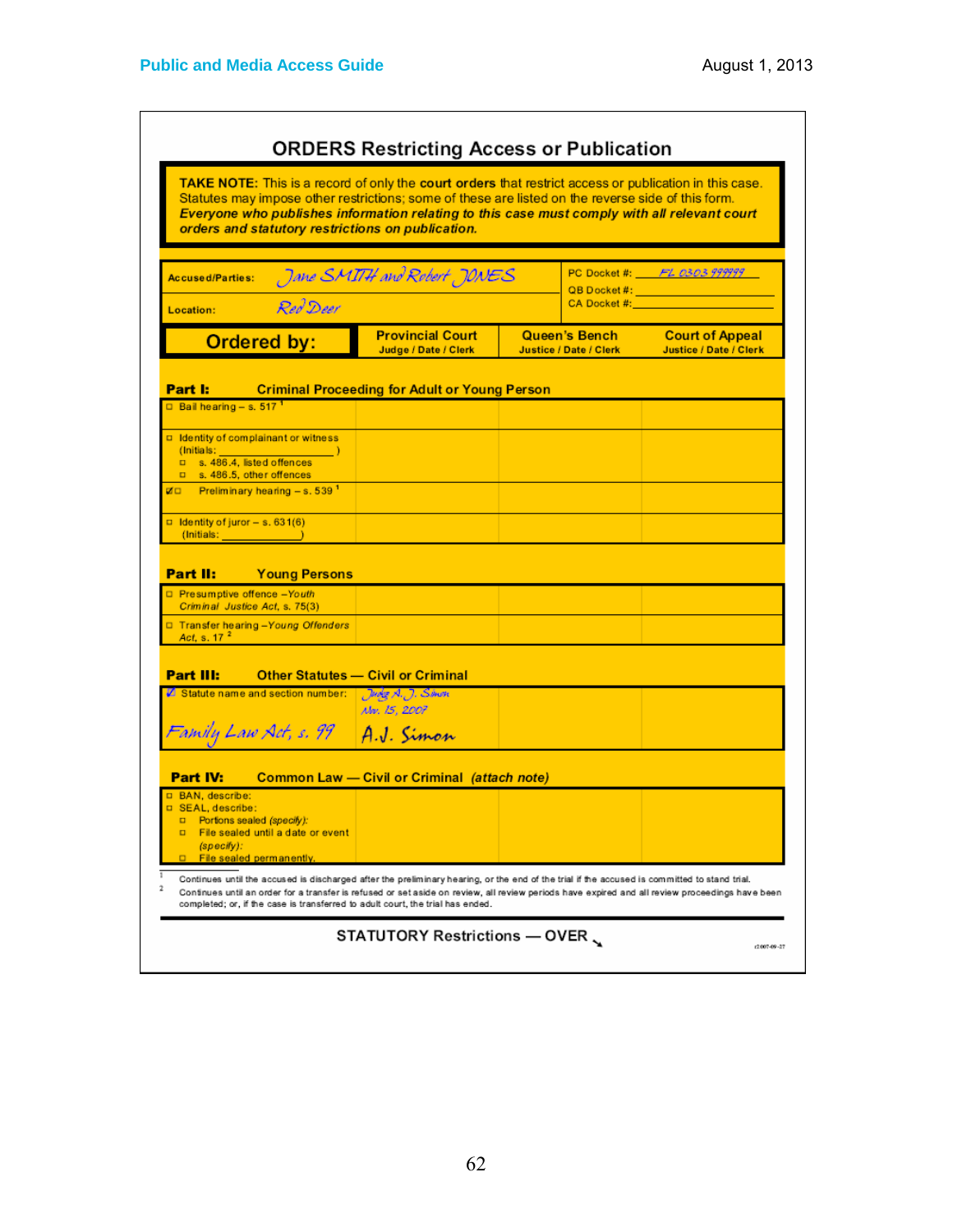#### **STATUTORY Restrictions**

TAKE NOTE: This is a list of only the most common statutory restrictions on access or publication that may apply to court records and court proceedings. Other restrictions may apply. In some circumstances, a restriction listed below may not apply or may be removed by the Court. This list is only intended to assist persons who propose to publish information regarding this case. It is not intended to be a comprehensive list of all statutory restrictions that may apply.

Any person who publishes any information relating to this case must comply with all courtordered and statutory restrictions on publication.

#### **Alberta Statutes**

Business Corporations Act - Investigation - s.

Jury Act - Part of trial in absence of jury - s. 20<sup>4</sup>

Child and Family Matters - Information that could identify a child, parent or guardian who is subject to proceedings under these Acts:

Child, Youth and Family Enhancement Act No identification - s. 126.2 Adoption records sealed - s. 74.1 Drug-endangered Children Act-s.5 Protection of Children Abusing Drugs Act $s.7$ 

Protection of Sexually-Exploited Children  $Act - s. 6.3(1)$ 

Youth Justice Act - Accused, convicted offender, complainant or witness under the age of  $18 - s$ ,  $24$ 

Social Assistance and Health Information concerning individuals affected by these Acts:

#### **Dependent Adults Act**

Personal history or records - s. 68 **Income and Employment Supports Act** Personal information - s. 49 **Public Health Act** Health record of person with communicable disease-s. 53

#### **Federal Statutes**

```
Criminal Code of Canada
```
Application to intercept communications - s. 187

Prior sexual conduct of complainant - s. 276.3 Personal information record relating to complainant or witness - s. 278.9 Search warrant, unless charge laid - s. 487.2 Admission or confession in preliminary inquiry s.  $542<sup>3</sup>$ Part of trial in absence of jury - s.  $648(1)^4$ Mental disorder disposition hearing - s.  $672.51(7)–(11)$ 

Youth Criminal Justice Act

Identifying information regarding a person who is accused or convicted of an offence under the  $act - s. 110(1)$ 

Identifying information regarding a child or young person who is a complainant or witness in a proceeding under the act - s.  $111(1)$ 

Young Offenders Act - offences before April 1, 2003

Identifying information regarding a person who is an accused, convicted offender, or a complainant or witness under the age of 18 in a proceeding under the Act  $-$  s. 38

Continues until the accused is discharged after the preliminary hearing, or the end of the trial if the accused is committed to stand trial. Continues until jury retires to consider its verdict. If jury not yet selected, common law ban may be available; see Part IV of this form.

12007-09-27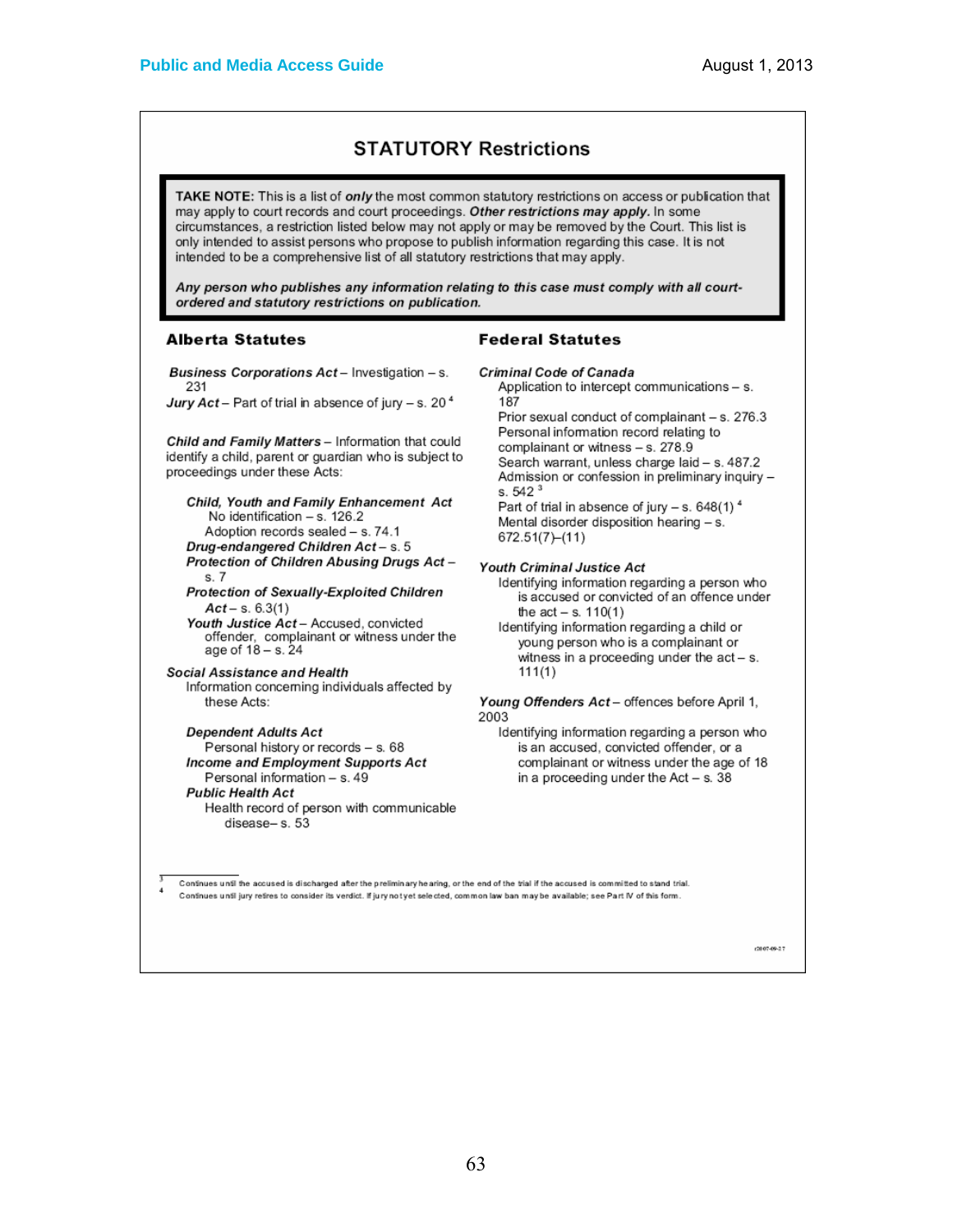|                                                                                                                                       |                                                                                                                                             |                          |                     | <b>Private Hearing Record</b>                        |
|---------------------------------------------------------------------------------------------------------------------------------------|---------------------------------------------------------------------------------------------------------------------------------------------|--------------------------|---------------------|------------------------------------------------------|
|                                                                                                                                       | Staff: Use this form for all public and media requests for access (1) to exhibits and (2) to records and transcripts from private hearings. |                          |                     |                                                      |
| <b>Requestor Information</b>                                                                                                          |                                                                                                                                             |                          |                     |                                                      |
| Date of Request (yyyy/mm/dd)                                                                                                          | Full Name                                                                                                                                   |                          | <b>Phone Number</b> | Fax Number                                           |
| Address                                                                                                                               |                                                                                                                                             |                          |                     |                                                      |
| Representing Media Agency?<br>Yes<br> No                                                                                              | If yes, Agency name:                                                                                                                        |                          | Agency Phone Number |                                                      |
| <b>Record / Exhibit Information</b>                                                                                                   |                                                                                                                                             |                          |                     |                                                      |
| Court Location                                                                                                                        |                                                                                                                                             | <b>Court File Number</b> |                     |                                                      |
| Name(s) of Accused / Party                                                                                                            |                                                                                                                                             |                          |                     |                                                      |
| Check all that apply<br>Exhibit<br>Exhibit Number<br>Record from Private Hearing<br>Description, Date of Private Hearing (yyyy/mm/dd) |                                                                                                                                             |                          |                     |                                                      |
| Transcript from Private Hearing<br>Private Hearing Date (yyyy/mm/dd)                                                                  |                                                                                                                                             |                          |                     | Please attach a copy of the Transcript Request form. |
| Level of Access Sought                                                                                                                |                                                                                                                                             |                          |                     |                                                      |
| View/Listen, Copy and Publish                                                                                                         | View/Listen and Copy                                                                                                                        | View/Listen              |                     |                                                      |
|                                                                                                                                       | Comments (further description of intended use)                                                                                              |                          |                     |                                                      |
|                                                                                                                                       |                                                                                                                                             |                          |                     |                                                      |

CTS3712 (2009/11)

Page 1 of 3